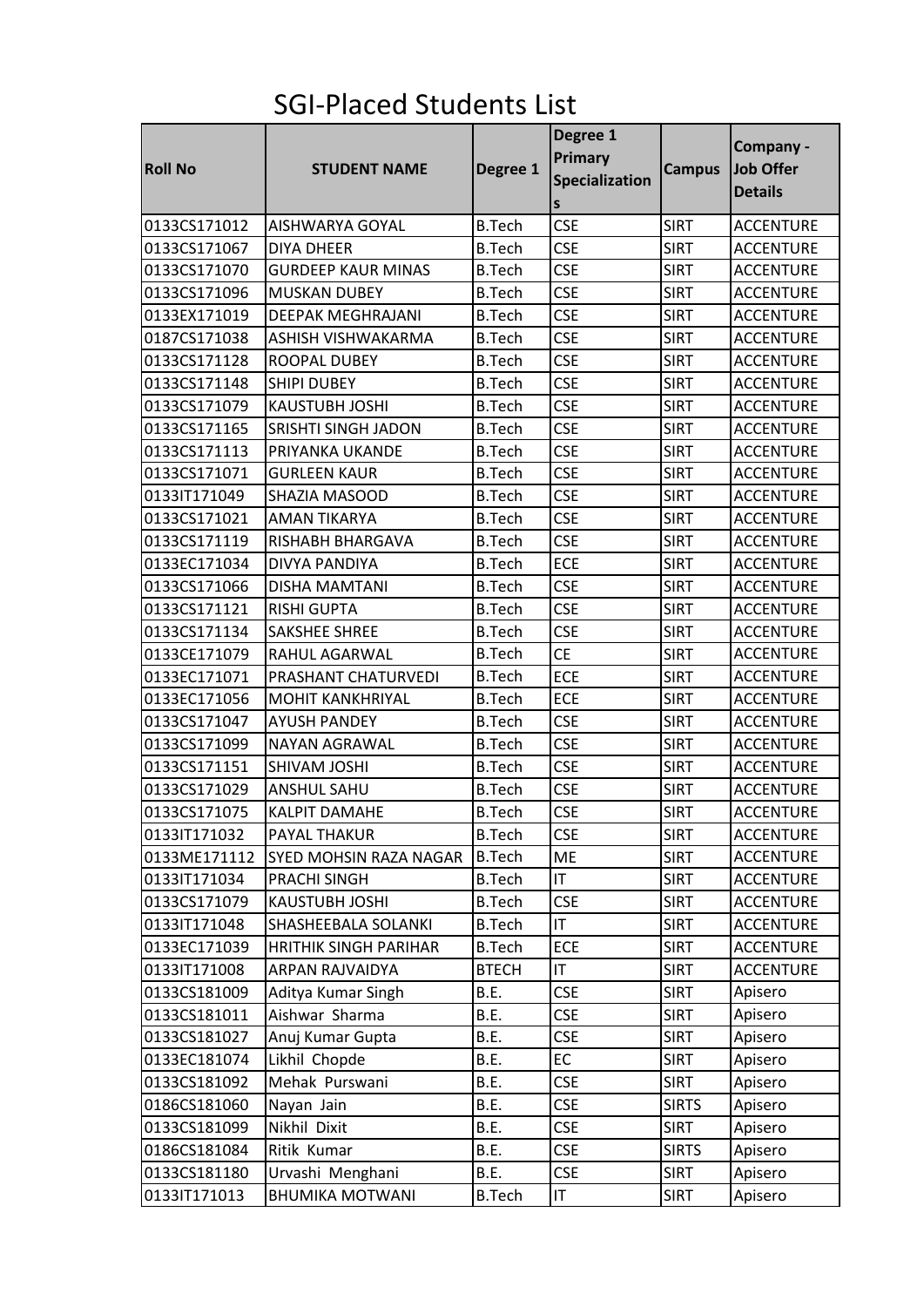| 0133EC171014                | <b>ANJALI SINGH</b>            | <b>BTECH</b>  | ECE                | <b>SIRT</b>  | <b>ARIST Automati</b> |
|-----------------------------|--------------------------------|---------------|--------------------|--------------|-----------------------|
| 0133CS171005                | <b>ABHINAV GAUR</b>            | <b>B.Tech</b> | <b>CSE</b>         | <b>SIRT</b>  | AskGalore/Inter       |
| 0133CS171140                | <b>SAURAV RANJAN</b>           | <b>B.Tech</b> | <b>CSE</b>         | <b>SIRT</b>  | AskGalore/Inter       |
| 0133IT171003                | <b>ADARSH JAIN</b>             | <b>B.Tech</b> | ΙT                 | <b>SIRT</b>  | Athmin Techno         |
| 0133EX171026                | <b>JYOTI MANDLOI</b>           | <b>B.Tech</b> | EX                 | <b>SIRT</b>  | <b>ATOS</b>           |
| 0133EC171056                | <b>MOHIT KANKHRIYAL</b>        | <b>B.Tech</b> | ECE                | <b>SIRT</b>  | <b>ATOS</b>           |
| 0133CS171029                | <b>ANSHUL SAHU</b>             | <b>B.Tech</b> | <b>CSE</b>         | <b>SIRT</b>  | <b>ATOS</b>           |
| R170140280182 JJYOTI ASNANI |                                | <b>BTECH</b>  | <b>MBA</b>         | <b>SIRT</b>  | <b>AXIS BANK</b>      |
| R170140280182 JJYOTI ASNANI |                                | <b>BTECH</b>  | <b>MBA</b>         | <b>SIRT</b>  | <b>AXIS BANK</b>      |
| 0133EC181003                | Abhaya Bhargava                | B.E.          | EC                 | <b>SIRT</b>  | <b>BETSOL</b>         |
| 0133CS181029                | Anurag Chitrakar               | B.E.          | <b>CSE</b>         | <b>SIRT</b>  | Birlasoft             |
| 0133EC181112                | Rishab Gupta                   | B.E.          | EC                 | <b>SIRT</b>  | <b>Birlasoft</b>      |
| 0133EC181131                | Satyam Sahu                    | B.E.          | EC                 | <b>SIRT</b>  | Birlasoft             |
| 0501CS181101                | Sneha Sinha                    | B.E.          | <b>CSE</b>         | <b>SIRTE</b> | Birlasoft             |
| 0133CS171051                | <b>AYUSH TIWARI</b>            | <b>B.Tech</b> | <b>CSE</b>         | <b>SIRT</b>  | <b>BIRLLO TECHNO</b>  |
|                             |                                |               |                    |              | <b>Blue Flame</b>     |
|                             |                                |               |                    |              | Labs Private          |
| 0133CS181016                | Aman Kumar                     | B.E.          | <b>CSE</b>         | <b>SIRT</b>  | Limited               |
| 0133IT171006                | <b>ANURAG SHUKLA</b>           | <b>BTECH</b>  | IT.                | <b>SIRT</b>  | <b>BRIGHTLEAF</b>     |
|                             | <b>ANIKET AGARWAL</b>          | <b>BTECH</b>  | <b>MBA</b>         | <b>SIRT</b>  | <b>BYJUS</b>          |
| 0133ME171019                | <b>ASHUTOSH MAHAJAN</b>        | <b>B.Tech</b> | <b>ME</b>          | <b>SIRT</b>  | BYJU'S                |
| 0133EC171036                | <b>GANESH GATHIYA</b>          | <b>B.Tech</b> | ECE                | <b>SIRT</b>  | BYJU'S                |
| 0133EC171092                | <b>RUPALI SONI</b>             | <b>B.Tech</b> | ECE                | <b>SIRT</b>  | Cape Electric         |
| 0133EX171005                | <b>AKANKSHA CHATURVEDI</b>     | <b>B.Tech</b> | EX                 | <b>SIRT</b>  | Cape Electric         |
| 0133ME171110                | <b>SURYA SHARMA</b>            | <b>B.Tech</b> | EX                 | <b>SIRT</b>  | Cape Electric         |
| 0133EX171046                | <b>RISHABH RAJ</b>             | <b>B.Tech</b> | EX                 | <b>SIRT</b>  | Cape Electric         |
| 0133CS171083                | KULJEET KAUR AJMANI            | <b>B.Tech</b> | <b>CSE</b>         | <b>SIRT</b>  | <b>CAPGEMINI</b>      |
| 0133CS171182                | <b>VINAY PRATAP SINGH</b>      | <b>B.Tech</b> | <b>CSE</b>         | <b>SIRT</b>  | <b>CAPGEMINI</b>      |
| 0133EC171111                | SOMYA SHRIVASTAVA              | <b>B.Tech</b> | ECE                | <b>SIRT</b>  | <b>CAPGEMINI</b>      |
| 0133EC171084                | RISHAB AGRAWAL                 | <b>B.Tech</b> | ECE                | <b>SIRT</b>  | <b>CAPGEMINI</b>      |
| 0133EC171091                | RUCHIKA KUMRA                  | <b>BTECH</b>  | ECE                | <b>SIRT</b>  | <b>CAPGEMINI</b>      |
| 0133EC171091                | RUCHIKA KUMRA                  | <b>BTECH</b>  | ECE                | <b>SIRT</b>  | CAPGEMINI             |
| 0133IT171016                | <b>FURKAN ALI</b>              | <b>B.Tech</b> | ΙT                 | <b>SIRT</b>  | CLOUDANALOG           |
| 0133IT171007                | MO. ARIF                       | <b>B.Tech</b> | IT                 | <b>SIRT</b>  | CLOUDANALOG           |
| 0133CS181004                | Abhinav Jain                   | B.E.          | <b>CSE</b>         | <b>SIRT</b>  | Cognizant             |
| 0133EC181008                | Aditi Antriwale                | B.E.          | EC                 | <b>SIRT</b>  | Cognizant             |
| 0133CS181014                | Akshay Neekhra                 | B.E.          | <b>CSE</b>         | <b>SIRT</b>  | Cognizant             |
| 0133IT181007                | Anjali Pandey                  | B.E.          | ΙT                 | <b>SIRT</b>  | Cognizant             |
| 0133EC181028                | Ankit Pandey                   | B.E.          | EC                 | <b>SIRT</b>  | Cognizant             |
| 0133CS181023                | Ankit Thakur                   | B.E.          | <b>CSE</b>         | <b>SIRT</b>  | Cognizant             |
| 0133CS181025                | Anshuman Kumar Nath Shahd B.E. |               | <b>CSE</b>         | <b>SIRT</b>  | Cognizant             |
| 0133CS181031                | Anushka Rathore                | B.E.          | <b>CSE</b>         | <b>SIRT</b>  | Cognizant             |
| 0133CS181034                | Aryan Gupta                    | B.E.          | <b>CSE</b>         | <b>SIRT</b>  | Cognizant             |
| 0133CS181039                | Ayush Agrawal                  | B.E.          | <b>CSE</b>         | <b>SIRT</b>  | Cognizant             |
| 0133EC181044                | Bhupendra Dhote                | B.E.          | EC                 | <b>SIRT</b>  | Cognizant             |
| 0133CS181043                | Chanchal Goyal                 | B.E.          | <b>CSE</b>         | <b>SIRT</b>  | Cognizant             |
| 0133CA201016                | Chetna Satankar                | M.C.A.        | Computer Appl SIRT |              | Cognizant             |
| 0133CS181047                | DEEPALI RAGHUWANSHI            | B.E.          | <b>CSE</b>         | <b>SIRT</b>  | Cognizant             |
| 0133CS181055                | Diksha Sharma                  | B.E.          | <b>CSE</b>         | <b>SIRT</b>  | Cognizant             |
| 0133EC181055                | Divyani Sharma                 | B.E.          | EC                 | <b>SIRT</b>  | Cognizant             |
|                             |                                |               |                    |              |                       |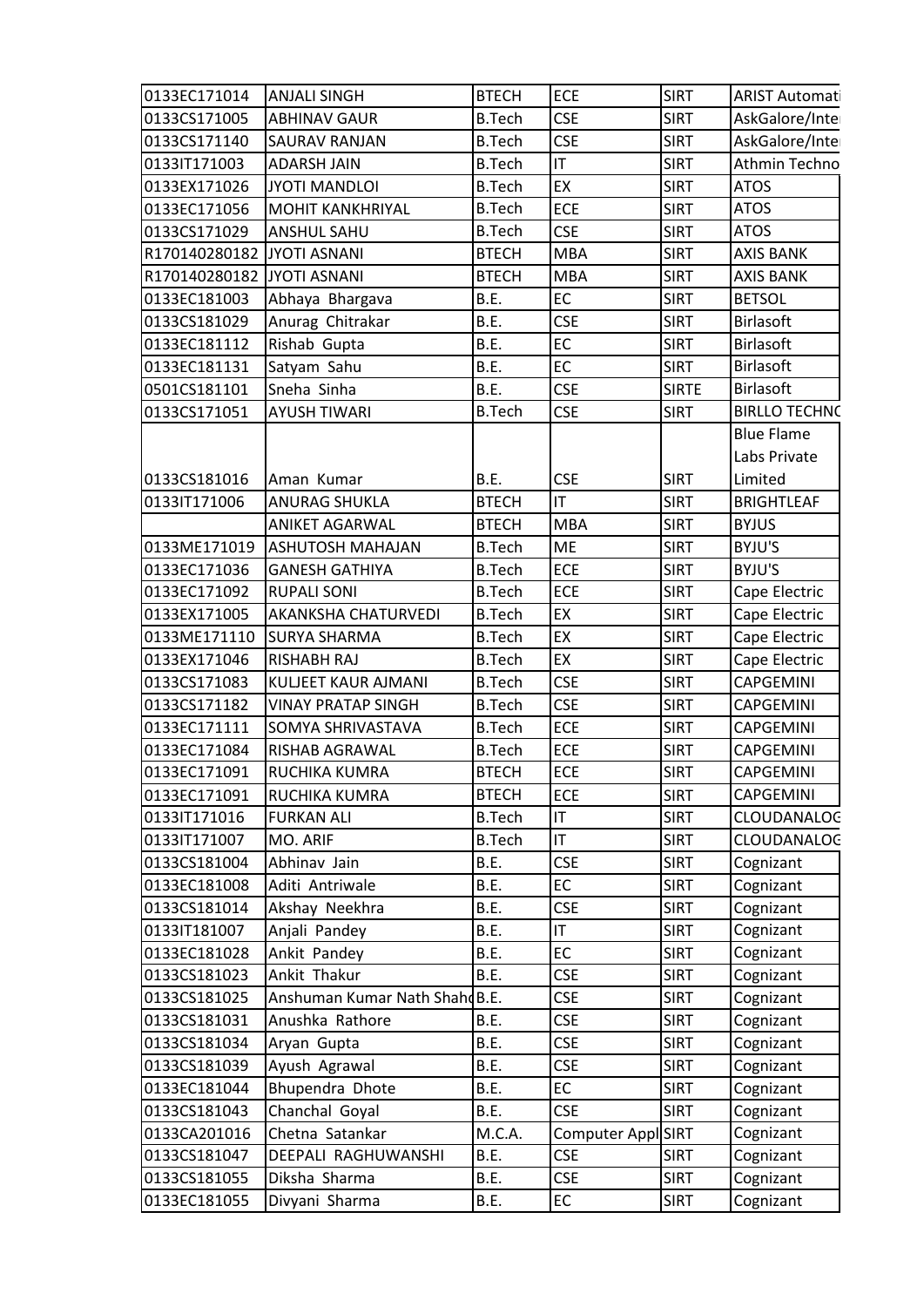| 0133CS181057 | Divyanshi Sharma      | B.E.   | <b>CSE</b>         | <b>SIRT</b>  | Cognizant |
|--------------|-----------------------|--------|--------------------|--------------|-----------|
| 0133CS181065 | Harsh Motwani         | B.E.   | <b>CSE</b>         | <b>SIRT</b>  | Cognizant |
| 0133CS181067 | Himanshu Dalal        | B.E.   | <b>CSE</b>         | <b>SIRT</b>  | Cognizant |
| 0133CS181070 | Jalaj Gupta           | B.E.   | <b>CSE</b>         | <b>SIRT</b>  | Cognizant |
| 0133EC181066 | Jatin Bunkar          | B.E.   | EC                 | <b>SIRT</b>  | Cognizant |
| 0133EC181067 | Jaya Bachle           | B.E.   | EC                 | <b>SIRT</b>  | Cognizant |
| 0133CS181072 | Jeevesh Vaishya       | B.E.   | <b>CSE</b>         | <b>SIRT</b>  | Cognizant |
| 0133IT181023 | Jyoti Rajput          | B.E.   | IT                 | <b>SIRT</b>  | Cognizant |
| 0133CS181081 | Lalita Rajput         | B.E.   | <b>CSE</b>         | <b>SIRT</b>  | Cognizant |
| 0133CS181082 | Lok Raj Thakur        | B.E.   | <b>CSE</b>         | <b>SIRT</b>  | Cognizant |
| 0133CS181083 | Manash Gour           | B.E.   | <b>CSE</b>         | <b>SIRT</b>  | Cognizant |
| 0133CS181088 | Mayank Kushwaha       | B.E.   | <b>CSE</b>         | <b>SIRT</b>  | Cognizant |
| 0133CS181089 | Mayank Mishra         | B.E.   | <b>CSE</b>         | <b>SIRT</b>  | Cognizant |
| 0133EC181081 | Mayur Dogne           | B.E.   | EC                 | <b>SIRT</b>  | Cognizant |
| 0133CS181099 | Nikhil Dixit          | B.E.   | <b>CSE</b>         | <b>SIRT</b>  | Cognizant |
| 0133CS181105 | Parul Parashar        | B.E.   | <b>CSE</b>         | <b>SIRT</b>  | Cognizant |
| 0133IT181027 | Prabhat Kumar Safi    | B.E.   | ΙT                 | <b>SIRT</b>  | Cognizant |
| 0133EC181101 | Prakhar Gangrade      | B.E.   | EC                 | <b>SIRT</b>  | Cognizant |
| 0133CS181108 | Praneet Jain          | B.E.   | <b>CSE</b>         | <b>SIRT</b>  | Cognizant |
| 0133CS181111 | Prasal Jain           | B.E.   | <b>CSE</b>         | <b>SIRT</b>  | Cognizant |
| 0133EC181102 | Prateek Agnihotri     | B.E.   | EC                 | <b>SIRT</b>  | Cognizant |
| 0133CS181113 | Pravendra Singh       | B.E.   | <b>CSE</b>         | <b>SIRT</b>  | Cognizant |
| 0133CS181115 | Priyansh Sahu         | B.E.   | <b>CSE</b>         | <b>SIRT</b>  | Cognizant |
| 0133EC193D17 | Priyanshika Agarwal   | B.E.   | EC                 | <b>SIRT</b>  | Cognizant |
| 0133CS181118 | Priyaranjan Kumar     | B.E.   | <b>CSE</b>         | <b>SIRT</b>  | Cognizant |
| 0133EC181105 | Pushpa Kumari         | B.E.   | EC                 | <b>SIRT</b>  | Cognizant |
| 0133CS181122 | Rajat Sharma          | B.E.   | <b>CSE</b>         | <b>SIRT</b>  | Cognizant |
| 0501CS181074 | Rashmi Gupta          | B.E.   | <b>CSE</b>         | <b>SIRTE</b> | Cognizant |
| 0133CS181125 | Rishav Raj Chourasiya | B.E.   | <b>CSE</b>         | <b>SIRT</b>  | Cognizant |
| 0133CS181139 | Sakshi Kashiv         | B.E.   | <b>CSE</b>         | <b>SIRT</b>  | Cognizant |
| 0133CS181141 | Samarth Shukla        | B.E.   | <b>CSE</b>         | <b>SIRT</b>  | Cognizant |
| 0133CS181143 | Sankalp Boolchandani  | B.E.   | <b>CSE</b>         | <b>SIRT</b>  | Cognizant |
| 0133CS181145 | Sanskar Jain          | B.E.   | <b>CSE</b>         | <b>SIRT</b>  | Cognizant |
| 0133CS181146 | Sanskriti Vishwakarma | B.E.   | <b>CSE</b>         | <b>SIRT</b>  | Cognizant |
| 0133CS181148 | Satyajeet Baral       | B.E.   | <b>CSE</b>         | <b>SIRT</b>  | Cognizant |
| 0133EC181131 | Satyam Sahu           | B.E.   | EC                 | <b>SIRT</b>  | Cognizant |
| 0133CS181152 | Sharique Khan         | B.E.   | <b>CSE</b>         | <b>SIRT</b>  | Cognizant |
| 0133EC181136 | Shashank Rathore      | B.E.   | EC                 | <b>SIRT</b>  | Cognizant |
| 0133CS181155 | Shivam Chaubey        | B.E.   | <b>CSE</b>         | <b>SIRT</b>  | Cognizant |
| 0501CS181096 | Shivam Malviya        | B.E.   | <b>CSE</b>         | <b>SIRTE</b> | Cognizant |
| 0133CA201044 | Shivani Boharpi       | M.C.A. | Computer Appl SIRT |              | Cognizant |
| 0133EC181141 | Shreya Tiwari         | B.E.   | EC                 | <b>SIRT</b>  | Cognizant |
| 0133CS181164 | Shubham Jyoti         | B.E.   | <b>CSE</b>         | <b>SIRT</b>  | Cognizant |
| 0133IT181044 | Shubham Rajak         | B.E.   | IT.                | <b>SIRT</b>  | Cognizant |
| 0133IT181046 | Sonali Sahu           | B.E.   | IT                 | <b>SIRT</b>  | Cognizant |
| 0133IT181049 | Soumya Jain           | B.E.   | ΙT                 | <b>SIRT</b>  | Cognizant |
| 0133EC181146 | Sourabh Prajapati     | B.E.   | EC                 | <b>SIRT</b>  | Cognizant |
| 0133CS181170 | Sumedha Kumari        | B.E.   | <b>CSE</b>         | <b>SIRT</b>  | Cognizant |
| 0133CS181172 | Supriya Singh         | B.E.   | <b>CSE</b>         | <b>SIRT</b>  | Cognizant |
| 0133CS181173 | Suryansh Dubey        | B.E.   | <b>CSE</b>         | <b>SIRT</b>  | Cognizant |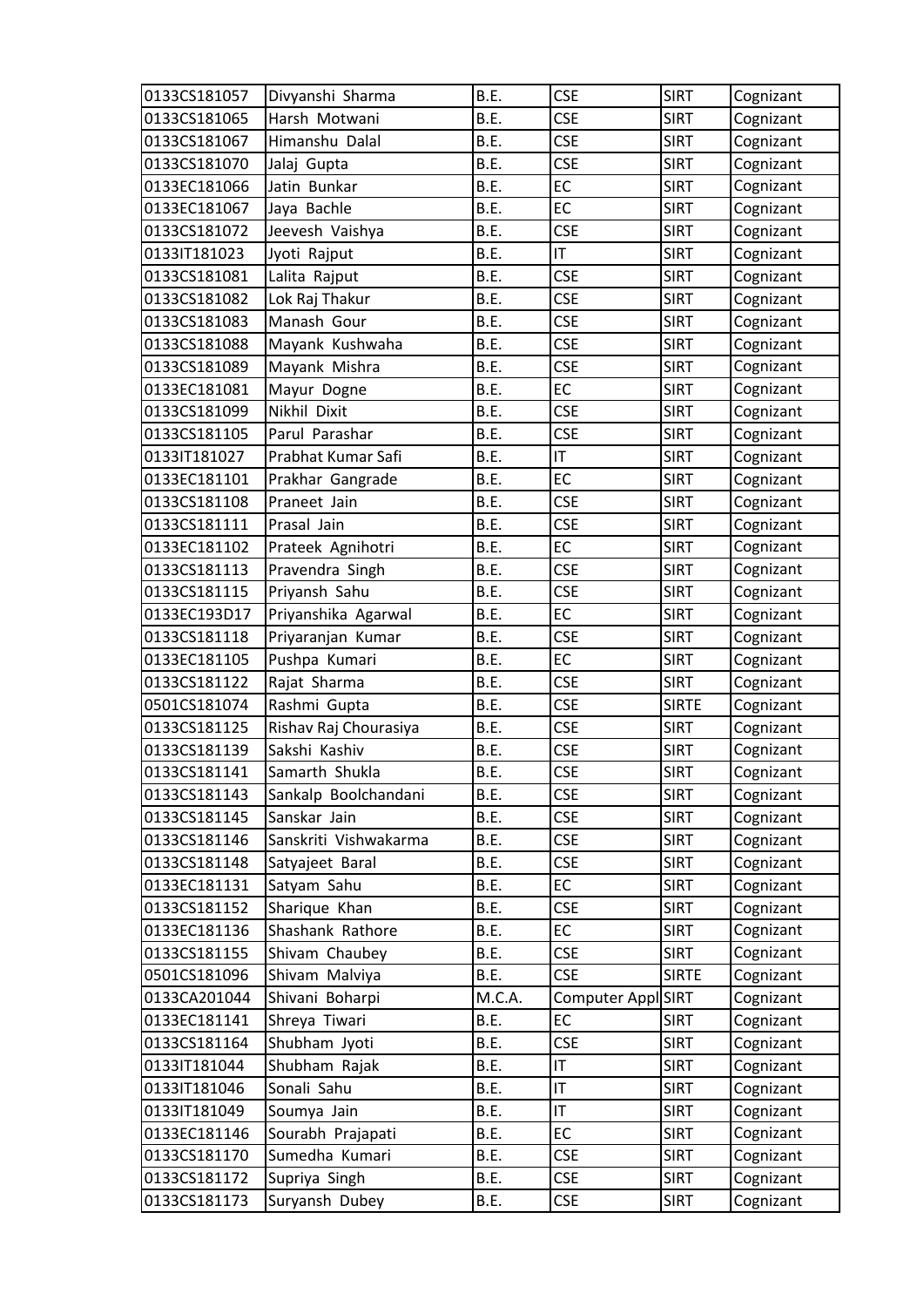| 0133CS181176            | Sweety Malviya                  | B.E.          | <b>CSE</b>             | <b>SIRT</b>  | Cognizant                               |
|-------------------------|---------------------------------|---------------|------------------------|--------------|-----------------------------------------|
| 0133IT181052            | Tanishka Shandilya              | B.E.          | IT                     | <b>SIRT</b>  | Cognizant                               |
| 0133CA201056            | Varsha Shakya                   | M.C.A.        | Computer Appl SIRT     |              | Cognizant                               |
| 0133EC181153            | Vicky Prajapati                 | B.E.          | EC                     | <b>SIRT</b>  | Cognizant                               |
| 0133ME181114            | Vikas Shobhnani                 | B.E.          | <b>ME</b>              | <b>SIRT</b>  | Cognizant                               |
| 0133EC181156            | Virendra Rajput                 | B.E.          | EC                     | <b>SIRT</b>  | Cognizant                               |
| 0133CS181188            | Yogita Sachdeva                 | B.E.          | <b>CSE</b>             | <b>SIRT</b>  | Cognizant                               |
| 0133CS171001            | AAKANSHA PARIHAR                | <b>B.Tech</b> | <b>CSE</b>             | <b>SIRT</b>  | COGNIZANT                               |
| 0133CS171013            | AISHWARYA JAISWAL               | <b>B.Tech</b> | <b>CSE</b>             | <b>SIRT</b>  | COGNIZANT                               |
| 0133CS171036            | <b>ARCHIT MAHESHWARI</b>        | <b>B.Tech</b> | <b>CSE</b>             | <b>SIRT</b>  | COGNIZANT                               |
| 0133CS171053            | <b>BHUVI GOSWAMI</b>            | <b>B.Tech</b> | <b>CSE</b>             | <b>SIRT</b>  | COGNIZANT                               |
| 0133EX171019            | <b>DEEPAK MENGHRAJANI</b>       | <b>B.Tech</b> | <b>CSE</b>             | <b>SIRT</b>  | COGNIZANT                               |
| 0133CS171068            | <b>FAIZAN MANSOORI</b>          | <b>B.Tech</b> | <b>CSE</b>             | <b>SIRT</b>  | COGNIZANT                               |
| 0133CS171079            | <b>KAUSTUBH JOSHI</b>           | <b>B.Tech</b> | <b>CSE</b>             | <b>SIRT</b>  | COGNIZANT                               |
| 0133CS171100            | <b>NIKITA KUKDE</b>             | <b>B.Tech</b> | <b>CSE</b>             | <b>SIRT</b>  | COGNIZANT                               |
| 0133CS171106            | PARTH SHARMA                    | <b>B.Tech</b> | <b>CSE</b>             | <b>SIRT</b>  | COGNIZANT                               |
| 0133CS171135            | <b>SAKSHI ANDANI</b>            | <b>B.Tech</b> | <b>CSE</b>             | <b>SIRT</b>  | COGNIZANT                               |
| 0133CS171136            | <b>SAMRA QURESHI</b>            | <b>B.Tech</b> | <b>CSE</b>             | <b>SIRT</b>  | <b>COGNIZANT</b>                        |
| 0133CS171140            | <b>SAURAV RANJAN</b>            | <b>B.Tech</b> | <b>CSE</b>             | <b>SIRT</b>  | COGNIZANT                               |
| 0133CS171141            | Shail Kumari S Mishra           | <b>B.Tech</b> | <b>CSE</b>             | <b>SIRT</b>  | COGNIZANT                               |
| 0133CS171169            | <b>SUYESH JOSHI</b>             | <b>B.Tech</b> | <b>CSE</b>             | <b>SIRT</b>  | COGNIZANT                               |
| 0133CS171174            | <b>TANYA JAIN</b>               | <b>B.Tech</b> | <b>CSE</b>             | <b>SIRT</b>  | COGNIZANT                               |
| 0133EC171056            | <b>MOHIT KHANKRIYAL</b>         | <b>B.Tech</b> | ECE                    | <b>SIRT</b>  | COGNIZANT                               |
| 0133EC171068            | <b>PRACHI SAKRE</b>             | <b>B.Tech</b> | ECE                    | <b>SIRT</b>  | COGNIZANT                               |
| 0133EC171071            | PRASHANT CHATURVEDI             | <b>B.Tech</b> | <b>ECE</b>             | <b>SIRT</b>  | COGNIZANT                               |
| 0133EC171081            | <b>RICHI JAIN</b>               | <b>B.Tech</b> | ECE                    | <b>SIRT</b>  | COGNIZANT                               |
| 0133EC171098            | <b>SARA KHAN</b>                | <b>B.Tech</b> | <b>ECE</b>             | <b>SIRT</b>  | COGNIZANT                               |
| 0133EC171107            | <b>SHREYA TIWARI</b>            | <b>B.Tech</b> | ECE                    | <b>SIRT</b>  | COGNIZANT                               |
| 0133IT171038            | PRIYANSHU CHOUHAN               | <b>B.Tech</b> | IT                     | <b>SIRT</b>  | COGNIZANT                               |
| 0133IT171057            | <b>SURBHI GUPTA</b>             | <b>B.Tech</b> | IT                     | <b>SIRT</b>  | COGNIZANT                               |
|                         | 0133ME171082  RITWIK P. TRIVEDI | <b>B.Tech</b> | <b>ME</b>              | <b>SIRT</b>  | COGNIZANT                               |
| 0133ME171096 SATYAM RAI |                                 | <b>B.Tech</b> | ME                     | <b>SIRT</b>  | <b>COGNIZANT</b>                        |
| 0133EC171120            | <b>VIVEK KUSHWAHA</b>           | <b>B.Tech</b> | ECE                    | <b>SIRT</b>  | <b>COGNIZANT</b>                        |
| 0133EC171092            | <b>RUPALI SONI</b>              | <b>B.Tech</b> | <b>ECE</b>             | <b>SIRT</b>  | <b>COGNIZANT</b>                        |
| 0133IT171024            | KHUSHI NAGWANI                  | <b>B.Tech</b> | $\mathsf{I}\mathsf{T}$ | <b>SIRT</b>  | <b>COGNIZANT</b>                        |
| 0133EC171091            | RUCHIKA KUMRA                   | <b>BTECH</b>  | <b>ECE</b>             | <b>SIRT</b>  | COGNIZANT                               |
| 0133CS171106            | PARTH SHARMA                    | <b>B.Tech</b> | <b>CSE</b>             | <b>SIRT</b>  | COGNIZANT                               |
| 0133EC171091            | RUCHIKA KUMRA                   | <b>BTECH</b>  | <b>ECE</b>             | <b>SIRT</b>  | <b>COGNIZANT</b>                        |
| 0133ME171057            | <b>NAVEEN KUMAR</b>             | <b>B.Tech</b> | ME                     | <b>SIRT</b>  | <b>CONFIDENCE PI</b>                    |
| 0133CS171080            | KHUSHAL SAXENA                  | <b>B.Tech</b> | <b>CSE</b>             | <b>SIRT</b>  | CORECARD                                |
| 0133CS183D15            | <b>RITIK YADAV</b>              | <b>B.Tech</b> | <b>CSE</b>             | <b>SIRT</b>  | CORECARD                                |
| 0133EC181001            | Aanshik Tiwari                  | B.E.          | EC                     | <b>SIRT</b>  | Corecard<br>Software India<br>Pvt. Ltd. |
|                         |                                 |               |                        |              | Corecard<br>Software India              |
| 0186CS181001            | Aariz Akhtar                    | B.E.          | <b>CSE</b>             | <b>SIRTS</b> | Pvt. Ltd.                               |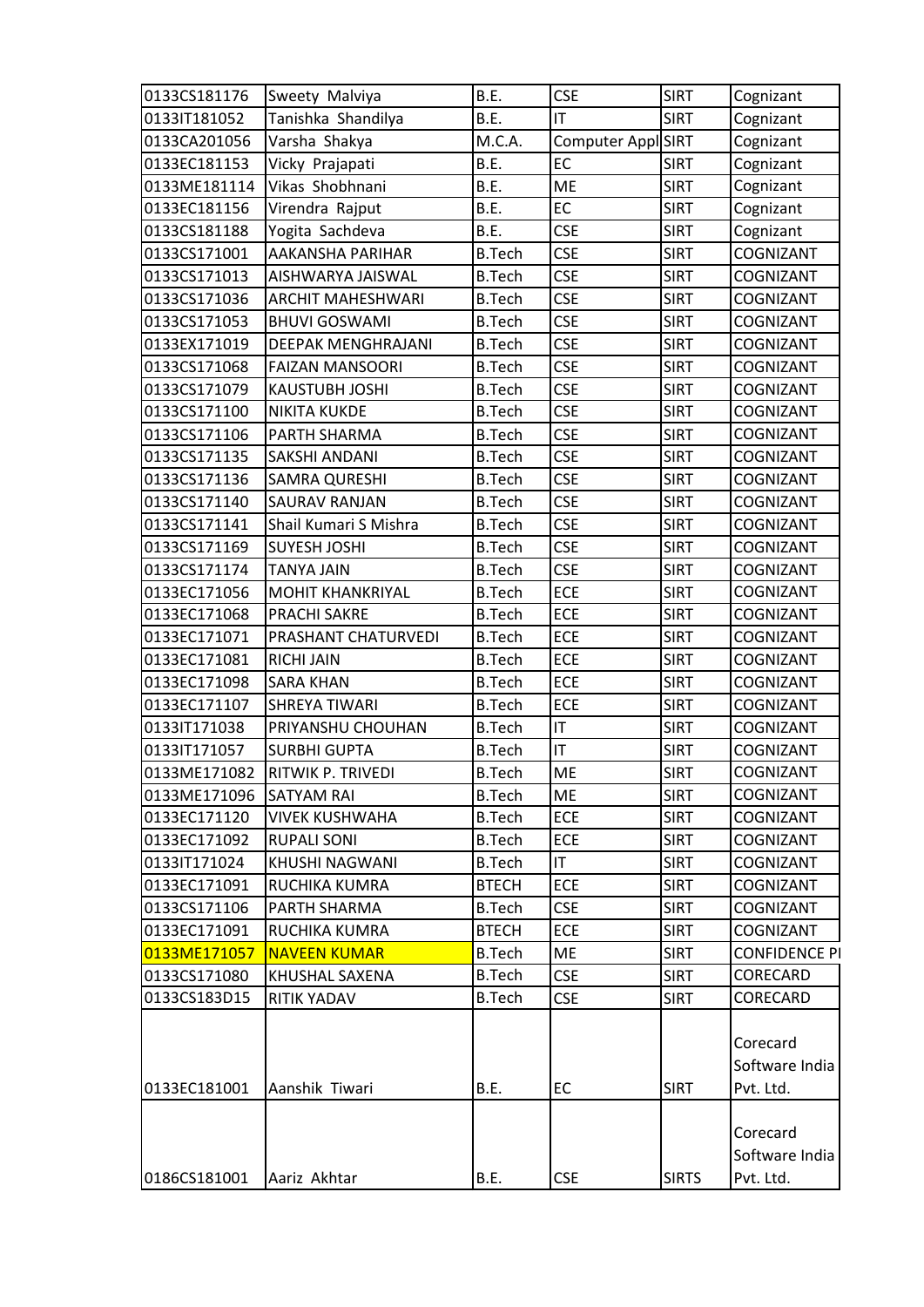| 0133CS181013 | Akash Mourya         | B.E. | <b>CSE</b> | <b>SIRT</b>  | Corecard<br>Software India<br>Pvt. Ltd. |
|--------------|----------------------|------|------------|--------------|-----------------------------------------|
| 0501CS181015 | Anil Yadav           | B.E. | <b>CSE</b> | <b>SIRTE</b> | Corecard<br>Software India<br>Pvt. Ltd. |
| 0133EC181037 | Ashutosh Rathore     | B.E. | EC         | <b>SIRT</b>  | Corecard<br>Software India<br>Pvt. Ltd. |
| 0133CS181036 | Ashwin Joshi         | B.E. | <b>CSE</b> | <b>SIRT</b>  | Corecard<br>Software India<br>Pvt. Ltd. |
| 0133EC181047 | Chanchal Udyawal     | B.E. | EC         | <b>SIRT</b>  | Corecard<br>Software India<br>Pvt. Ltd. |
| 0133CS181049 | Deepika Sisodiya     | B.E. | <b>CSE</b> | <b>SIRT</b>  | Corecard<br>Software India<br>Pvt. Ltd. |
| 0133EC181053 | Diksha Pushpad       | B.E. | EC         | <b>SIRT</b>  | Corecard<br>Software India<br>Pvt. Ltd. |
| 0133EC181056 | Diya Agrawal         | B.E. | EC         | <b>SIRT</b>  | Corecard<br>Software India<br>Pvt. Ltd. |
| 0186CS181036 | Hritik Kumar Dwivedi | B.E. | <b>CSE</b> | <b>SIRTS</b> | Corecard<br>Software India<br>Pvt. Ltd. |
| 0133CS181077 | Kshitij Kaushik      | B.E. | <b>CSE</b> | <b>SIRT</b>  | Corecard<br>Software India<br>Pvt. Ltd. |
| 0133CS181079 | Kumar Shubham        | B.E. | <b>CSE</b> | <b>SIRT</b>  | Corecard<br>Software India<br>Pvt. Ltd. |
| 0133EC181075 | Lovelesh Thalani     | B.E. | EC         | <b>SIRT</b>  | Corecard<br>Software India<br>Pvt. Ltd. |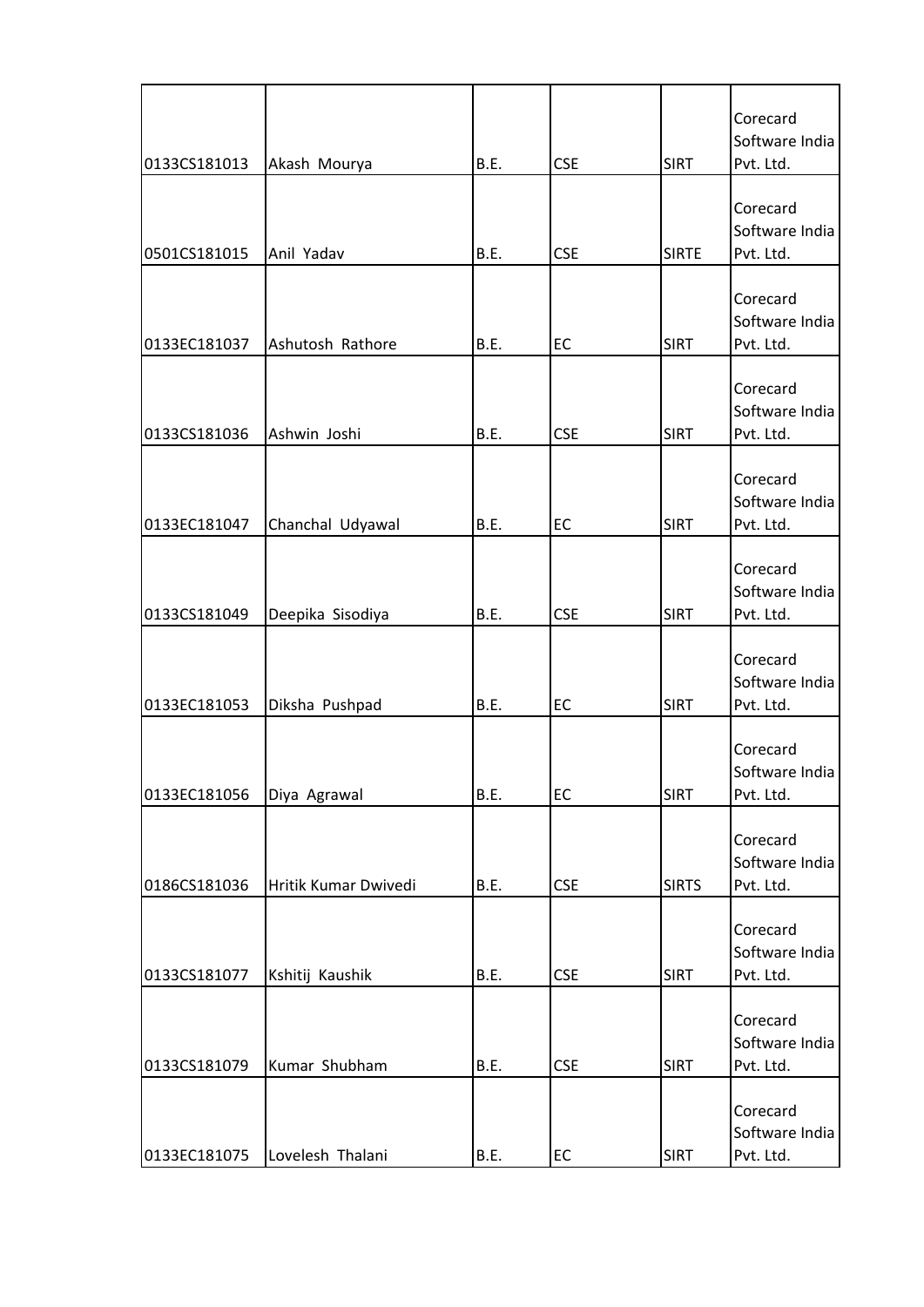| 0186CS181045 | Manish Gupta           | B.E.   | <b>CSE</b>         | <b>SIRTS</b> | Corecard<br>Software India<br>Pvt. Ltd. |
|--------------|------------------------|--------|--------------------|--------------|-----------------------------------------|
| 0186CS181049 | Md Saif Alam           | B.E.   | <b>CSE</b>         | <b>SIRTS</b> | Corecard<br>Software India<br>Pvt. Ltd. |
| 0133CS181109 | Pranjal Shukla         | B.E.   | <b>CSE</b>         | <b>SIRT</b>  | Corecard<br>Software India<br>Pvt. Ltd. |
| 0186CS181071 | Pratiksha Meena        | B.E.   | <b>CSE</b>         | <b>SIRTS</b> | Corecard<br>Software India<br>Pvt. Ltd. |
| 0133EC193D18 | Puspendra Kumar Maurya | B.E.   | EC                 | <b>SIRT</b>  | Corecard<br>Software India<br>Pvt. Ltd. |
| 0133CA201037 | Rekha Shelar           | M.C.A. | Computer Appl SIRT |              | Corecard<br>Software India<br>Pvt. Ltd. |
| 0133CS181129 | Ritik Vardhan Jain     | B.E.   | <b>CSE</b>         | <b>SIRT</b>  | Corecard<br>Software India<br>Pvt. Ltd. |
| 0186CS181086 | Rohit Raikwar          | B.E.   | <b>CSE</b>         | <b>SIRTS</b> | Corecard<br>Software India<br>Pvt. Ltd. |
| 0133CA201040 | Ruchi Singh            | M.C.A. | Computer Appl SIRT |              | Corecard<br>Software India<br>Pvt. Ltd. |
| 0133EC181134 | Shahid Sheikh          | B.E.   | EC                 | <b>SIRT</b>  | Corecard<br>Software India<br>Pvt. Ltd. |
| 0133CS181157 | Shivani Yadav          | B.E.   | <b>CSE</b>         | <b>SIRT</b>  | Corecard<br>Software India<br>Pvt. Ltd. |
| 0186CS181100 | Shubham Bagde          | B.E.   | <b>CSE</b>         | <b>SIRTS</b> | Corecard<br>Software India<br>Pvt. Ltd. |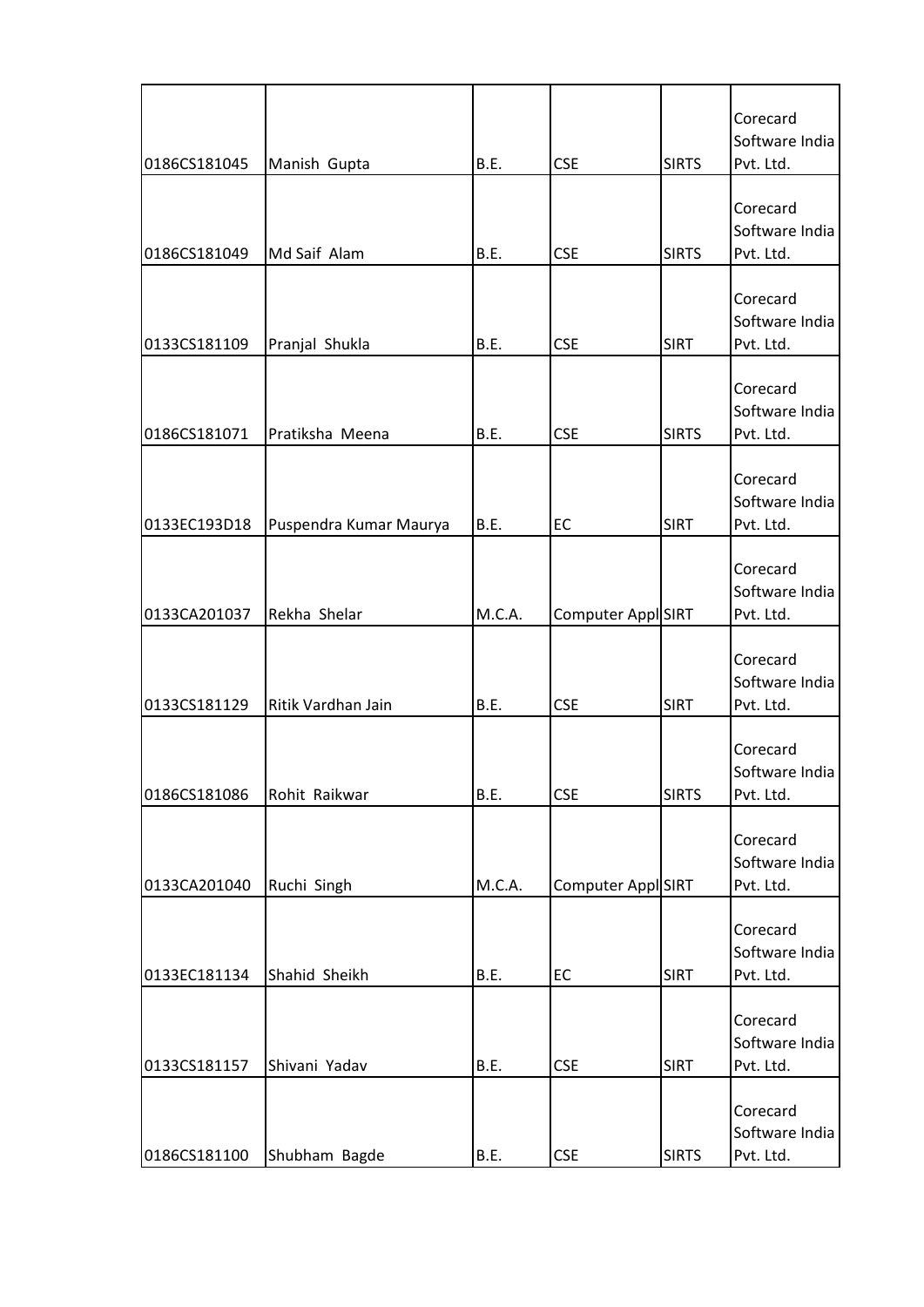|              |                                   |               |            |              | Corecard            |
|--------------|-----------------------------------|---------------|------------|--------------|---------------------|
|              |                                   |               |            |              | Software India      |
| 0186CS181112 | <b>Tarun Kumar Mishra</b>         | B.E.          | <b>CSE</b> | <b>SIRTS</b> | Pvt. Ltd.           |
|              |                                   |               |            |              |                     |
|              |                                   |               |            |              | Corecard            |
|              |                                   |               |            |              | Software India      |
| 0133IT181054 | Tasha Ansar                       | B.E.          | IT         | <b>SIRT</b>  | Pvt. Ltd.           |
|              |                                   |               |            |              |                     |
|              |                                   |               |            |              | Corecard            |
|              |                                   |               |            |              | Software India      |
| 0186CS181115 | Vandana Pawar                     | B.E.          | <b>CSE</b> | <b>SIRTS</b> | Pvt. Ltd.           |
|              |                                   |               |            |              |                     |
|              |                                   |               |            |              | Corecard            |
|              |                                   |               |            |              | Software India      |
|              |                                   |               |            |              |                     |
| 0501CS193D16 | Vibhav Sarathe                    | B.E.          | <b>CSE</b> | <b>SIRTE</b> | Pvt. Ltd.           |
|              |                                   |               |            |              |                     |
|              |                                   |               |            |              | Corecard            |
|              |                                   |               |            |              | Software India      |
| 0501CS181120 | Vivek Vishwakarma                 | B.E.          | <b>CSE</b> | <b>SIRTE</b> | Pvt. Ltd.           |
|              |                                   |               |            |              | Cyber               |
|              |                                   |               |            |              | Infrastructure      |
| 0133CS181012 | Akash Kumar                       | B.E.          | <b>CSE</b> | <b>SIRT</b>  | Pvt. Ltd.           |
|              |                                   |               |            |              | Cyber               |
|              |                                   |               |            |              | Infrastructure      |
| 0133CS181038 | Ayush Abhishek                    | B.E.          | <b>CSE</b> | <b>SIRT</b>  | Pvt. Ltd.           |
|              |                                   |               |            |              | Cyber               |
|              |                                   |               |            |              | Infrastructure      |
| 0133CS181049 | Deepika Sisodiya                  | B.E.          | <b>CSE</b> | <b>SIRT</b>  | Pvt. Ltd.           |
|              |                                   |               |            |              | Cyber               |
|              |                                   |               |            |              | Infrastructure      |
| 0186CS181053 | Moksh Chaturvedi                  | B.E.          | <b>CSE</b> | <b>SIRTS</b> | Pvt. Ltd.           |
| 0133CS171093 | <b>MONIKA PATEL</b>               | <b>B.Tech</b> | <b>CSE</b> | <b>SIRT</b>  | <b>DASH TECHNOL</b> |
| 0133CS171021 | <b>AMAN TIKARYA</b>               | <b>B.Tech</b> | <b>CSE</b> | <b>SIRT</b>  | Delmer Inc.         |
|              |                                   |               |            |              |                     |
|              |                                   |               |            |              | Dhoot               |
| 0133EC181002 | Abdhesh Kushwaha                  | B.E.          | EC         | <b>SIRT</b>  | Transmission        |
|              |                                   |               |            |              |                     |
|              |                                   |               |            |              | Dhoot               |
| 0133ME181004 | Abhishek Malviya                  | B.E.          | <b>ME</b>  | <b>SIRT</b>  | Transmission        |
|              |                                   |               |            |              |                     |
|              |                                   |               |            |              |                     |
|              |                                   |               |            |              | Dhoot               |
| 0133ME181005 | Abhishek Mishra                   | B.E.          | <b>ME</b>  | <b>SIRT</b>  | Transmission        |
|              |                                   |               |            |              |                     |
|              |                                   |               |            |              | Dhoot               |
| 0133EX181001 | Abhishek Thakur                   | B.E.          | EX         | <b>SIRT</b>  | Transmission        |
|              |                                   |               |            |              |                     |
|              |                                   |               |            |              | Dhoot               |
|              | 0133ME181006 Abhishek Vishwakarma | B.E.          | ME         | <b>SIRT</b>  | Transmission        |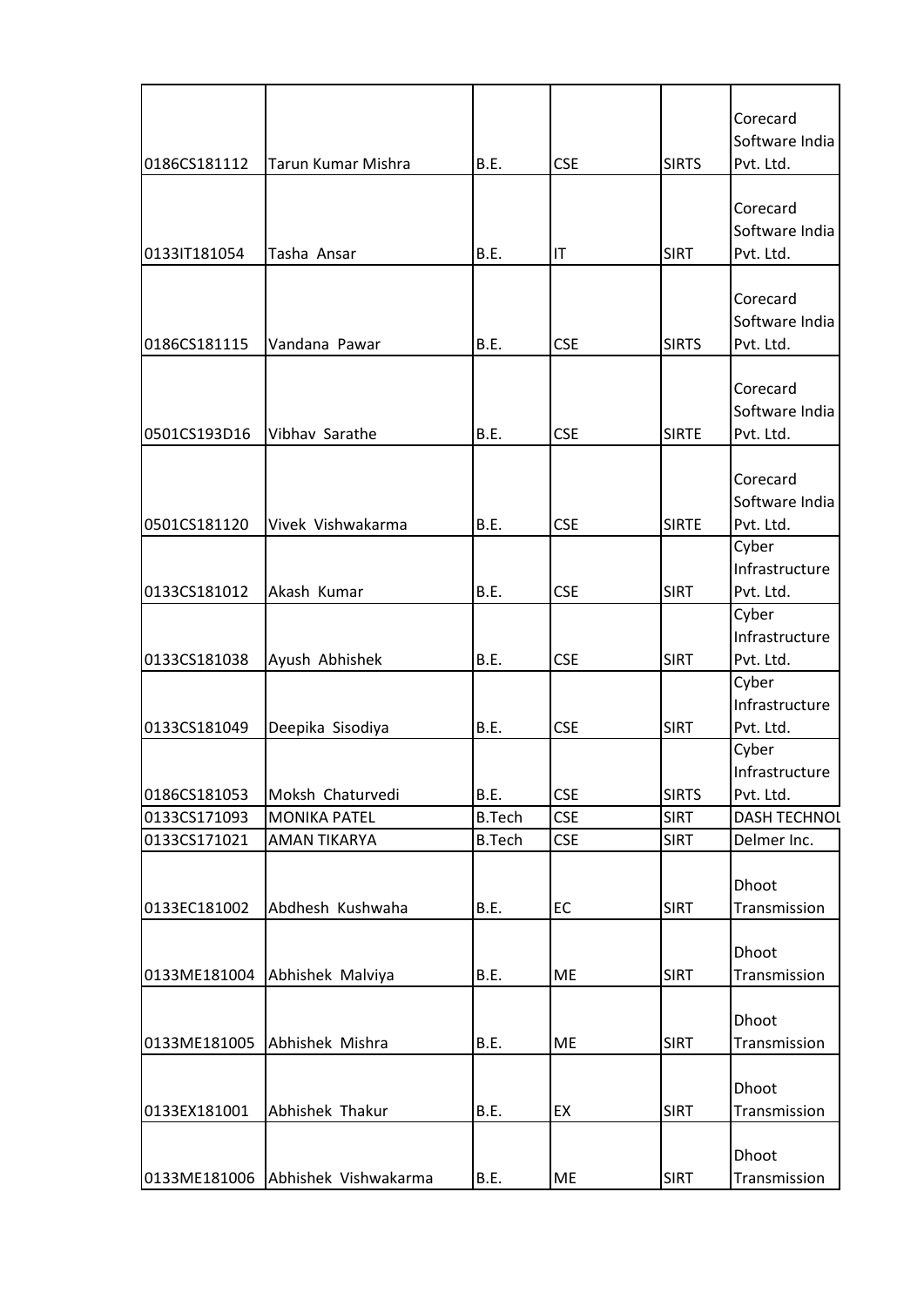| 0133ME181007                  | Aditya Dalal               | B.E.         | <b>ME</b>       | <b>SIRT</b>                 | Dhoot<br>Transmission                 |
|-------------------------------|----------------------------|--------------|-----------------|-----------------------------|---------------------------------------|
| 0133ME181008 Aditya Javalikar |                            | B.E.         | <b>ME</b>       | <b>SIRT</b>                 | Dhoot<br>Transmission                 |
| 0186EX181003                  | Aditya Kumar               | B.E.         | EX              | <b>SIRTS</b>                | Dhoot<br>Transmission                 |
| 0133EC181015                  | Ajay Kumar Pal             | <b>B.E.</b>  | <b>EC</b>       | <b>SIRT</b>                 | Dhoot<br>Transmission                 |
| 0133ME181013                  | Akshay Kumar Mishra        | B.E.         | <b>ME</b>       | <b>SIRT</b>                 | Dhoot<br>Transmission                 |
| 0186ME181003                  | Aman Gond                  | B.E.         | <b>ME</b>       | <b>SIRTS</b>                | Dhoot<br>Transmission                 |
| 0133ME181017                  | <b>AMAN MEE</b>            | <b>B.E.</b>  | <b>ME</b>       | <b>SIRT</b>                 | Dhoot<br>Transmission                 |
| 0133EX181005                  | Amit Kumar                 | <b>B.E.</b>  | EX              | <b>SIRT</b>                 | Dhoot<br>Transmission                 |
| 0133EC181021                  | Anand Kumar                | B.E.         | EC              | <b>SIRT</b>                 | Dhoot<br>Transmission                 |
| 0133EX181006                  | Anand Kumar                | B.E.         | EX              | <b>SIRT</b>                 | Dhoot<br>Transmission                 |
| 0186ME181005                  | Anil Goswami               | B.E.         | <b>ME</b>       | <b>SIRTS</b>                | Dhoot<br>Transmission                 |
| 0186EX181010                  | Ankesh Singh               | B.E.         | EX              | <b>SIRTS</b>                | Dhoot<br>Transmission                 |
| 0186ME181007                  | Ankit Mishra               | B.E.         | <b>ME</b>       | <b>SIRTS</b>                | Dhoot<br>Transmission                 |
| 0133EX181007                  | Ankit Pandey               | B.E.         | EX              | <b>SIRT</b>                 | Dhoot<br>Transmission                 |
|                               |                            |              |                 |                             | Dhoot                                 |
| 0133ME181020<br>0186EX193D07  | Ankit Rajput<br>Ankit sahu | B.E.<br>B.E. | <b>ME</b><br>EX | <b>SIRT</b><br><b>SIRTS</b> | Transmission<br>Dhoot<br>Transmission |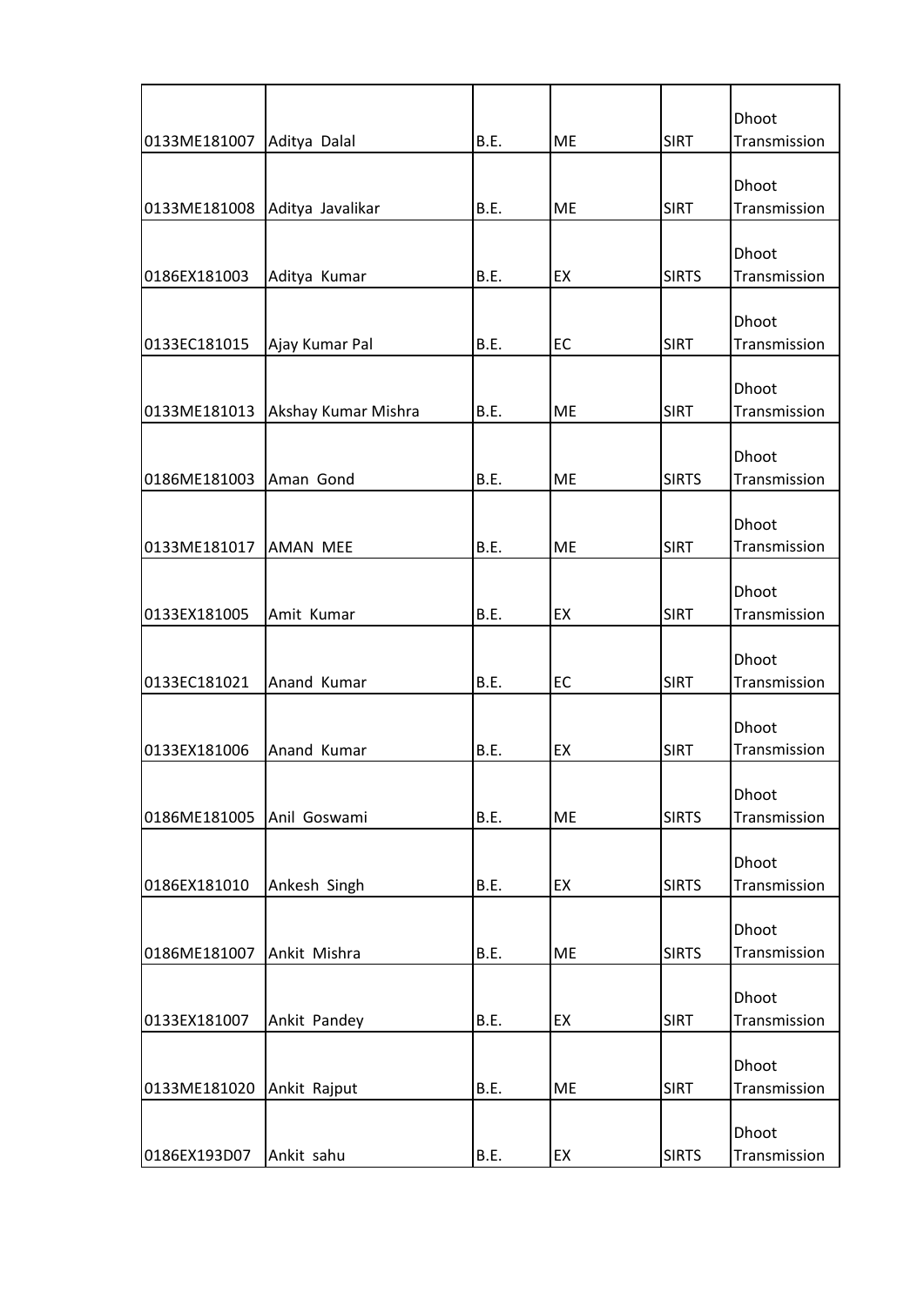|              | 0537ME181006 Ankit Vishwakarma  | <b>B.E.</b> | <b>ME</b> | <b>SIRTE</b> | Dhoot<br>Transmission        |
|--------------|---------------------------------|-------------|-----------|--------------|------------------------------|
|              | 0501ME193D10 Anubhav mishra     | B.E.        | <b>ME</b> | <b>SIRTE</b> | Dhoot<br>Transmission        |
| 0186ME181008 | Anuj Kumar Sahu                 | B.E.        | <b>ME</b> | <b>SIRTS</b> | Dhoot<br>Transmission        |
| 0133EX181008 | Anup Kumar Singh                | <b>B.E.</b> | EX        | <b>SIRT</b>  | Dhoot<br>Transmission        |
| 0133EX181009 | Anurag Malviya                  | B.E.        | EX        | <b>SIRT</b>  | <b>Dhoot</b><br>Transmission |
| 0186EX181014 | Appu Kumar Yadav                | <b>B.E.</b> | EX        | <b>SIRTS</b> | Dhoot<br>Transmission        |
| 0133EX181012 | Arjun Kumar                     | B.E.        | EX        | <b>SIRT</b>  | Dhoot<br>Transmission        |
| 0133EX181015 | ASHISH KUMAR PATHAK             | <b>B.E.</b> | EX        | <b>SIRT</b>  | Dhoot<br>Transmission        |
| 0186EX181015 | Ashok Kumar Vishwakarma         | B.E.        | EX        | <b>SIRTS</b> | Dhoot<br>Transmission        |
| 0186ME181010 | Ashutosh Sharma                 | B.E.        | <b>ME</b> | <b>SIRTS</b> | Dhoot<br>Transmission        |
| 0133EC193D05 | Atul Pandey                     | B.E.        | EC        | <b>SIRT</b>  | Dhoot<br>Transmission        |
| 0133ME181031 | Bhavesh                         | B.E.        | <b>ME</b> | <b>SIRT</b>  | Dhoot<br>Transmission        |
| 0133EC181046 | Brajendra Singh Umath           | B.E.        | EC        | <b>SIRT</b>  | Dhoot<br>Transmission        |
|              |                                 |             |           |              | Dhoot                        |
| 0501ME181009 | Chamandeep Mishra               | B.E.        | <b>ME</b> | <b>SIRTE</b> | Transmission<br>Dhoot        |
| 0133ME181035 | Chandrabhan Thakre              | B.E.        | <b>ME</b> | <b>SIRT</b>  | Transmission<br>Dhoot        |
|              | 0186ME181014 Chetan Vishwakarma | B.E.        | <b>ME</b> | <b>SIRTS</b> | Transmission                 |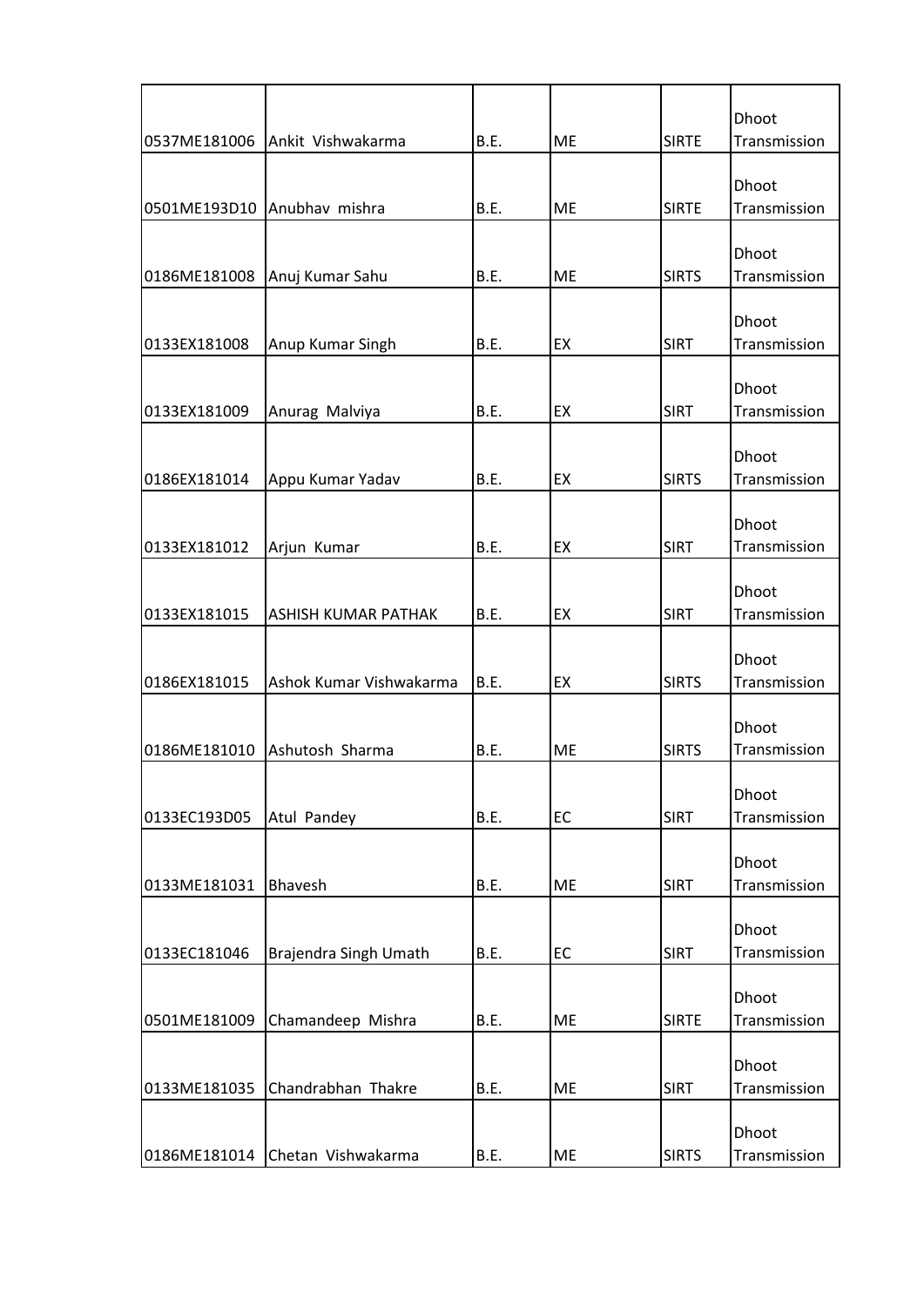| 0133ME181037 | Chote Raja Yadav  | B.E.        | <b>ME</b> | <b>SIRT</b>  | Dhoot<br>Transmission |
|--------------|-------------------|-------------|-----------|--------------|-----------------------|
| 0133EC181050 | Deepak Kumar      | B.E.        | EC        | <b>SIRT</b>  | Dhoot<br>Transmission |
| 0186ME181015 | Deepak Sahu       | B.E.        | <b>ME</b> | <b>SIRTS</b> | Dhoot<br>Transmission |
| 0501ME193D20 | Deepak Shukla     | <b>B.E.</b> | <b>ME</b> | <b>SIRTE</b> | Dhoot<br>Transmission |
| 0133ME181040 | Deepesh Sharma    | B.E.        | <b>ME</b> | <b>SIRT</b>  | Dhoot<br>Transmission |
| 0501ME181010 | Deepika Malviya   | B.E.        | <b>ME</b> | <b>SIRTE</b> | Dhoot<br>Transmission |
| 0186ME181016 | Devesh Chaurasiya | B.E.        | <b>ME</b> | <b>SIRTS</b> | Dhoot<br>Transmission |
| 0133ME181041 | Dheeraj           | <b>B.E.</b> | <b>ME</b> | <b>SIRT</b>  | Dhoot<br>Transmission |
| 0133ME181044 | Dinesh Verma      | B.E.        | <b>ME</b> | <b>SIRT</b>  | Dhoot<br>Transmission |
| 0133ME181045 | Dipanshu Gajbhiye | B.E.        | <b>ME</b> | <b>SIRT</b>  | Dhoot<br>Transmission |
| 0133ME193D04 | Diwakar Sharma    | B.E.        | <b>ME</b> | <b>SIRT</b>  | Dhoot<br>Transmission |
| 0133EC181056 | Diya Agrawal      | B.E.        | EC        | <b>SIRT</b>  | Dhoot<br>Transmission |
| 0133ME181046 | Ganesh Kumar      | B.E.        | <b>ME</b> | <b>SIRT</b>  | Dhoot<br>Transmission |
|              |                   |             |           |              | Dhoot                 |
| 0186EX181019 | Gautam Saini      | B.E.        | EX        | <b>SIRTS</b> | Transmission<br>Dhoot |
| 0186ME181021 | Gulshan Chikhale  | B.E.        | <b>ME</b> | <b>SIRTS</b> | Transmission<br>Dhoot |
| 0186EX181021 | Harbhajan Singh   | B.E.        | EX        | <b>SIRTS</b> | Transmission          |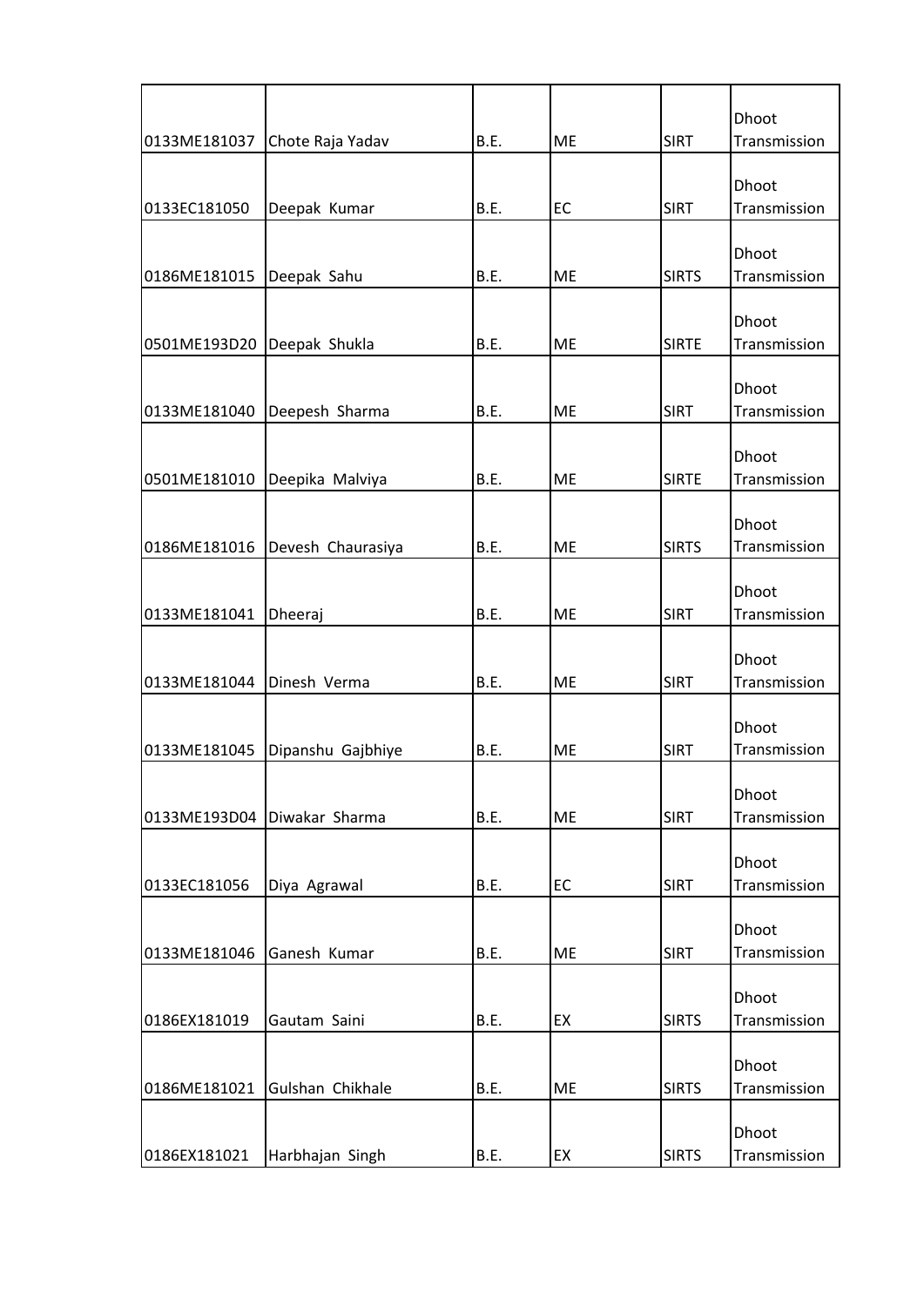|                              | 0501ME193D25 Harendra Yadav          | B.E.         | <b>ME</b> | <b>SIRTE</b>               | Dhoot<br>Transmission |
|------------------------------|--------------------------------------|--------------|-----------|----------------------------|-----------------------|
| 0186EX181022                 | Himanshi Kulhare                     | B.E.         | EX        | <b>SIRTS</b>               | Dhoot<br>Transmission |
| 0133ME181050                 | Himanshu Pathak                      | B.E.         | <b>ME</b> | <b>SIRT</b>                | Dhoot<br>Transmission |
| 0133EC181064                 | Isha Bopche                          | B.E.         | EC        | <b>SIRT</b>                | Dhoot<br>Transmission |
| 0133EC181070                 | Jyoti                                | B.E.         | EC        | <b>SIRT</b>                | Dhoot<br>Transmission |
| 0133ME181056                 | Kshitij Behere                       | B.E.         | <b>ME</b> | <b>SIRT</b>                | Dhoot<br>Transmission |
| 0501ME181014                 | Kunal Dayal                          | B.E.         | <b>ME</b> | <b>SIRTE</b>               | Dhoot<br>Transmission |
| 0133EC181075                 | Lovelesh Thalani                     | B.E.         | EC        | <b>SIRT</b>                | Dhoot<br>Transmission |
| 0186EX181025                 | Mahendra Kushwaha                    | <b>B.E.</b>  | EX        | <b>SIRTS</b>               | Dhoot<br>Transmission |
| 0186EX181026                 | Manish Kushwaha                      | B.E.         | EX        | <b>SIRTS</b>               | Dhoot<br>Transmission |
| 0133EC181080                 | Mayank Sahu                          | B.E.         | EC        | <b>SIRT</b>                | Dhoot<br>Transmission |
| 0186EX181033                 | Mritunjay Kushwaha                   | B.E.         | EX        | <b>SIRTS</b>               | Dhoot<br>Transmission |
| 0501ME181017                 | Narendra Raikwar                     | B.E.         | <b>ME</b> | <b>SIRTE</b>               | Dhoot<br>Transmission |
| 0133EC181092                 | Neha Sahu                            | B.E.         | EC        | <b>SIRT</b>                | Dhoot<br>Transmission |
|                              |                                      |              | <b>ME</b> |                            | Dhoot<br>Transmission |
| 0133ME193D13<br>0133EX181033 | Niranjan Kumar<br>Nitish Kumar Singh | B.E.<br>B.E. | EX        | <b>SIRT</b><br><b>SIRT</b> | Dhoot<br>Transmission |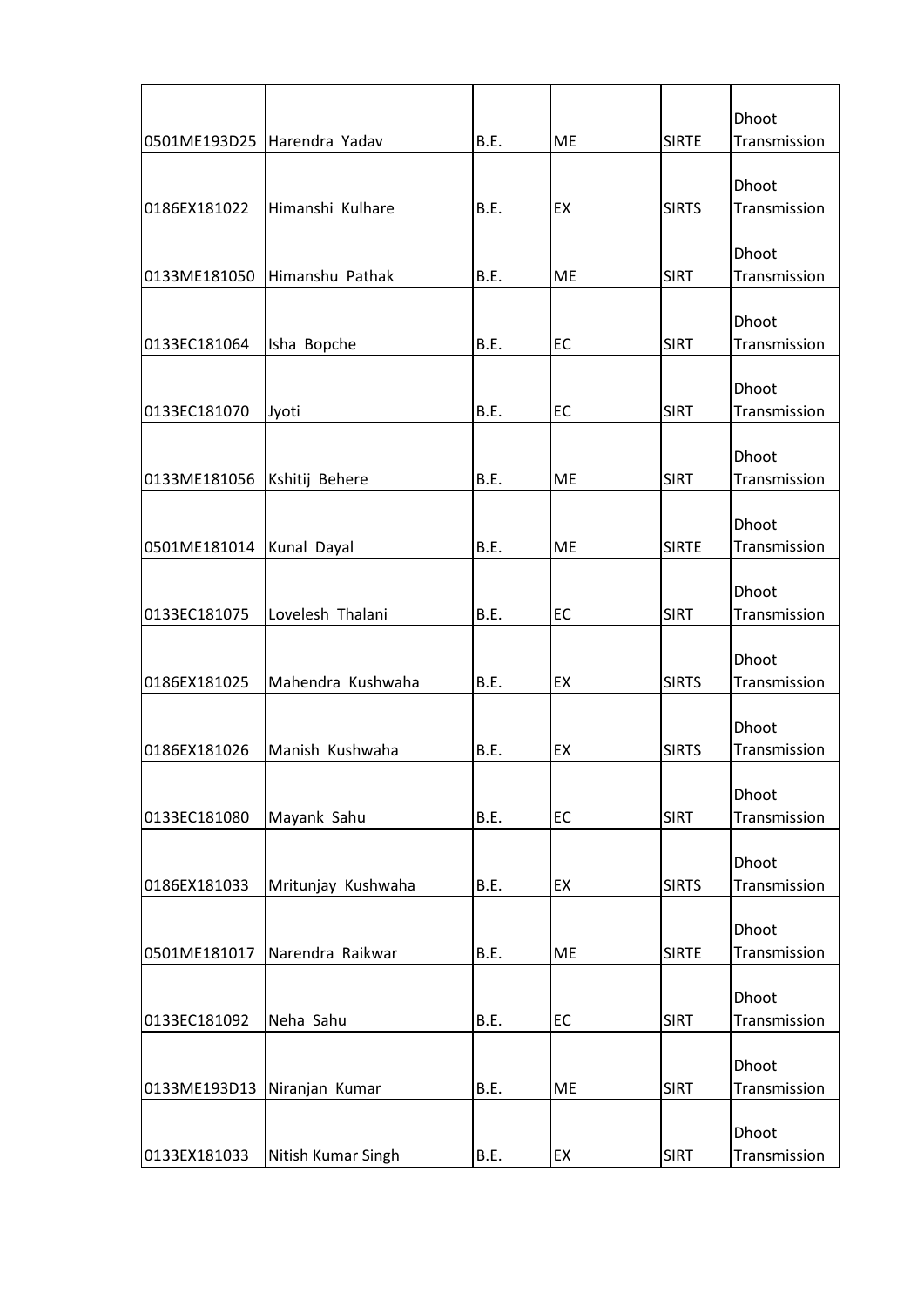| 0186EX193D13                 | Palak Sahu                      | B.E.         | EX                     | <b>SIRTS</b>                | Dhoot<br>Transmission                 |
|------------------------------|---------------------------------|--------------|------------------------|-----------------------------|---------------------------------------|
| 0133ME181071 Pallav Onkar    |                                 | B.E.         | <b>ME</b>              | <b>SIRT</b>                 | Dhoot<br>Transmission                 |
| 0501ME181020                 | Pankaj Kumar Yadav              | B.E.         | <b>ME</b>              | <b>SIRTE</b>                | Dhoot<br>Transmission                 |
| 0133ME181072                 | Parag Choudhary                 | B.E.         | <b>ME</b>              | <b>SIRT</b>                 | Dhoot<br>Transmission                 |
| 0133ME171063                 | Pawar Mukesh Shree Ajabrad B.E. |              | <b>ME</b>              | <b>SIRT</b>                 | Dhoot<br>Transmission                 |
| 0133ME181073                 | Pradeep Kumar                   | B.E.         | <b>ME</b>              | <b>SIRT</b>                 | Dhoot<br>Transmission                 |
| 0186ME181028                 | Pradumn Dhaked                  | B.E.         | <b>ME</b>              | <b>SIRTS</b>                | Dhoot<br>Transmission                 |
| 0133ME181075                 | Prakhar Gupta                   | B.E.         | <b>ME</b>              | <b>SIRT</b>                 | Dhoot<br>Transmission                 |
| 0133EX181034                 | Pravin Suresh Pathekar          | <b>B.E.</b>  | EX                     | <b>SIRT</b>                 | Dhoot<br>Transmission                 |
| 0501ME193D36                 | Preetam Prajapati               | B.E.         | <b>ME</b>              | <b>SIRTE</b>                | Dhoot<br>Transmission                 |
| 0133EC193D18                 | Puspendra Kumar Maurya          | B.E.         | EC                     | <b>SIRT</b>                 | Dhoot<br>Transmission                 |
| 0186EX181037                 | Rahul Kumar                     | B.E.         | EX                     | <b>SIRTS</b>                | Dhoot<br>Transmission                 |
| 0186EX181039                 | Rajani                          | B.E.         | EX                     | <b>SIRTS</b>                | Dhoot<br>Transmission                 |
| 0133ME181082                 | Rajeshwar kumar                 | B.E.         | ME                     | <b>SIRT</b>                 | Dhoot<br>Transmission                 |
|                              |                                 |              |                        |                             | Dhoot                                 |
| 0501ME193D41<br>0133EC181111 | Raju Kumar<br>Rani Dhakad       | B.E.<br>B.E. | <b>ME</b><br><b>EC</b> | <b>SIRTE</b><br><b>SIRT</b> | Transmission<br>Dhoot<br>Transmission |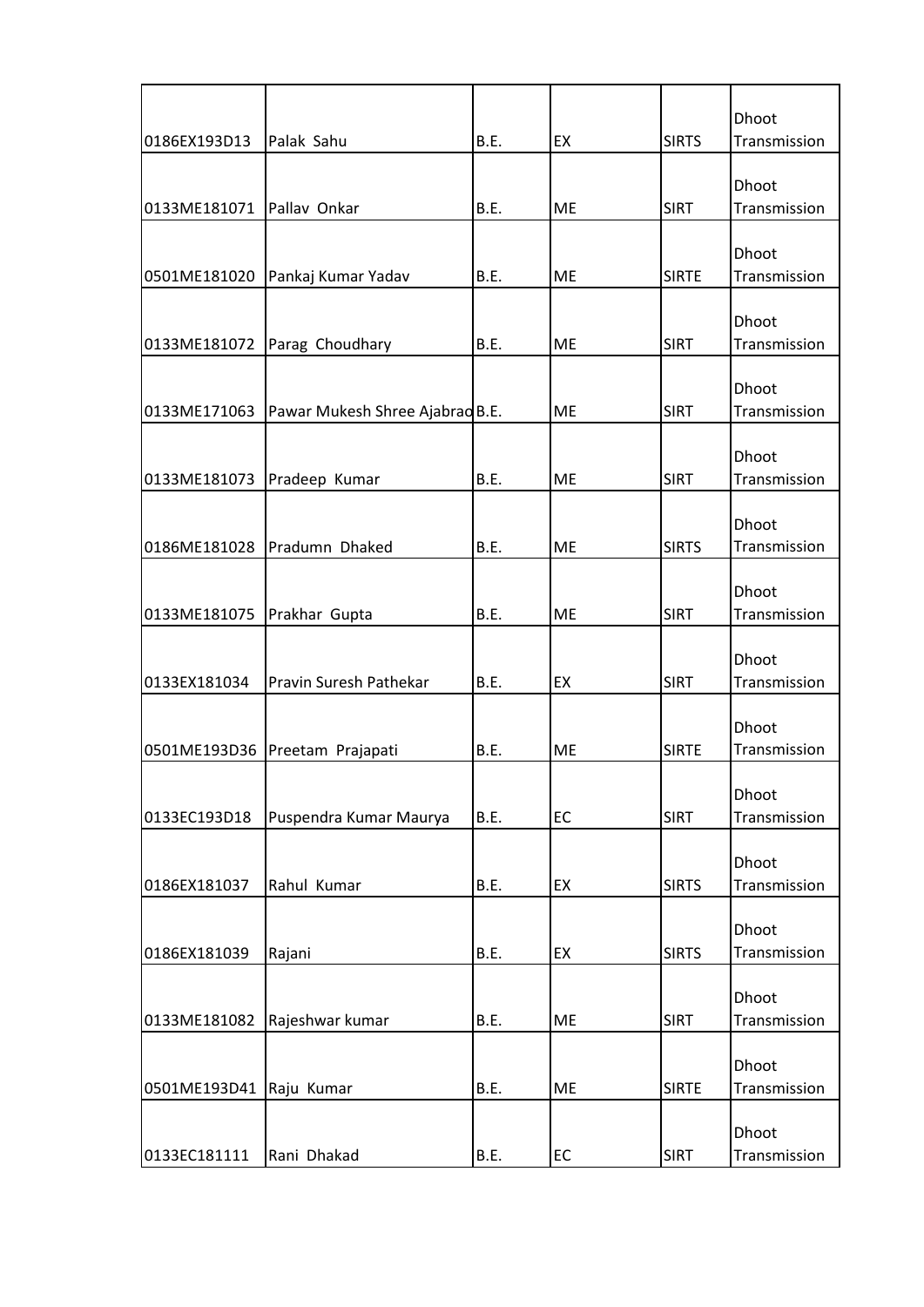| 0133EX181042 | Ravi Kumar Meena     | B.E.        | EX        | <b>SIRT</b>  | Dhoot<br>Transmission |
|--------------|----------------------|-------------|-----------|--------------|-----------------------|
| 0186EX181041 | Ravichand Shah       | B.E.        | EX        | <b>SIRTS</b> | Dhoot<br>Transmission |
| 0133ME181085 | Reetesh Shinde       | B.E.        | <b>ME</b> | <b>SIRT</b>  | Dhoot<br>Transmission |
| 0133me181087 | Rishabh Kumar TIWARI | <b>B.E.</b> | <b>ME</b> | <b>SIRT</b>  | Dhoot<br>Transmission |
| 0133EC181115 | Rishi Tiwari         | B.E.        | EC        | <b>SIRT</b>  | Dhoot<br>Transmission |
| 0133ME181088 | Ritesh Rajput        | <b>B.E.</b> | <b>ME</b> | <b>SIRT</b>  | Dhoot<br>Transmission |
| 0133ME181089 | Rohan Kumar          | B.E.        | <b>ME</b> | <b>SIRT</b>  | Dhoot<br>Transmission |
| 0133EX181045 | Rohit Kumar Patel    | B.E.        | EX        | <b>SIRT</b>  | Dhoot<br>Transmission |
| 0133EC181119 | Rohit Rajpoot        | B.E.        | EC        | <b>SIRT</b>  | Dhoot<br>Transmission |
| 0133ME181091 | Sachin Kumar         | B.E.        | <b>ME</b> | <b>SIRT</b>  | Dhoot<br>Transmission |
| 0133EC181123 | Sachin Mishra        | B.E.        | EC        | <b>SIRT</b>  | Dhoot<br>Transmission |
| 0133ME181093 | Sandeep Rajak        | B.E.        | ME        | <b>SIRT</b>  | Dhoot<br>Transmission |
| 0186CS181093 | Sandeep Verma        | B.E.        | EX        | <b>SIRTS</b> | Dhoot<br>Transmission |
| 0133EC181129 | Santoshi Chaurasiya  | B.E.        | EC        | <b>SIRT</b>  | Dhoot<br>Transmission |
| 0501ME181026 | Satish Patel         | B.E.        | ME        | <b>SIRTE</b> | Dhoot<br>Transmission |
| 0186EX181045 | Satyabhama Dhakad    | B.E.        | EX        | <b>SIRTS</b> | Dhoot<br>Transmission |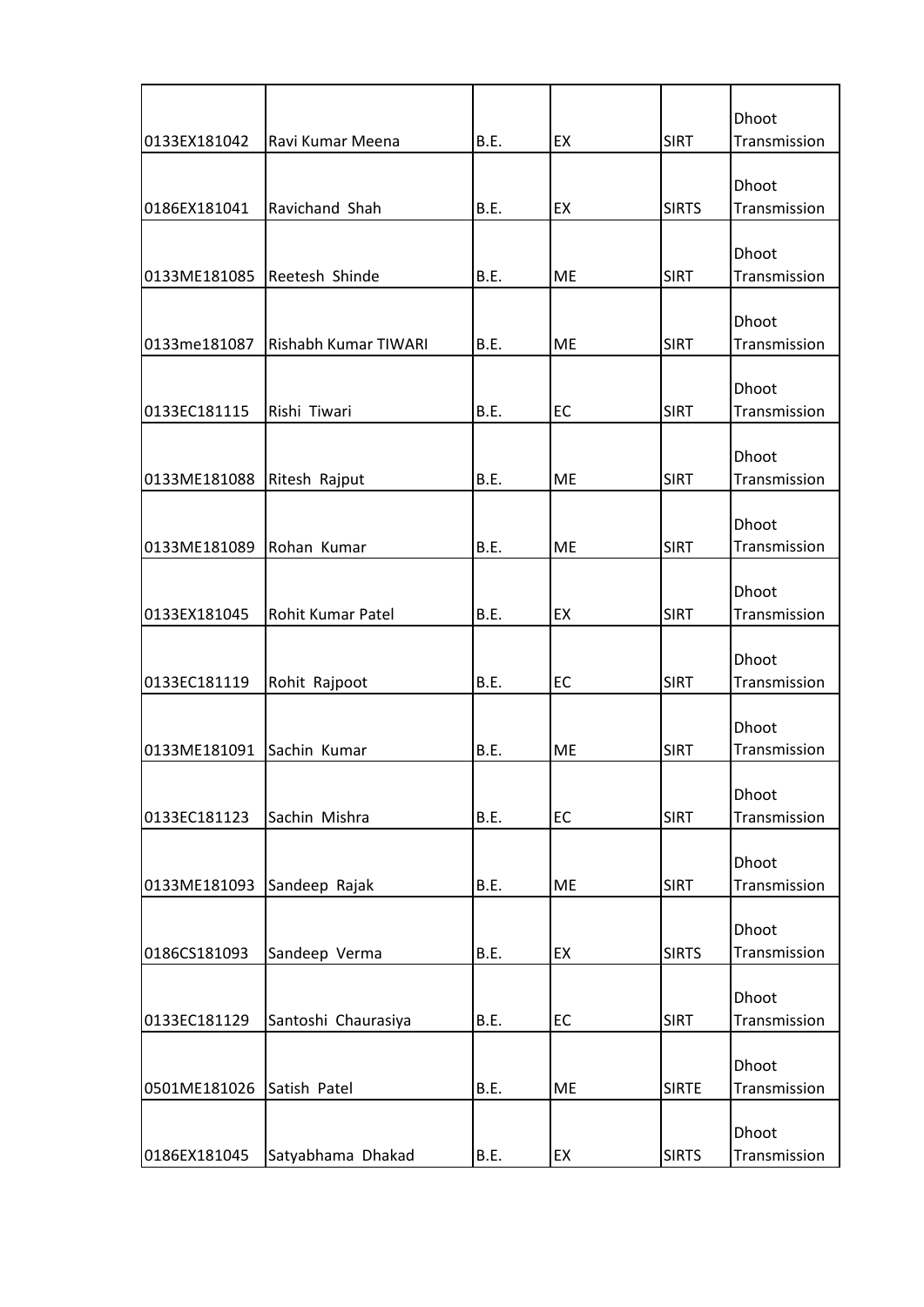| 0133ME181095              | SATYAM KUSHWAHA             | <b>B.E.</b> | <b>ME</b> | <b>SIRT</b>  | Dhoot<br>Transmission |
|---------------------------|-----------------------------|-------------|-----------|--------------|-----------------------|
| 0133ME181096 SATYAM Patel |                             | B.E.        | <b>ME</b> | <b>SIRT</b>  | Dhoot<br>Transmission |
| 0186ME181033              | Saurabh Tiwari              | B.E.        | <b>ME</b> | <b>SIRTS</b> | Dhoot<br>Transmission |
| 0186ME181035              | Shani Patel                 | <b>B.E.</b> | <b>ME</b> | <b>SIRTS</b> | Dhoot<br>Transmission |
|                           | 0501ME193D55 Shivansh Nayak | B.E.        | <b>ME</b> | <b>SIRTE</b> | Dhoot<br>Transmission |
| 0501ME181029              | Sonu Kumar                  | <b>B.E.</b> | <b>ME</b> | <b>SIRTE</b> | Dhoot<br>Transmission |
| 0186EX193D17              | Srashti Bele                | B.E.        | EX        | <b>SIRTS</b> | Dhoot<br>Transmission |
| 0133ME181107              | Sudhanshu Singh Lowanshi    | B.E.        | <b>ME</b> | <b>SIRT</b>  | Dhoot<br>Transmission |
| 0133me181108              | Sukhdeep Singh              | <b>B.E.</b> | <b>ME</b> | <b>SIRT</b>  | Dhoot<br>Transmission |
| 0501ME193D62 Sunil Sawale |                             | B.E.        | <b>ME</b> | <b>SIRTE</b> | Dhoot<br>Transmission |
| 0186ME181042              | Suraj Pandit                | B.E.        | <b>ME</b> | <b>SIRTS</b> | Dhoot<br>Transmission |
| 0133ME181110              | Sury Prakash Singh          | B.E.        | <b>ME</b> | <b>SIRT</b>  | Dhoot<br>Transmission |
| 0133ME181113              | Upendra Gupta               | B.E.        | <b>ME</b> | <b>SIRT</b>  | Dhoot<br>Transmission |
|                           |                             |             |           |              | Dhoot                 |
| 0133EX181058              | Vicky Verma                 | B.E.        | EX        | <b>SIRT</b>  | Transmission<br>Dhoot |
| 0186ME181046              | Vijay Vishwakarma           | B.E.        | <b>ME</b> | <b>SIRTS</b> | Transmission<br>Dhoot |
| 0501ME181037              | Vikram Dwivedi              | B.E.        | <b>ME</b> | <b>SIRTE</b> | Transmission          |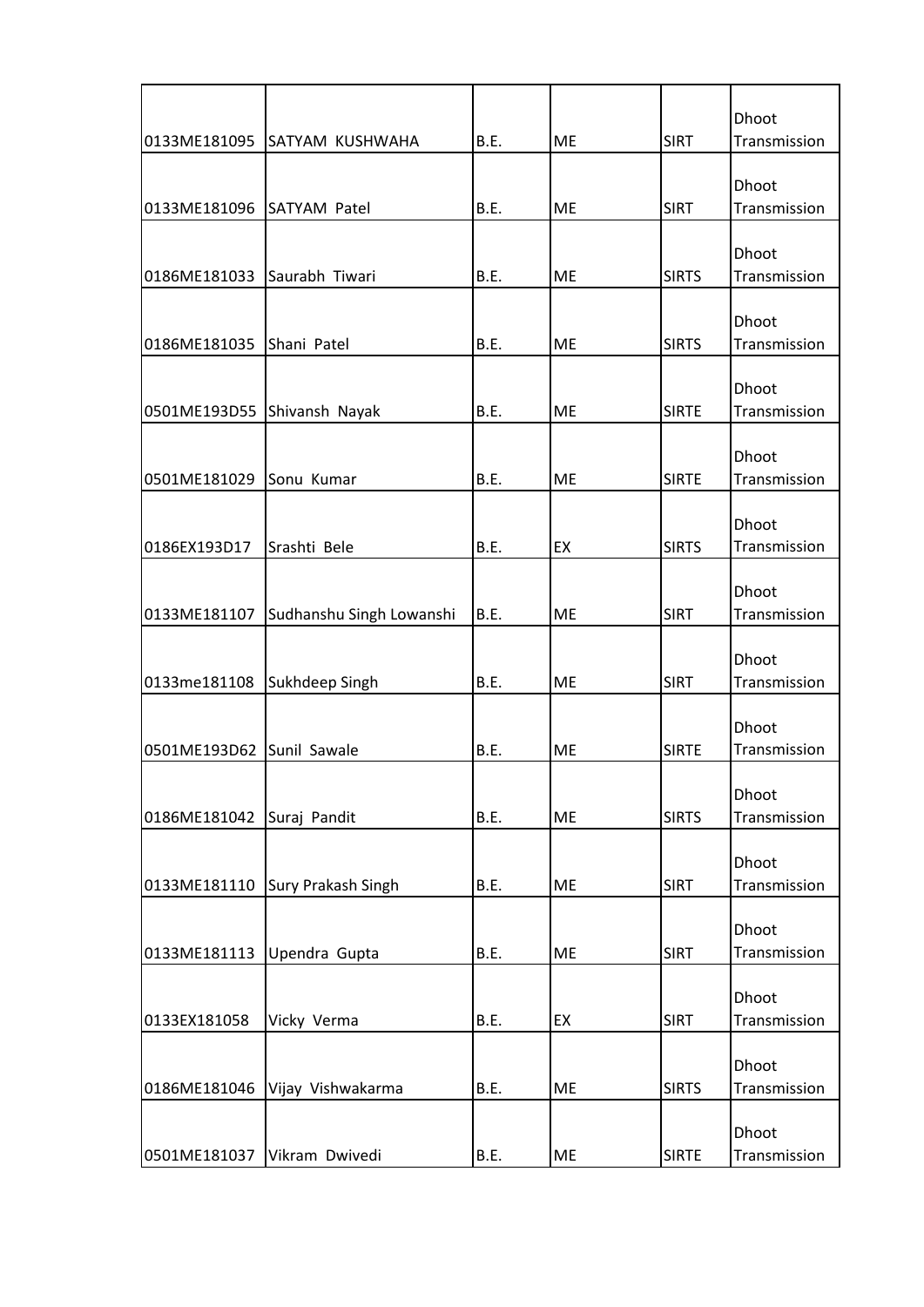|              |                                |               |            |              | <b>Dhoot</b>          |
|--------------|--------------------------------|---------------|------------|--------------|-----------------------|
| 0186EX181050 | Vimlesh Kumar Vishwakarma B.E. |               | EX         | <b>SIRTS</b> | Transmission          |
|              |                                |               |            |              |                       |
|              |                                |               |            |              | <b>Dhoot</b>          |
| 0133EC181154 | Vineet Pachouri                | B.E.          | EC         | <b>SIRT</b>  | Transmission          |
|              |                                |               |            |              |                       |
|              |                                |               |            |              | Dhoot                 |
| 0186EX181051 | Vinita Rajpoot                 | B.E.          | EX         | <b>SIRTS</b> | Transmission          |
|              |                                |               |            |              |                       |
|              |                                |               |            |              | <b>Dhoot</b>          |
| 0133ME181116 | Vishal Goyal                   | B.E.          | ME         | <b>SIRT</b>  | Transmission          |
|              |                                |               |            |              |                       |
|              |                                |               |            |              | Dhoot                 |
| 0133EX181059 | Vishal Kumar                   | B.E.          | EX         | <b>SIRT</b>  | Transmission          |
| 0133EC171014 | <b>ANJALI SINGH</b>            | <b>B.Tech</b> | ECE        | <b>SIRT</b>  | <b>Dhoot Transmis</b> |
| 0133EC171018 | <b>ANSHIKA YADAV</b>           | <b>B.Tech</b> | ECE        | <b>SIRT</b>  | <b>Dhoot Transmis</b> |
| 0133EC171022 | ATUL KUMAR KUSHWAH             | <b>B.Tech</b> | ECE        | <b>SIRT</b>  | <b>Dhoot Transmis</b> |
| 0133EC171030 | <b>CHETAN SINGH</b>            | <b>B.Tech</b> | ECE        | <b>SIRT</b>  | <b>Dhoot Transmis</b> |
| 0133EC171033 | <b>DIVAKAR PATEL</b>           | <b>B.Tech</b> | ECE        | <b>SIRT</b>  | <b>Dhoot Transmis</b> |
| 0133EC171046 | <b>KUNDAN KUMAR</b>            | <b>B.Tech</b> | ECE        | <b>SIRT</b>  | <b>Dhoot Transmis</b> |
| 0133EC171047 | LAXMI NAGA KEERTHANA BA B.Tech |               | ECE        | <b>SIRT</b>  | <b>Dhoot Transmis</b> |
| 0133EC171055 | <b>MOHINI PENDHARKAR</b>       | <b>B.Tech</b> | ECE        | <b>SIRT</b>  | <b>Dhoot Transmis</b> |
| 0133EC171058 | <b>MONIKA MEHRA</b>            | <b>B.Tech</b> | ECE        | <b>SIRT</b>  | <b>Dhoot Transmis</b> |
| 0133EC171061 | <b>NIKET SAHU</b>              | <b>B.Tech</b> | ECE        | <b>SIRT</b>  | <b>Dhoot Transmis</b> |
| 0133EC171067 | PIYUSH KUMAR NARWARE           | <b>B.Tech</b> | ECE        | <b>SIRT</b>  | <b>Dhoot Transmis</b> |
| 0133EC171069 | PRAHLAD RANE                   | <b>B.Tech</b> | ECE        | <b>SIRT</b>  | <b>Dhoot Transmis</b> |
| 0133EC171070 | PRAMAN CHOUHAN                 | <b>B.Tech</b> | ECE        | <b>SIRT</b>  | <b>Dhoot Transmis</b> |
| 0133EC171073 | <b>PRENI AGRAWAL</b>           | <b>B.Tech</b> | ECE        | <b>SIRT</b>  | <b>Dhoot Transmis</b> |
| 0133EC171077 | RADHESHYAM GOUR                | <b>B.Tech</b> | ECE        | <b>SIRT</b>  | <b>Dhoot Transmis</b> |
| 0133EC171078 | <b>RAHUL SHARMA</b>            | <b>B.Tech</b> | ECE        | <b>SIRT</b>  | <b>Dhoot Transmis</b> |
| 0133EC171080 | <b>RAVI PRABHAT</b>            | <b>B.Tech</b> | ECE        | <b>SIRT</b>  | <b>Dhoot Transmis</b> |
| 0133EC171082 | RIMSHA YASEEN                  | <b>B.Tech</b> | ECE        | <b>SIRT</b>  | <b>Dhoot Transmis</b> |
| 0133EC171085 | <b>RISHAV DEV</b>              | <b>B.Tech</b> | ECE        | <b>SIRT</b>  | Dhoot Transmis        |
| 0133EC171088 | RIYA SINGH                     | <b>B.Tech</b> | ECE        | <b>SIRT</b>  | <b>Dhoot Transmis</b> |
| 0133EC171093 | <b>SACHIN SAHU</b>             | <b>B.Tech</b> | ECE        | <b>SIRT</b>  | <b>Dhoot Transmis</b> |
| 0133EC171104 | SHIKHA KUSHMARIYA              | <b>B.Tech</b> | <b>ECE</b> | <b>SIRT</b>  | Dhoot Transmis        |
| 0133EC183D16 | <b>SHIV KUMARI</b>             | <b>B.Tech</b> | ECE        | <b>SIRT</b>  | <b>Dhoot Transmis</b> |
| 0133EC171109 | <b>SHUBHAM SAHU</b>            | <b>B.Tech</b> | ECE        | <b>SIRT</b>  | <b>Dhoot Transmis</b> |
| 0133EX171005 | AKANKSHA CHATURVEDI            | <b>B.Tech</b> | EX         | <b>SIRT</b>  | <b>Dhoot Transmis</b> |
| 0133EX171011 | <b>ANAM HASAN</b>              | <b>B.Tech</b> | EX         | <b>SIRT</b>  | <b>Dhoot Transmis</b> |
| 0133EC171035 | <b>ESHAAN BHARGAVA</b>         | <b>B.Tech</b> | EX         | <b>SIRT</b>  | <b>Dhoot Transmis</b> |
| 0133EX171024 | HIMANSHI DESHMUKH              | <b>B.Tech</b> | EX         | <b>SIRT</b>  | <b>Dhoot Transmis</b> |
| 0133EX171026 | <b>JYOTI MANDLOI</b>           | <b>B.Tech</b> | EX         | <b>SIRT</b>  | <b>Dhoot Transmis</b> |
| 0133EX171029 | <b>MANJIT ANAND</b>            | <b>B.Tech</b> | EX         | <b>SIRT</b>  | <b>Dhoot Transmis</b> |
| 0133EX171046 | RISHABH RAJ                    | <b>B.Tech</b> | EX         | <b>SIRT</b>  | Dhoot Transmis        |
| 0133ME171110 | <b>SURYA SHARMA</b>            | <b>B.Tech</b> | EX         | <b>SIRT</b>  | <b>Dhoot Transmis</b> |
| 0133EX183D13 | VIKASH KUMAR MISHRA            | <b>B.Tech</b> | EX         | <b>SIRT</b>  | <b>Dhoot Transmis</b> |
| 0133ME171039 | HIMANSHU SURYAWANSHI           | <b>B.Tech</b> | ME         | <b>SIRT</b>  | <b>Dhoot Transmis</b> |
| 0133ME171043 | <b>KARTIK SHAKYA</b>           | <b>B.Tech</b> | <b>ME</b>  | <b>SIRT</b>  | Dhoot Transmis        |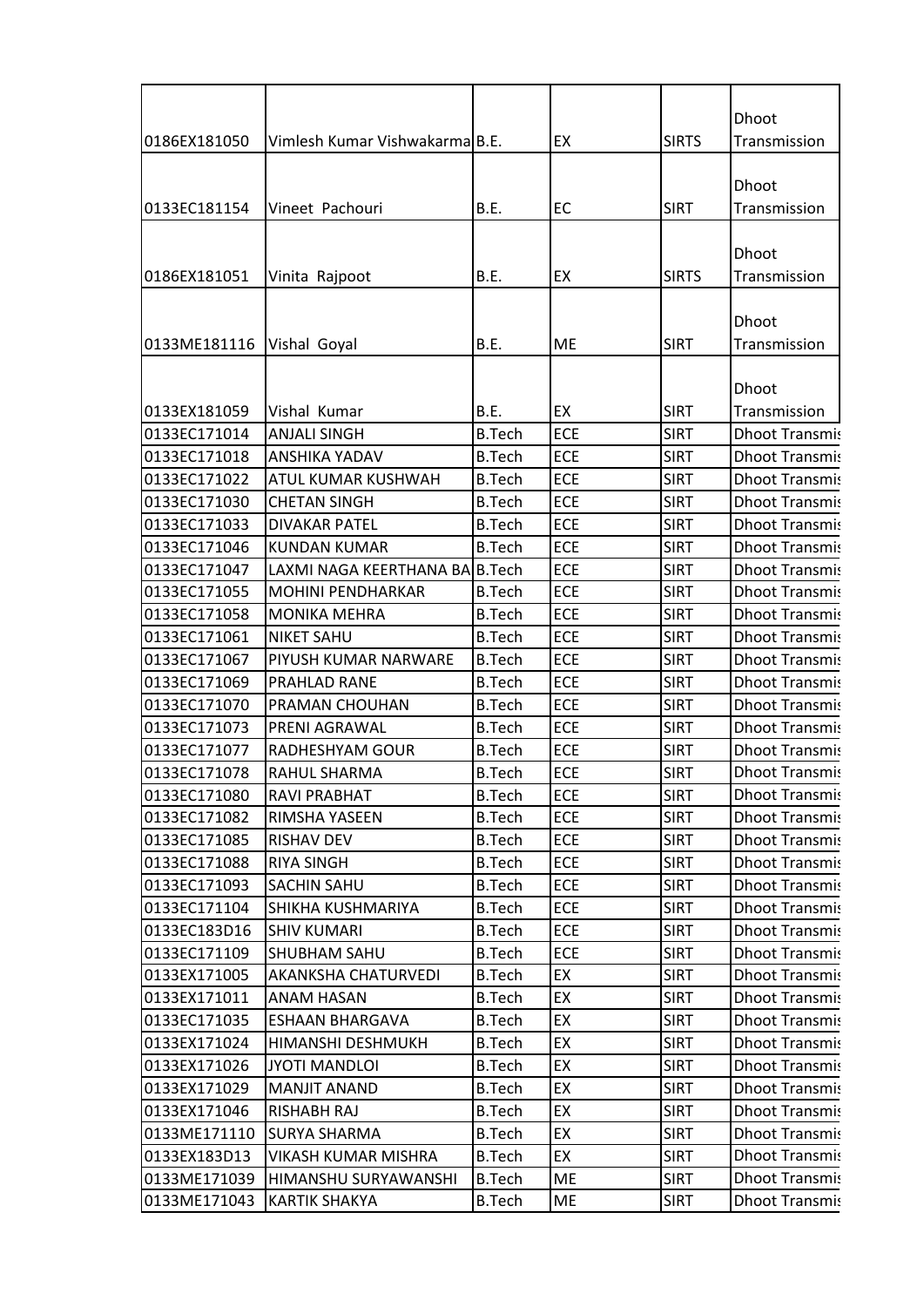|                              | 0133ME183D10 MISHRA GAURANG SHAILESH B.Tech |               | <b>ME</b>          | <b>SIRT</b>  | <b>Dhoot Transmis</b> |
|------------------------------|---------------------------------------------|---------------|--------------------|--------------|-----------------------|
| 0133ME171057                 | NAVEEN KUMAR                                | <b>B.Tech</b> | <b>ME</b>          | <b>SIRT</b>  | <b>Dhoot Transmis</b> |
|                              | 0133ME183D12 NEELAM MADAN                   | <b>B.Tech</b> | ME                 | <b>SIRT</b>  | <b>Dhoot Transmis</b> |
| 0133ME171067                 | <b>RAHUL TIWARI</b>                         | <b>B.Tech</b> | <b>ME</b>          | <b>SIRT</b>  | <b>Dhoot Transmis</b> |
| 0133ME171076                 | <b>RISHABH GUPTA</b>                        | <b>B.Tech</b> | <b>ME</b>          | <b>SIRT</b>  | <b>Dhoot Transmis</b> |
| 0133ME171111                 | <b>SUSHMITA MAITY</b>                       | <b>B.Tech</b> | ME                 | <b>SIRT</b>  | <b>Dhoot Transmis</b> |
| 0133ME171116                 | <b>VENKAT GOPAL SHUKLA</b>                  | <b>B.Tech</b> | ME                 | <b>SIRT</b>  | <b>Dhoot Transmis</b> |
| 0133ME171118                 | <b>VIKASH MISHRA</b>                        | <b>B.Tech</b> | <b>ME</b>          | <b>SIRT</b>  | <b>Dhoot Transmis</b> |
| 0133EC171079                 | RAJKARAN SINGH                              | <b>B.Tech</b> | ECE                | <b>SIRT</b>  | <b>Dhoot Transmis</b> |
| 0133ME171012                 | <b>ANKUSH SINGH</b>                         | <b>B.Tech</b> | ME                 | <b>SIRT</b>  | <b>Dhoot Transmis</b> |
| 0133ME171021                 | <b>AYUSH CHOUDHARY</b>                      | <b>B.Tech</b> | ME                 | <b>SIRT</b>  | <b>Dhoot Transmis</b> |
| 0133ME171023                 | <b>CHETAN GUPTA</b>                         | <b>B.Tech</b> | <b>ME</b>          | <b>SIRT</b>  | <b>Dhoot Transmis</b> |
| 0133ME171034                 | <b>GAYATRI SHRSHKAR</b>                     | <b>B.Tech</b> | <b>ME</b>          | <b>SIRT</b>  | <b>Dhoot Transmis</b> |
| 0133ME171086                 | <b>ROHIT SINGH BAGHEL</b>                   | <b>B.Tech</b> | <b>ME</b>          | <b>SIRT</b>  | <b>Dhoot Transmis</b> |
| 0133ME171107                 | <b>SUNDRAM KUMAR</b>                        | <b>B.Tech</b> | ME                 | <b>SIRT</b>  | <b>Dhoot Transmis</b> |
| 0133ME183D22                 | <b>SHUBHAM SINGH</b>                        | <b>B.Tech</b> | <b>ME</b>          | <b>SIRT</b>  | <b>Dhoot Transmis</b> |
| 0133ME171024                 | <b>CHETAN KUMAR KORDE</b>                   | <b>B.Tech</b> | ME                 | <b>SIRT</b>  | <b>Dhoot Transmis</b> |
| 0133CS181106                 | Pawan Kumar                                 | B.E.          | <b>CSE</b>         | <b>SIRT</b>  | Digivalet Inc         |
| 0501CS181099                 | Shubham Chaurasiya                          | B.E.          | <b>CSE</b>         | <b>SIRTE</b> | Digivalet Inc         |
| 0133CE183D04                 | <b>ANKIT SINGH</b>                          | <b>B.Tech</b> | <b>CE</b>          | <b>SIRT</b>  | <b>EGIS INDIA</b>     |
| 0133EC171099                 | <b>SARVESH GUPTA</b>                        | <b>BTECH</b>  | ECE                | <b>SIRT</b>  | <b>EPAM</b>           |
| 0133CS171122                 | RISHIKA SHARMA                              | <b>B.Tech</b> | <b>CSE</b>         | <b>SIRT</b>  | <b>ESPIRE INFOLAI</b> |
| 0133CS171084                 | <b>MANALI JAIN</b>                          | <b>B.Tech</b> | <b>CSE</b>         | <b>SIRT</b>  | <b>ESPIRE INFOLAI</b> |
| 0133IT171045                 | RIYA JAIN                                   | <b>B.Tech</b> | IT.                | <b>SIRT</b>  | <b>ESPIRE INFOLAE</b> |
|                              | RITESH CHAURASIA                            |               | <b>CSE</b>         | <b>SIRT</b>  | <b>ESPIRE INFOLAE</b> |
| 0133CS171123                 |                                             | <b>B.Tech</b> |                    |              |                       |
|                              |                                             |               |                    |              | Everest               |
|                              |                                             |               |                    |              | Blowers Pvt.          |
|                              | Harsh Kumar Tripathi                        | B.E.          | ME                 | <b>SIRT</b>  | Ltd.                  |
| 0133ME181047<br>0133IT171039 | RAHUL RAIKWAR                               | <b>BTECH</b>  | IT                 | <b>SIRT</b>  | <b>Evience Dev</b>    |
|                              |                                             |               |                    |              | Evince                |
|                              |                                             |               |                    |              | Development           |
| 0133CS181024                 | Anshul Mate                                 | B.E.          | <b>CSE</b>         | <b>SIRT</b>  | Pvt. Ltd.             |
|                              |                                             |               |                    |              | Evince                |
|                              |                                             |               |                    |              | Development           |
| 0186CS181040                 | Kavish Baingane                             | B.E.          | <b>CSE</b>         | <b>SIRTS</b> | Pvt. Ltd.             |
|                              |                                             |               |                    |              | Evince                |
|                              |                                             |               |                    |              | Development           |
| 0133CS181123                 | Rakesh Kumar                                | B.E.          | <b>CSE</b>         | <b>SIRT</b>  | Pvt. Ltd.             |
|                              |                                             |               |                    |              | Evince                |
|                              |                                             |               |                    |              | Development           |
| 0186CS181101                 | Shubham Kashyap                             | B.E.          | <b>CSE</b>         | <b>SIRTS</b> | Pvt. Ltd.             |
|                              |                                             |               |                    |              | Evince                |
|                              |                                             |               |                    |              | Development           |
| 0133CA201047                 | Shubham Raikwar                             | M.C.A.        | Computer Appl SIRT |              | Pvt. Ltd.             |
| 0133ME183D12                 | <b>NEELAM MADAN</b>                         | <b>B.Tech</b> | <b>ME</b>          | <b>SIRT</b>  | Evitamins             |
| 0133CS171061                 | DEEPANSHU CHOUDHARY                         | <b>B.Tech</b> | <b>CSE</b>         | <b>SIRT</b>  | Evosys Global         |
| 0133CS171083                 | KULJEET KAUR AJMANI                         | <b>B.Tech</b> | <b>CSE</b>         | <b>SIRT</b>  | Evosys Global         |
| 0133EC171044                 | <b>KRITI PATANKER</b>                       | <b>B.Tech</b> | ECE                | <b>SIRT</b>  | Evosys Global         |
| 0133IT171006                 | <b>ANURAG SHUKLA</b>                        | <b>B.Tech</b> | IT.                | <b>SIRT</b>  | <b>Extern Labs</b>    |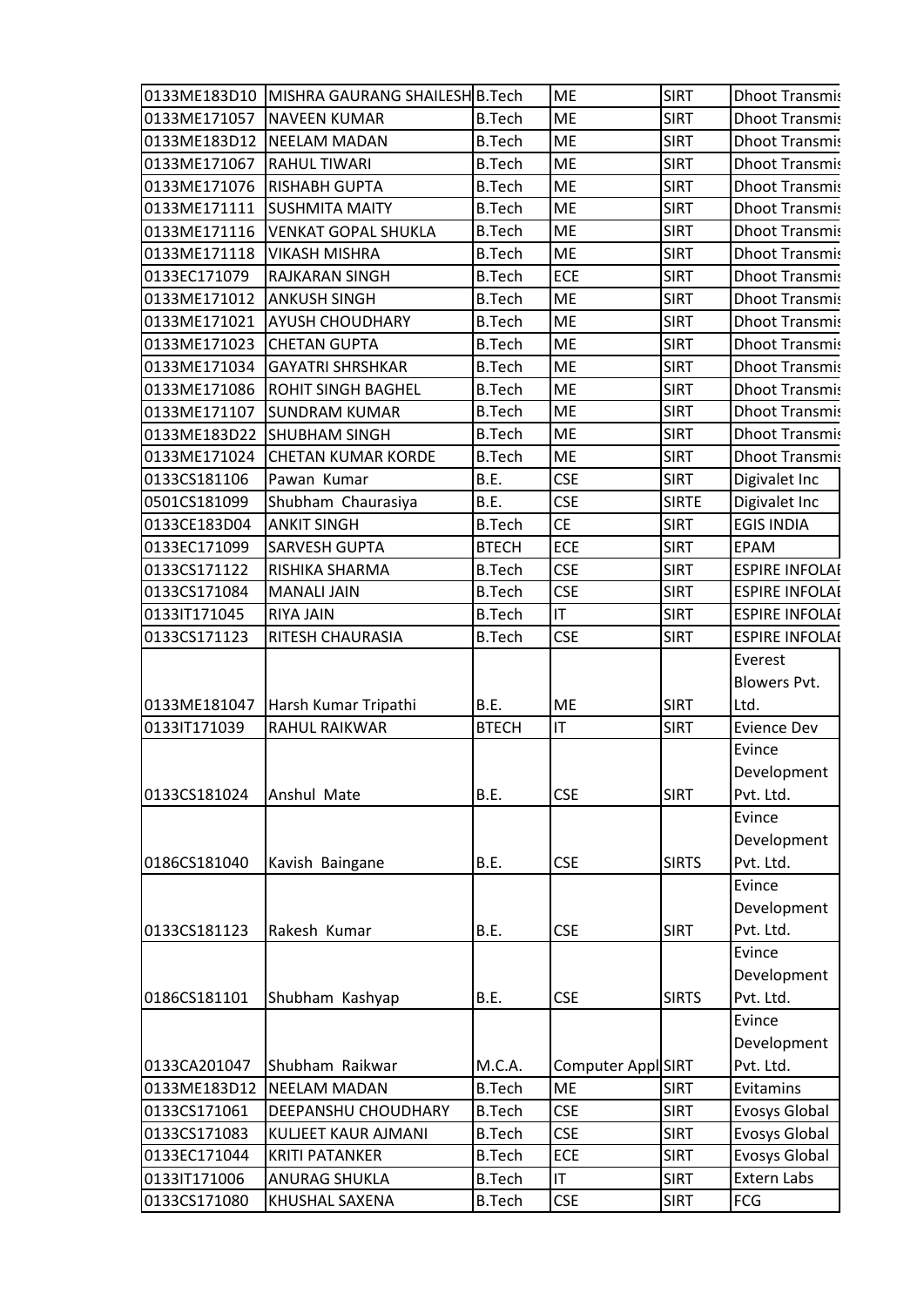| 0133CS171012 | <b>AISHWARYA GOYAL</b>      | <b>B.Tech</b> | <b>CSE</b> | <b>SIRT</b>  | FIS global            |
|--------------|-----------------------------|---------------|------------|--------------|-----------------------|
| 0133CS171012 | <b>AISHWARYA GOYAL</b>      | <b>B.Tech</b> | <b>CSE</b> | <b>SIRT</b>  | FIS global            |
| 0133IT171016 | <b>FURKAN ALI</b>           | <b>B.Tech</b> | IT.        | <b>SIRT</b>  | FOrceBolf Pvt. I      |
| 0186EX171033 | <b>SUDHANSHU DWIVEDI</b>    | <b>B.Tech</b> | EX         | <b>SIRT</b>  | <b>GARGEE ENERG</b>   |
| 0133IT171032 | <b>PAYAL THAKUR</b>         | <b>B.Tech</b> | <b>CSE</b> | <b>SIRT</b>  | <b>GEMS ESSENCE</b>   |
| 0133CS171034 | ANURAG VERMA                | <b>B.Tech</b> | <b>CSE</b> | <b>SIRT</b>  | <b>GENESIS TECHN</b>  |
| 0133EX171061 | <b>VISHAL GOUR</b>          | <b>BTECH</b>  | EX         | <b>SIRT</b>  | <b>GETWERK</b>        |
| 0501CS181101 | Sneha Sinha                 | B.E.          | <b>CSE</b> | <b>SIRTE</b> | Global Logic          |
| 0133IT181057 | Vineet Sahu                 | B.E.          | IT.        | <b>SIRT</b>  | Global Logic          |
| 0133CE171113 | SIDDHANT SAXENA             | <b>B.Tech</b> | <b>CE</b>  | <b>SIRT</b>  | <b>GLOBAL STEP IN</b> |
| 0133ME171045 | <b>ANAND KUSHWAHA</b>       | <b>B.TECH</b> | <b>ME</b>  | <b>SIRT</b>  | <b>GREENKO</b>        |
| 0133CS171029 | <b>ANSHUL SAHU</b>          | <b>B.Tech</b> | <b>CSE</b> | <b>SIRT</b>  | <b>HANU SOFTWA</b>    |
| 0133IT171057 | <b>SURBHI GUPTA</b>         | <b>B.Tech</b> | IT.        | <b>SIRT</b>  | <b>HARMAN</b>         |
| 0133CS171066 | <b>DISHA MAMTANI</b>        | <b>B.Tech</b> | <b>CSE</b> | <b>SIRT</b>  | <b>HARMAN KARD</b>    |
| 0133CS171081 | <b>KHUSHI SINGH</b>         | <b>B.Tech</b> | <b>CSE</b> | <b>SIRT</b>  | <b>HCL</b>            |
| 0133CS171114 | PRIYANSHI GOYAL             | <b>B.Tech</b> | <b>CSE</b> | <b>SIRT</b>  | <b>HCL</b>            |
| 0133CS171147 | SHILPA SUMAN                | <b>B.Tech</b> | <b>CSE</b> | <b>SIRT</b>  | <b>HCL</b>            |
| 0133CS183D01 | <b>ABHA JAIN</b>            | <b>B.Tech</b> | <b>CSE</b> | <b>SIRT</b>  | <b>HCL</b>            |
| 0133CS171110 | PRANJAL GUPTA               | <b>B.Tech</b> | <b>CSE</b> | <b>SIRT</b>  | <b>HCL</b>            |
| 0133CS183D07 | <b>JAYA VYAS</b>            | <b>B.Tech</b> | <b>CSE</b> | <b>SIRT</b>  | <b>HCL</b>            |
| 0133CS171138 | <b>SANDESH UMATHE</b>       | <b>B.Tech</b> | <b>CSE</b> | <b>SIRT</b>  | <b>HCL</b>            |
| 0133EC171018 | ANSHIKA YADAV               | <b>B.Tech</b> | ECE        | <b>SIRT</b>  | <b>HCL</b>            |
| 0133EC171111 | SOMYA SHRIVASTAVA           | <b>B.Tech</b> | ECE        | <b>SIRT</b>  | <b>HCL</b>            |
| 0133IT171043 | <b>RIMEE JAIN</b>           | <b>B.Tech</b> | IT.        | <b>SIRT</b>  | <b>HCL</b>            |
| 0133IT171048 | SHASHEEBALA SOLANKI         | <b>B.Tech</b> | IT.        | <b>SIRT</b>  | <b>HCL</b>            |
| 0133EC171050 | MOHAMMAD ASHGAR UDDINB.Tech |               | ECE        | <b>SIRT</b>  | <b>HCL</b>            |
| 0133IT171054 | <b>SULEKHA MAHAVAR</b>      | <b>B.Tech</b> | IT.        | <b>SIRT</b>  | <b>HCL</b>            |
| 0133CS171070 | <b>GURDEEP KAUR MINAS</b>   | <b>B.Tech</b> | <b>CSE</b> | <b>SIRT</b>  | <b>HCL</b>            |
| 0133IT171007 | MO. ARIF                    | <b>B.Tech</b> | IT.        | <b>SIRT</b>  | <b>HCL</b>            |
|              |                             |               |            |              |                       |
|              |                             |               |            |              | <b>HCL</b>            |
| 0186CS181013 | Aman Trivedi                | B.E.          | <b>CSE</b> | <b>SIRTS</b> | Technologies          |
|              |                             |               |            |              |                       |
|              |                             |               |            |              | <b>HCL</b>            |
| 0133CS181035 | Ashish Warwade              | B.E.          | <b>CSE</b> | <b>SIRT</b>  | Technologies          |
|              |                             |               |            |              |                       |
|              |                             |               |            |              | <b>HCL</b>            |
| 0133EC181043 | Bhavna Sahu                 | B.E.          | EC         | <b>SIRT</b>  | <b>Technologies</b>   |
|              |                             |               |            |              |                       |
|              |                             |               |            |              | <b>HCL</b>            |
| 0133CS181048 | Deepika Jain                | B.E.          | <b>CSE</b> | <b>SIRT</b>  | Technologies          |
|              |                             |               |            |              |                       |
|              |                             |               |            |              | <b>HCL</b>            |
| 0133EC181093 | Nikita Kumari               | B.E.          | EC         | <b>SIRT</b>  | Technologies          |
|              |                             |               |            |              |                       |
|              |                             |               |            |              | <b>HCL</b>            |
| 0133IT181025 | Nisha Yadav                 | B.E.          | IT         | <b>SIRT</b>  | Technologies          |
|              |                             |               |            |              |                       |
|              |                             |               |            |              | <b>HCL</b>            |
| 0501CS181064 | Pankaj Saini                | B.E.          | <b>CSE</b> | <b>SIRTE</b> | Technologies          |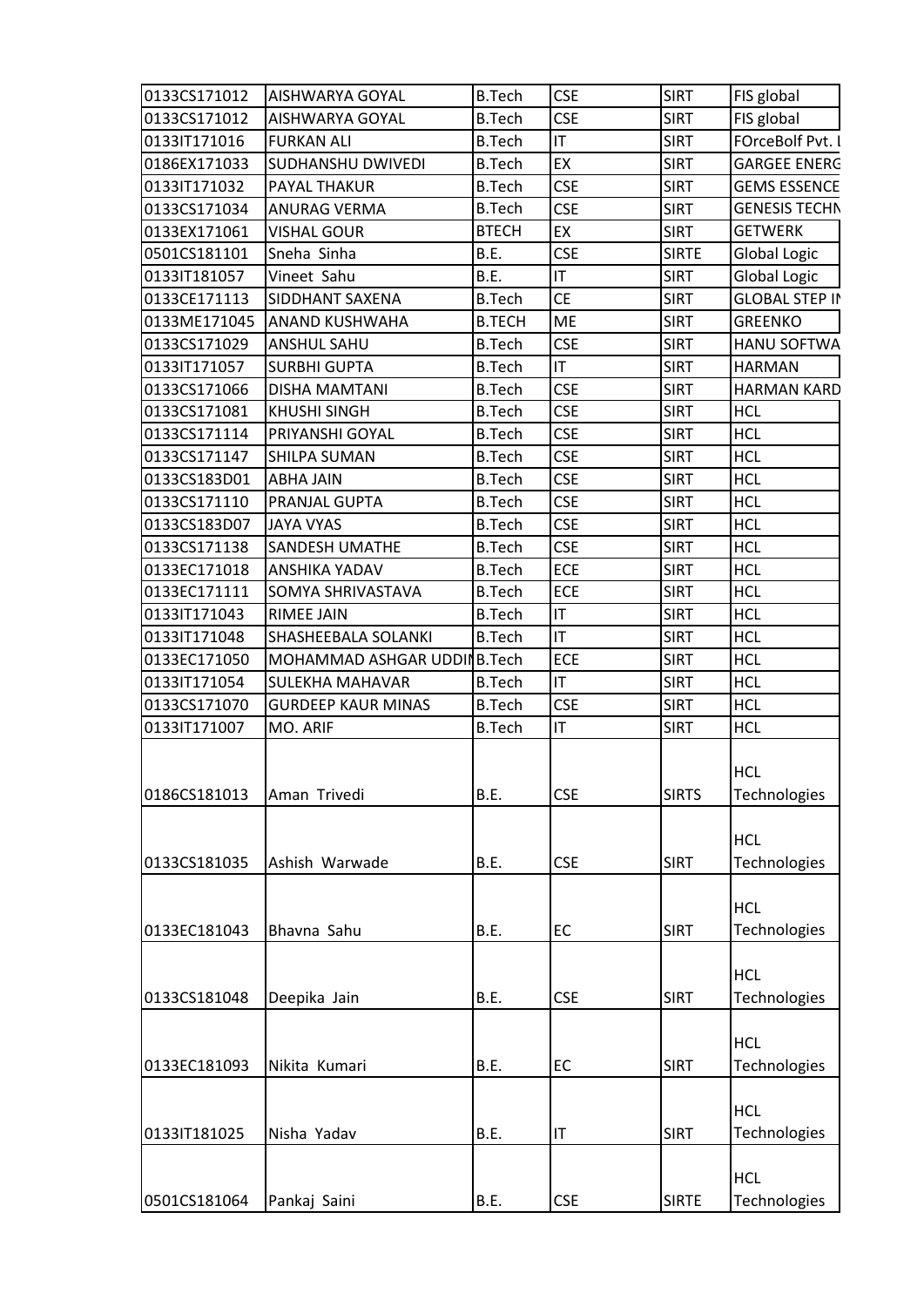|              |                           |               |            |              | <b>HCL</b>           |
|--------------|---------------------------|---------------|------------|--------------|----------------------|
| 0501CS181088 | Sakshi Wagdre             | B.E.          | <b>CSE</b> | <b>SIRTE</b> | Technologies         |
|              |                           |               |            |              |                      |
|              |                           |               |            |              | <b>HCL</b>           |
| 0501CS181103 | Sonam Adlak               | B.E.          | <b>CSE</b> | <b>SIRTE</b> | Technologies         |
|              |                           |               |            |              |                      |
|              |                           |               |            |              | <b>HCL</b>           |
| 0133CS181177 | Tanay Kopra               | B.E.          | <b>CSE</b> | <b>SIRT</b>  | Technologies         |
|              |                           |               |            |              |                      |
|              |                           |               |            |              | <b>HCL</b>           |
| 0186CS181111 | Tanisha Jain              | B.E.          | <b>CSE</b> | <b>SIRTS</b> | Technologies         |
|              |                           |               |            |              |                      |
|              |                           |               |            |              | <b>HCL</b>           |
| 0501CS193D15 | Usha Kumari Kushwaha      | B.E.          | <b>CSE</b> | <b>SIRTE</b> | Technologies         |
|              |                           |               |            |              |                      |
|              |                           |               |            |              | <b>HCL</b>           |
| 0133CS181181 | Vaibhav Vishwakarma       | B.E.          | <b>CSE</b> | <b>SIRT</b>  | Technologies         |
| 0133CS171135 | <b>SAKSHI ANDANI</b>      | <b>B.Tech</b> | <b>CSE</b> | <b>SIRT</b>  | <b>HEXAWARE</b>      |
| 0133EX171019 | <b>DEEPAK MENGHRAJANI</b> | <b>B.Tech</b> | <b>CSE</b> | <b>SIRT</b>  | <b>HEXAWARE</b>      |
| 0133CS171185 | YASHI AGRAWAL             | <b>B.Tech</b> | <b>CSE</b> | <b>SIRT</b>  | <b>HEXAWARE</b>      |
| 0133CS171169 | <b>SUYESH JOSHI</b>       | <b>B.Tech</b> | <b>CSE</b> | <b>SIRT</b>  | HEXAWARE             |
| 0133IT171057 | <b>SURBHI GUPTA</b>       | <b>B.Tech</b> | IT         | <b>SIRT</b>  | <b>HEXAWARE</b>      |
| 0133EC171091 | RUCHIKA KUMRA             | <b>BTECH</b>  | ECE        | <b>SIRT</b>  | HEXAWARE             |
| 0133EC171091 | RUCHIKA KUMRA             | <b>BTECH</b>  | ECE        | <b>SIRT</b>  | HEXAWARE             |
|              |                           |               |            |              |                      |
|              |                           |               |            |              | Hexaware             |
| 0133CS181003 | Aayushi Gupta             | B.E.          | <b>CSE</b> | <b>SIRT</b>  | Technologies         |
|              |                           |               |            |              |                      |
|              |                           |               |            |              | Hexaware             |
| 0133CS181070 | Jalaj Gupta               | B.E.          | <b>CSE</b> | <b>SIRT</b>  | Technologies         |
| 0133CS171020 | <b>AMAN MISHRA</b>        | <b>B.Tech</b> | <b>CSE</b> | <b>SIRT</b>  | iBirds Software      |
| 0133CS171178 | <b>VED PAWAR</b>          | <b>B.Tech</b> | <b>CSE</b> | <b>SIRT</b>  | <b>IMPETUS</b>       |
| 0133CS171050 | <b>AYUSH SONI</b>         | <b>B.Tech</b> | <b>CSE</b> | <b>SIRT</b>  | <b>INFOSYS</b>       |
| 0133CS171039 | ARSHAD MOJIB RAZA         | <b>B.Tech</b> | <b>CSE</b> | <b>SIRT</b>  | <b>INFOSYS</b>       |
| 0133CS171051 | <b>AYUSH TIWARI</b>       | <b>B.Tech</b> | <b>CSE</b> | <b>SIRT</b>  | Innolabs             |
| 0133CS171082 | <b>KRUNAL KUMBHARE</b>    | <b>B.Tech</b> | <b>CSE</b> | <b>SIRT</b>  | <b>ISC SOFTWARE</b>  |
| 0133EX171010 | AMIT KUMAR VERMA          | <b>B.Tech</b> | EX         | <b>SIRT</b>  | Jambhekar Auto       |
|              |                           |               |            |              |                      |
| 0133CS181142 |                           | B.E.          | <b>CSE</b> | <b>SIRT</b>  |                      |
|              | Sanjana Rawat             |               |            | <b>SIRT</b>  | Jaro Education       |
| 0133CS171066 | <b>DISHA MAMTANI</b>      | <b>B.Tech</b> | <b>CSE</b> |              | <b>JARO EDUCATI(</b> |
| 0133CS171083 | KULJEET KAUR AJMANI       | <b>B.Tech</b> | <b>CSE</b> | <b>SIRT</b>  | <b>JARO EDUCATI(</b> |
| 0133CS171148 | <b>SHIPI DUBEY</b>        | <b>B.Tech</b> | <b>CSE</b> | <b>SIRT</b>  | <b>JARO EDUCATI(</b> |
| 0133EC171004 | <b>ADITYA PATEL</b>       | <b>B.Tech</b> | ECE        | <b>SIRT</b>  | <b>JARO EDUCATI(</b> |
| 0133CS171104 | PALAK GAHOI               | <b>B.Tech</b> | <b>CSE</b> | <b>SIRT</b>  | <b>JIO PLATFORM</b>  |
| 0133CS171050 | <b>AYUSH SONI</b>         | <b>B.Tech</b> | <b>CSE</b> | <b>SIRT</b>  | <b>JIO PLATFORM</b>  |
| 0133ME171057 | <b>NAVEEN KUMAR</b>       | <b>B.Tech</b> | ME         | <b>SIRT</b>  | Just Dial            |
| 0133ME171090 | <b>SANCHAY JAIN</b>       | <b>B.Tech</b> | ME         | <b>SIRT</b>  | Just Dial            |
| 0133ME171120 | <b>VISHAL SINGH</b>       | <b>B.Tech</b> | <b>ME</b>  | <b>SIRT</b>  | Just Dial            |
| 0133ME171124 | YUVRAJ BAMORIA            | <b>B.Tech</b> | ME         | <b>SIRT</b>  | Just Dial            |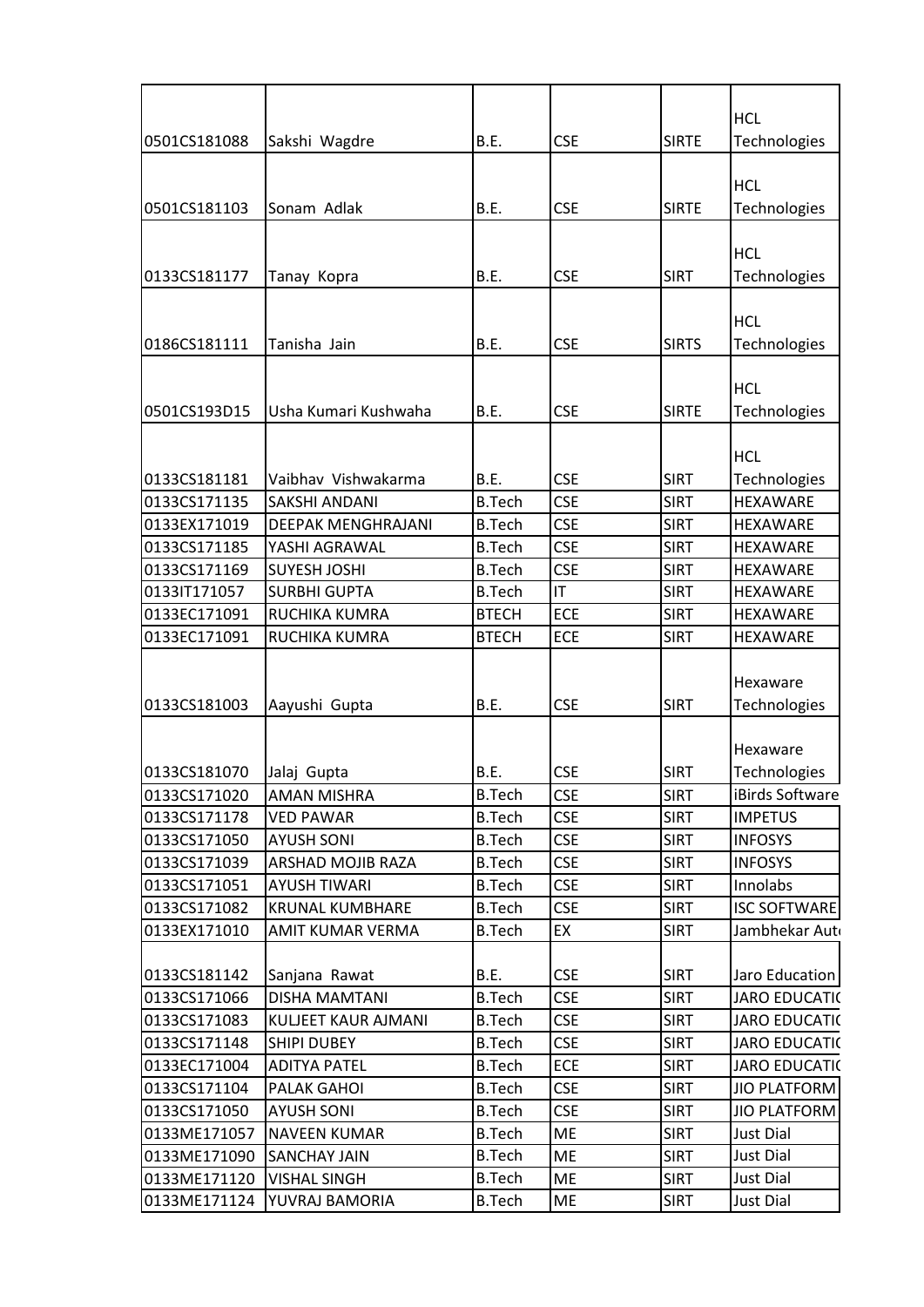| 0133EC171092 | <b>RUPALI SONI</b>         | <b>B.Tech</b> | ECE        | <b>SIRT</b>  | <b>KAYNES TECHN</b>    |
|--------------|----------------------------|---------------|------------|--------------|------------------------|
| 0133EC171055 | <b>MOHINI PENDHARKAR</b>   | <b>B.Tech</b> | ECE        | <b>SIRT</b>  | <b>KAYNES TECHN</b>    |
| 133ME171110  | <b>SURYA SHARMA</b>        | <b>B.Tech</b> | EX         | <b>SIRT</b>  | <b>KAYNES TECHN</b>    |
| 0133CE171063 | MUSFIQUE ALAM              | <b>BTECH</b>  | <b>CE</b>  | <b>SIRT</b>  | <b>KRBL</b>            |
| 0133IT171001 | <b>ABHINAY KURMI PATEL</b> | <b>B.Tech</b> | IT         | <b>SIRT</b>  | <b>KVP Business So</b> |
| 0133IT171041 | <b>RAMKUMAR</b>            | <b>BTECH</b>  | IT.        | <b>SIRT</b>  | <b>LEGAL SUBMIT</b>    |
| 0133ME171067 | RAHUL KUMAR TIWARI         | <b>B.Tech</b> | <b>ME</b>  | <b>SIRT</b>  | LIUGONG INDIA          |
| 0133ME171057 | <b>NAVEEN KUMAR</b>        | <b>B.Tech</b> | <b>ME</b>  | <b>SIRT</b>  | LIUGONG INDIA          |
| 0133EC171099 | <b>SARVESH GUPTA</b>       | <b>B.Tech</b> | ECE        | <b>SIRT</b>  | LOVE CLOUD             |
|              |                            |               |            |              | M/s Nagarro            |
| 0133CS181003 | Aayushi Gupta              | B.E.          | <b>CSE</b> | <b>SIRT</b>  | Ltd.                   |
|              |                            |               |            |              | M/s Nagarro            |
| 0133CS181032 | Archit Jain                | B.E.          | <b>CSE</b> | <b>SIRT</b>  | Ltd.                   |
|              |                            |               |            |              | M/s Nagarro            |
| 0133CS181057 | Divyanshi Sharma           | B.E.          | <b>CSE</b> | <b>SIRT</b>  | Ltd.                   |
|              |                            |               |            |              | M/s Nagarro            |
| 0133CS181081 | Lalita Rajput              | B.E.          | <b>CSE</b> | <b>SIRT</b>  | Ltd.                   |
|              |                            |               |            |              | M/s Nagarro            |
| 0133CS181082 | Lok Raj Thakur             | B.E.          | <b>CSE</b> | <b>SIRT</b>  | Ltd.                   |
|              |                            |               |            |              | M/s Nagarro            |
| 0133CS181087 | Masrrat Noor               | B.E.          | <b>CSE</b> | <b>SIRT</b>  | Ltd.                   |
|              |                            |               |            |              | M/s Nagarro            |
| 0133CS181089 | Mayank Mishra              | B.E.          | <b>CSE</b> | <b>SIRT</b>  | Ltd.                   |
|              |                            |               |            |              | M/s Nagarro            |
| 0133EC181081 | Mayur Dogne                | B.E.          | EC         | <b>SIRT</b>  | Ltd.                   |
|              |                            |               |            |              | M/s Nagarro            |
| 0133CS193D18 | Sonam Jain                 | B.E.          | <b>CSE</b> | <b>SIRT</b>  | Ltd.                   |
| 0133CS171021 | <b>AMAN TIKARYA</b>        | <b>B.Tech</b> | <b>CSE</b> | <b>SIRT</b>  | MAQ Software           |
| 0133IT171035 | PRAHLAD SINGH CHAUHAN      | <b>B.Tech</b> | IT.        | <b>SIRT</b>  | MEDIOLOGY SC           |
| 0133ME171096 | <b>SATYAM RAI</b>          | <b>B.Tech</b> | <b>ME</b>  | <b>SIRT</b>  | Micromatic Ma          |
| 0133CS181132 | Rohan Kumar Singh          | B.E.          | <b>CSE</b> | <b>SIRT</b>  | Microsoft              |
| 0133EC171073 | PRENI AGRAWAL              | <b>B.Tech</b> | ECE        | <b>SIRT</b>  | <b>MINDTREE</b>        |
| 0133CS171023 | AMBE KALAWATI              | <b>B.Tech</b> | <b>CSE</b> | <b>SIRT</b>  | <b>MINDTREE</b>        |
| 0133EC171071 | PRASHANT CHATURVEDI        | <b>B.Tech</b> | ECE        | <b>SIRT</b>  | <b>MINDTREE</b>        |
| 0133CS171139 | <b>SARTHAK CHOUKSEY</b>    | <b>B.Tech</b> | <b>CSE</b> | <b>SIRT</b>  | <b>MINDTREE</b>        |
|              |                            |               |            |              |                        |
|              |                            |               |            |              | Mobcoder               |
| 0501CS181013 | Aman Mishra                | B.E.          | <b>CSE</b> | <b>SIRTE</b> | Technologies           |
|              |                            |               |            |              |                        |
|              |                            |               |            |              | Mobcoder               |
| 0186CS181019 | Ayush Kumar Pal            | B.E.          | <b>CSE</b> | <b>SIRTS</b> | <b>Technologies</b>    |
|              |                            |               |            |              |                        |
|              |                            |               |            |              | Mobcoder               |
| 0186CS181056 | Munish Gupta               | B.E.          | <b>CSE</b> | <b>SIRTS</b> |                        |
|              |                            |               |            |              | <b>Technologies</b>    |
|              |                            |               |            |              |                        |
|              |                            |               |            |              | Mobcoder               |
| 0133CS181104 | Palak Soni                 | B.E.          | <b>CSE</b> | <b>SIRT</b>  | Technologies           |
| 0133CS171148 | <b>SHIPI DUBEY</b>         | <b>B.Tech</b> | <b>CSE</b> | <b>SIRT</b>  | <b>MORGAN STAN</b>     |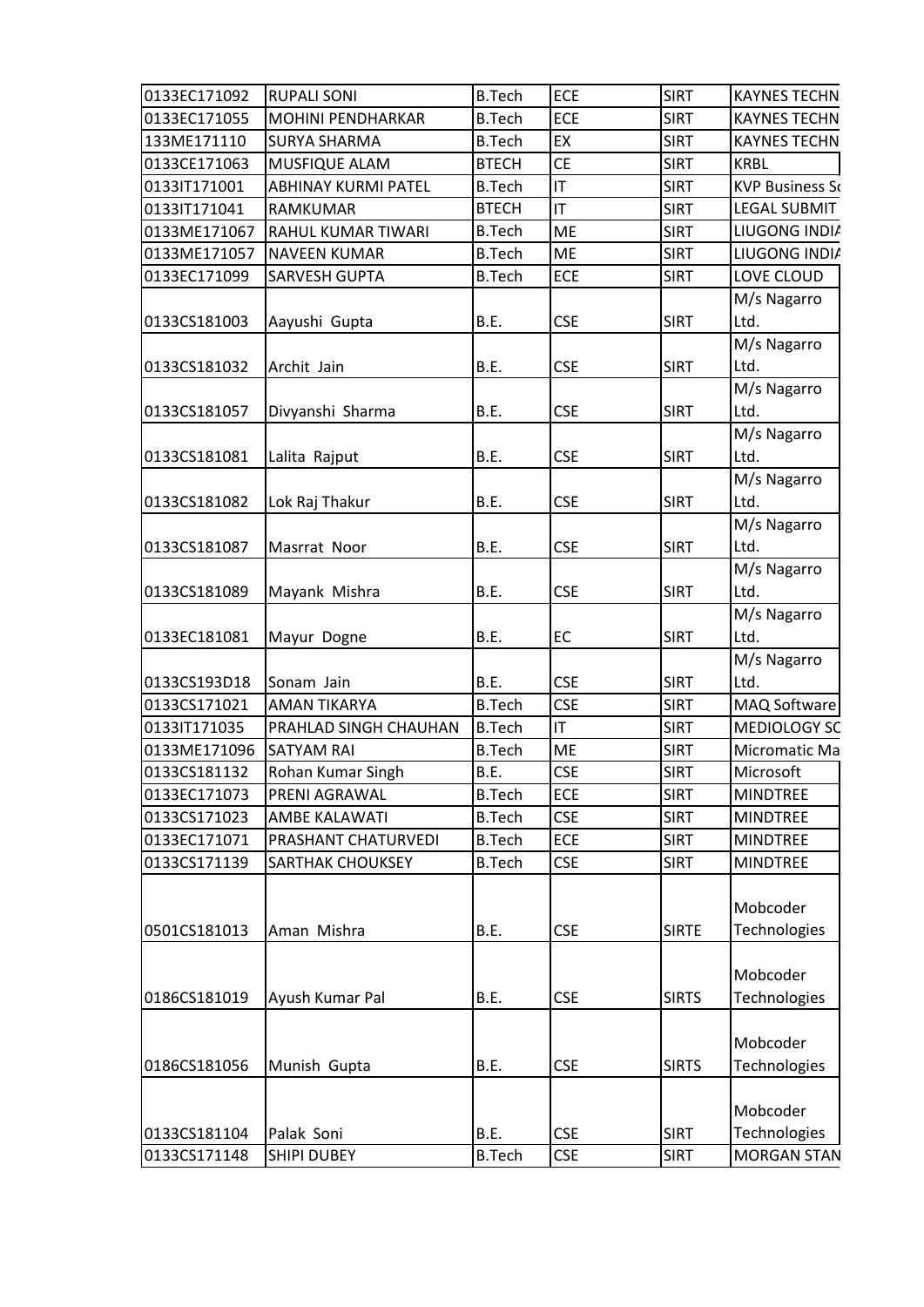|              |                             |               |            |              | Neebal              |
|--------------|-----------------------------|---------------|------------|--------------|---------------------|
|              |                             |               |            |              | Technologies        |
|              |                             |               |            |              | Private             |
| 0133IT181012 | Avnish Kumar Dwivedi        | B.E.          | IT         | <b>SIRT</b>  | Limited             |
|              |                             |               |            |              | Neebal              |
|              |                             |               |            |              | Technologies        |
|              |                             |               |            |              | Private             |
| 0133CS181038 | Ayush Abhishek              | B.E.          | <b>CSE</b> | <b>SIRT</b>  | Limited             |
|              |                             |               |            |              | Neebal              |
|              |                             |               |            |              | Technologies        |
|              |                             |               |            |              | Private             |
| 0133CS181051 | Dev Shakyavanshi            | B.E.          | <b>CSE</b> | <b>SIRT</b>  | Limited             |
|              |                             |               |            |              | Neebal              |
|              |                             |               |            |              | Technologies        |
|              |                             |               |            |              | Private             |
| 0186CS181039 | Jyoti Patidar               | B.E.          | <b>CSE</b> | <b>SIRTS</b> | Limited             |
|              |                             |               |            |              | Neebal              |
|              |                             |               |            |              | <b>Technologies</b> |
|              |                             |               |            |              | Private             |
| 0133CS181096 | Muskan Chadokar             | B.E.          | <b>CSE</b> | <b>SIRT</b>  | Limited             |
| 0133CS171035 | ANUSHKA BANSAL              | <b>B.Tech</b> | <b>CSE</b> | <b>SIRT</b>  | <b>NeoSOFT</b>      |
| 0133CS171064 | <b>DENY LALY PHILIP</b>     | <b>B.Tech</b> | <b>CSE</b> | <b>SIRT</b>  | <b>NeoSOFT</b>      |
| 0133CS171038 | <b>ARPAN JAIN</b>           | <b>B.Tech</b> | <b>CSE</b> | <b>SIRT</b>  | <b>NeoSOFT</b>      |
| 0133EC171037 | <b>GAURAV SINGH CHAUHAN</b> | <b>B.Tech</b> | ECE        | <b>SIRT</b>  | <b>NeoSOFT</b>      |
| 0133CS171138 | SANDESH UMATHE              | <b>B.Tech</b> | <b>CSE</b> | <b>SIRT</b>  | <b>NeoSOFT</b>      |
| 0133IT171026 | <b>LOKESH PATIL</b>         | <b>BTECH</b>  | IT         | <b>SIRT</b>  | <b>NEOSOFT</b>      |
| 0133EC171014 | <b>ANJALI SINGH</b>         | <b>B.Tech</b> | ECE        | <b>SIRT</b>  | <b>NESTORBIRD</b>   |
| 0133IT171045 | <b>RIYA JAIN</b>            | <b>B.Tech</b> | IT         | <b>SIRT</b>  | <b>NESTORBIRD</b>   |
| 0133CS171095 | <b>MUKUL SINGH</b>          | <b>B.Tech</b> | <b>CSE</b> | <b>SIRT</b>  | <b>NESTORBIRD</b>   |
| 0133ME171099 | <b>SHREYANSH TIWARI</b>     | <b>B.Tech</b> | <b>ME</b>  | <b>SIRT</b>  | <b>NESTORBIRD</b>   |
| 0133ME183D07 | <b>HEMANT SINGH</b>         | <b>B.Tech</b> | <b>ME</b>  | <b>SIRT</b>  | <b>NESTORBIRD</b>   |
| 0133CS171077 | <b>KARTIK SINGH</b>         | <b>B.Tech</b> | <b>CSE</b> | <b>SIRT</b>  | <b>NESTORBIRD</b>   |
| 0133IT171020 | HIMANSHU RAWAT              | <b>B.Tech</b> | <b>CSE</b> | <b>SIRT</b>  | <b>NESTORBIRD</b>   |
| 0186CS181015 | Aniket Singh                | B.E.          | <b>CSE</b> | <b>SIRTS</b> | <b>Netlink</b>      |
| 0186CS181042 | Keshav Goswami              | B.E.          | <b>CSE</b> | <b>SIRTS</b> | <b>Netlink</b>      |
| 0501CS193D09 | Manshi Goel                 | B.E.          | <b>CSE</b> | <b>SIRTE</b> | Netlink             |
| 0186CS181064 | Nikhil Rawat                | B.E.          | <b>CSE</b> | <b>SIRTS</b> | <b>Netlink</b>      |
| 0501CS181074 | Rashmi Gupta                | B.E.          | <b>CSE</b> | <b>SIRTE</b> | Netlink             |
| 0186CS181082 | Richa Sinha                 | B.E.          | <b>CSE</b> | <b>SIRTS</b> | <b>Netlink</b>      |
| 0501CS181083 | Rituraj Chouhan             | B.E.          | <b>CSE</b> | <b>SIRTE</b> | <b>Netlink</b>      |
| 0501CS181097 | Shivam Tomar                | B.E.          | <b>CSE</b> | <b>SIRTE</b> | <b>Netlink</b>      |
| 0186CS181101 | Shubham Kashyap             | B.E.          | <b>CSE</b> | <b>SIRTS</b> | Netlink             |
| 0186CS181107 | Sumit Kawadkar              | B.E.          | <b>CSE</b> | <b>SIRTS</b> | Netlink             |
| 0501CS181121 | Vyabha Thakur               | B.E.          | <b>CSE</b> | <b>SIRTE</b> | Netlink             |
| 0133CS171145 | SHEETAL SAHU                | <b>B.Tech</b> | <b>CSE</b> | <b>SIRT</b>  | <b>NETLINK</b>      |
| 0133CS171025 | ANJALI JATAV                | <b>B.Tech</b> | <b>CSE</b> | <b>SIRT</b>  | <b>NETLINK</b>      |
| 0133CS171178 | <b>VED PAWAR</b>            | <b>B.Tech</b> | <b>CSE</b> | <b>SIRT</b>  | <b>NETLINK</b>      |
| 0133CS171098 | <b>NAMAN KALRA</b>          | <b>B.Tech</b> | <b>CSE</b> | <b>SIRT</b>  | <b>NETLINK</b>      |
| 0133CA193D07 | ASHWANI KHERAJANI           | <b>MCA</b>    | <b>MCA</b> | <b>SIRT</b>  | <b>NETLNK</b>       |
| 0133CS171023 |                             |               | <b>CSE</b> |              | New Vision Soft     |
|              | AMBE KALAWATI               | <b>B.Tech</b> |            | <b>SIRT</b>  |                     |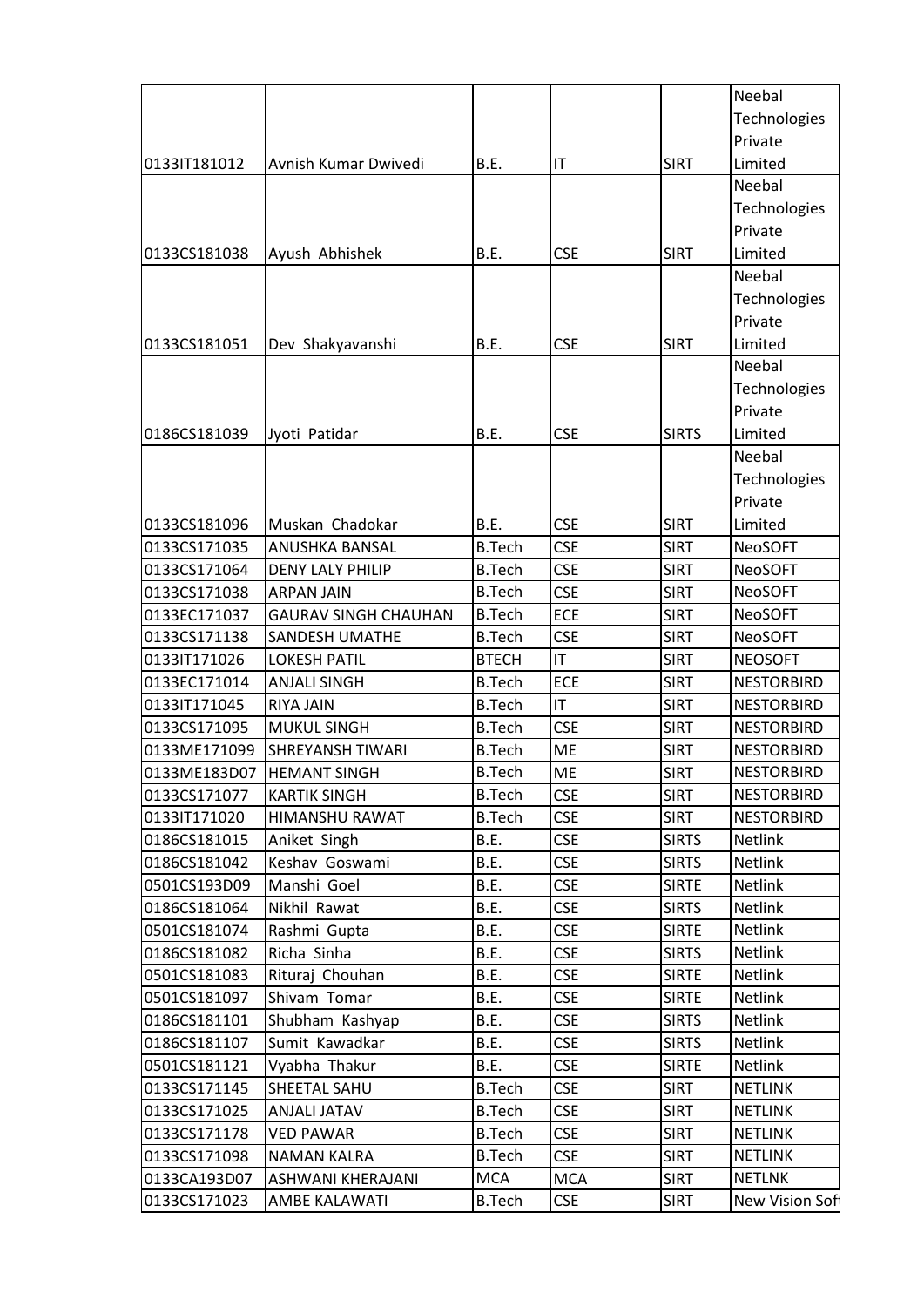| 0133CS171163 | <b>SMRITA SACHDEVA</b> | <b>B.Tech</b> | <b>CSE</b>             | <b>SIRT</b>  | New Vision Soft      |
|--------------|------------------------|---------------|------------------------|--------------|----------------------|
| 0133IT171050 | <b>SHREYANSH GUPTA</b> | <b>B.Tech</b> | IT                     | <b>SIRT</b>  | New Vision Soft      |
| 0133CS171062 | <b>DEEPANSHU GUPTA</b> | <b>B.Tech</b> | <b>CSE</b>             | <b>SIRT</b>  | New Vision Soft      |
| 0133EC171058 | <b>MONIKA MEHRA</b>    | <b>B.Tech</b> | ECE                    | <b>SIRT</b>  | <b>NEWGEN</b>        |
| 0133CE171051 | <b>HARSHITA GUPTA</b>  | <b>B.Tech</b> | <b>CE</b>              | <b>SIRT</b>  | <b>NEWGEN</b>        |
| 0133EX171010 | AMIT KUMAR VERAMA      | <b>B.Tech</b> | EX                     | <b>SIRT</b>  | <b>NEWGEN</b>        |
| 0133EC171080 | RAVI PRABHAT           | <b>B.Tech</b> | ECE                    | <b>SIRT</b>  | <b>NEWGEN</b>        |
| 0133EC171085 | <b>RISHAV DEV</b>      | <b>B.Tech</b> | ECE                    | <b>SIRT</b>  | <b>NEWGEN</b>        |
| 0133EX171011 | <b>ANAM HASAN</b>      | <b>B.Tech</b> | EX                     | <b>SIRT</b>  | <b>NIYOX TECHNO</b>  |
| 0133CS181038 | Ayush Abhishek         | B.E.          | <b>CSE</b>             | <b>SIRT</b>  | Novel Vox            |
| 0133CS181178 | Tanishq Chaturvedi     | B.E.          | <b>CSE</b>             | <b>SIRT</b>  | Novel Vox            |
|              |                        |               |                        |              | <b>Nucleus</b>       |
| 0133CS181004 | Abhinav Jain           | B.E.          | <b>CSE</b>             | <b>SIRT</b>  | Software             |
|              |                        |               |                        |              | <b>Nucleus</b>       |
| 0133CS181039 | Ayush Agrawal          | B.E.          | <b>CSE</b>             | <b>SIRT</b>  | Software             |
|              |                        |               |                        |              | <b>Nucleus</b>       |
| 0133EC181039 | Ayush Saxena           | B.E.          | EC                     | <b>SIRT</b>  | Software             |
|              |                        |               |                        |              | <b>Nucleus</b>       |
| 0133CS181043 | Chanchal Goyal         | B.E.          | <b>CSE</b>             | <b>SIRT</b>  | Software             |
|              |                        |               |                        |              | <b>Nucleus</b>       |
| 0133CS181060 | Gaurav Dubey           | B.E.          | <b>CSE</b>             | <b>SIRT</b>  | Software             |
|              |                        |               |                        |              | <b>Nucleus</b>       |
| 0133CS181064 | Harsh Mandil           | B.E.          | <b>CSE</b>             | <b>SIRT</b>  | Software             |
|              |                        |               |                        |              | <b>Nucleus</b>       |
| 0133CS181067 | Himanshu Dalal         | B.E.          | <b>CSE</b>             | <b>SIRT</b>  | Software             |
|              |                        |               |                        |              | <b>Nucleus</b>       |
| 0133CS181083 | Manash Gour            | B.E.          | <b>CSE</b>             | <b>SIRT</b>  | Software             |
|              |                        |               |                        |              | <b>Nucleus</b>       |
| 0133CS181103 | Niyati Tripathi        | B.E.          | <b>CSE</b>             | <b>SIRT</b>  | Software             |
|              |                        |               |                        |              | <b>Nucleus</b>       |
| 0133CS181105 | Parul Parashar         | B.E.          | <b>CSE</b>             | <b>SIRT</b>  | Software             |
|              |                        |               |                        |              | <b>Nucleus</b>       |
| 0133IT181027 | Prabhat Kumar Safi     | B.E.          | $\mathsf{I}\mathsf{T}$ | <b>SIRT</b>  | Software             |
|              |                        |               |                        |              | <b>Nucleus</b>       |
| 0133CS181113 | Pravendra Singh        | B.E.          | <b>CSE</b>             | <b>SIRT</b>  | Software             |
|              |                        |               |                        |              | <b>Nucleus</b>       |
| 0133CS181117 | Priyanshu Singh        | B.E.          | <b>CSE</b>             | <b>SIRT</b>  | Software             |
|              |                        |               |                        |              | <b>Nucleus</b>       |
| 0186CS181098 | Shobhit Pathak         | B.E.          | <b>CSE</b>             | <b>SIRTS</b> | Software             |
|              |                        |               |                        |              | <b>Nucleus</b>       |
| 0133IT181049 | Soumya Jain            | B.E.          | IT                     | <b>SIRT</b>  | Software             |
|              |                        |               |                        |              | <b>Nucleus</b>       |
| 0133CS181173 | Suryansh Dubey         | B.E.          | <b>CSE</b>             | <b>SIRT</b>  | Software             |
| 0133EC171093 | <b>SACHIN SAHU</b>     | <b>BTECH</b>  | ECE                    | <b>SIRT</b>  | <b>OLA ELECTRIC</b>  |
| 0133IT181012 | Avnish Kumar Dwivedi   | B.E.          | IT.                    | <b>SIRT</b>  | OnceHub              |
| 0133EC171060 | NAVEEN SINGH RAJPUT    | <b>BTECH</b>  | ECE                    | <b>SIRT</b>  | <b>OORJA TECHNI(</b> |
| 0133CS171122 | Rishika Sharma         | <b>B.Tech</b> | <b>CSE</b>             | <b>SIRT</b>  | PENTAGON SPA         |
| 0133EC171014 | <b>ANJALI SINGH</b>    | <b>B.Tech</b> | ECE                    | <b>SIRT</b>  | PENTAGON SPA         |
|              |                        |               | <b>CSE</b>             | <b>SIRT</b>  |                      |
| 0133CS171066 | Disha Mamtani          | <b>B.Tech</b> |                        |              | PENTAGON SPA         |
| 0133CS171084 | <b>MANALI JAIN</b>     | <b>B.Tech</b> | <b>CSE</b>             | <b>SIRT</b>  | PENTAGON SPA         |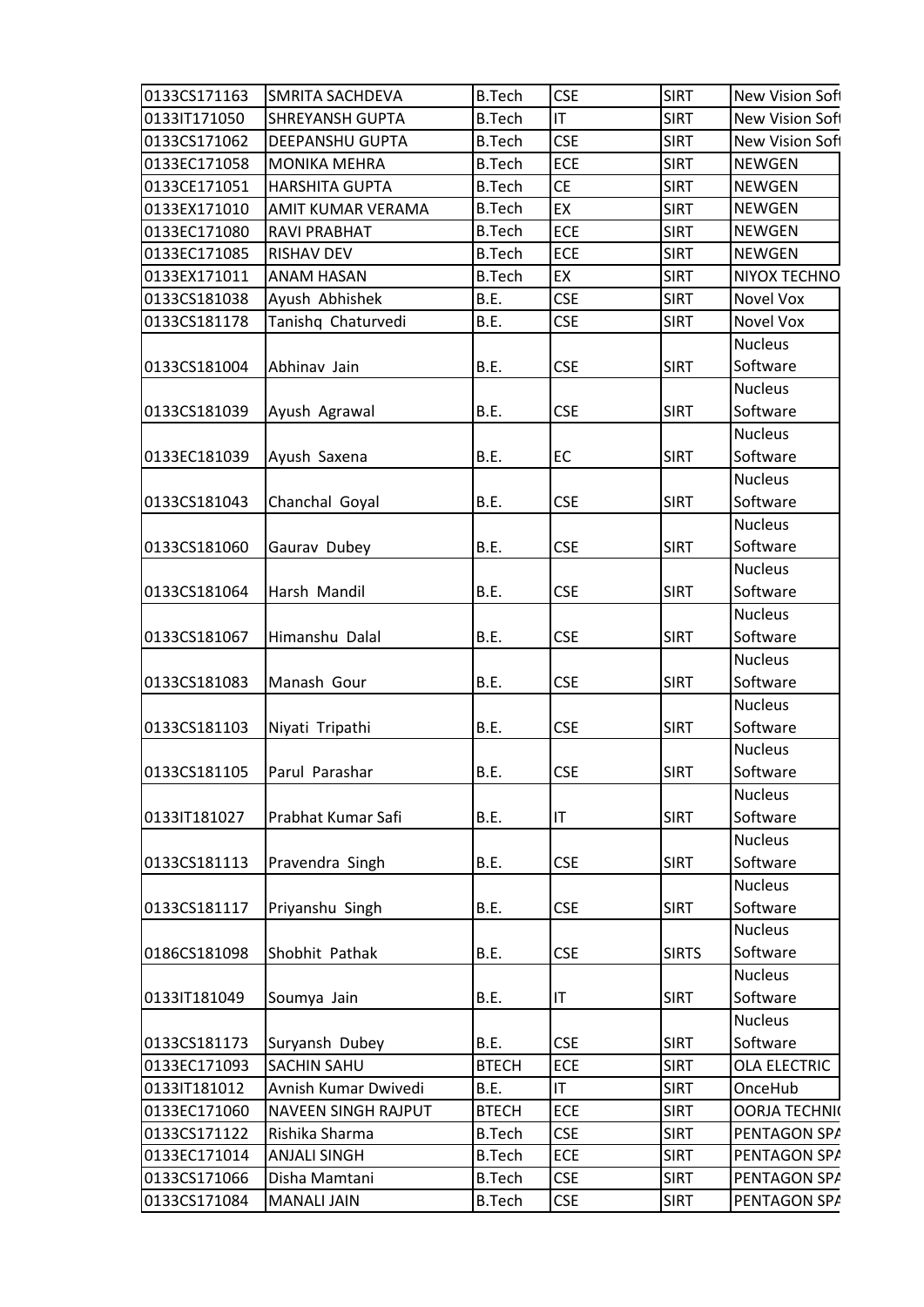| 0186CS171040 | Kruti gohte                 | <b>B.Tech</b> | <b>CSE</b>             | <b>SIRT</b>  | PENTAGON SPA           |
|--------------|-----------------------------|---------------|------------------------|--------------|------------------------|
| 0133CS171015 | Ajay Dubey                  | <b>B.Tech</b> | <b>CSE</b>             | <b>SIRT</b>  | PENTAGON SPA           |
| 0133EX171049 | Rohani prajapati            | <b>B.Tech</b> | EX                     | <b>SIRT</b>  | PENTAGON SPA           |
| 0133CS171097 | Naitik Raj                  | <b>B.Tech</b> | <b>CSE</b>             | <b>SIRT</b>  | PENTAGON SPA           |
| 0133EC171092 | Rupali Soni                 | <b>B.Tech</b> | <b>ECE</b>             | <b>SIRT</b>  | PENTAGON SPA           |
| 0133EC171019 | Ashish Sharma               | <b>B.Tech</b> | ECE                    | <b>SIRT</b>  | PENTAGON SPA           |
| 0133CS171131 | Sachin kumar jha            | <b>B.Tech</b> | <b>CSE</b>             | <b>SIRT</b>  | PENTAGON SPA           |
| 0133EC171008 | <b>ALFAZ KHAN</b>           | <b>B.Tech</b> | ECE                    | <b>SIRT</b>  | PENTAGON SPA           |
| 0133EC171030 | Chetan singh                | <b>B.Tech</b> | ECE                    | <b>SIRT</b>  | PENTAGON SPA           |
| 0133IT171059 | Tarun yadav                 | <b>B.Tech</b> | $\mathsf{I}\mathsf{T}$ | <b>SIRT</b>  | PENTAGON SPA           |
| 0133EC171057 | Mohit Nariyani              | <b>B.Tech</b> | ECE                    | <b>SIRT</b>  | PENTAGON SPA           |
| 0133CE171082 | RAHUL YADAV                 | <b>B.Tech</b> | <b>CE</b>              | <b>SIRT</b>  | PinClick Proper        |
| 0133EX171018 | <b>ATUL YADAV</b>           | <b>B.Tech</b> | EX                     | <b>SIRT</b>  | PinClick Proper        |
| 0133ME181014 | Aman Amaresh Mishra         | B.E.          | <b>ME</b>              | <b>SIRT</b>  | Planet Spark           |
| 0133CS171066 | <b>DISHA MAMTANI</b>        | <b>B.Tech</b> | <b>CSE</b>             | <b>SIRT</b>  | <b>PLANET SPARK</b>    |
| 0133CE171079 | <b>RAHUL AGARWAL</b>        | <b>B.Tech</b> | <b>CE</b>              | <b>SIRT</b>  | <b>PLANET SPARK</b>    |
| 0133CS171147 | SHILPA SUMAN                | <b>B.Tech</b> | <b>CSE</b>             | <b>SIRT</b>  | <b>PLANET SPARK</b>    |
| 0133CS171154 | Shreya Dubey                | <b>B.Tech</b> | <b>CSE</b>             | <b>SIRT</b>  | <b>PLANET SPARK</b>    |
| 0133ME171111 | <b>SUSHMITA MAITY</b>       | <b>B.Tech</b> | ME                     | <b>SIRT</b>  | <b>PLANET SPARK</b>    |
| 0133CS171031 | ANUJ AGRAWAL                | <b>B.Tech</b> | <b>CSE</b>             | <b>SIRT</b>  | POORNAM INF(           |
| 0133IT171018 | <b>GAURAV TIWARI</b>        | <b>B.Tech</b> | IT                     | <b>SIRT</b>  | Pratham Softco         |
| 0133IT171025 | LAKSHYA KUMAWAT             | <b>B.Tech</b> | IT                     | <b>SIRT</b>  | Pratham Softco         |
| 0133CE171055 | <b>JUGAL JOSHI</b>          | <b>B.Tech</b> | <b>CE</b>              | <b>SIRT</b>  | Property Pistol        |
| 0133CE171076 | PRASHANT RAJAK              | <b>B.Tech</b> | <b>CE</b>              | <b>SIRT</b>  | Property Pistol        |
| 0133CE171127 | YOGENDRA GUPTA              | <b>B.Tech</b> | <b>CE</b>              | <b>SIRT</b>  | <b>Property Pistol</b> |
| 0133IT171020 | HIMANSHU RAWAT              | <b>B.Tech</b> | <b>CSE</b>             | <b>SIRT</b>  | <b>Property Pistol</b> |
| 0133CS171152 | SHIVENDRA SINGH SISODIA     | <b>B.Tech</b> | <b>CSE</b>             | <b>SIRT</b>  | <b>Property Pistol</b> |
| 0133CS171173 | TANVEER SINGH SAINI         | <b>B.Tech</b> | <b>CSE</b>             | <b>SIRT</b>  | <b>Property Pistol</b> |
| 0133CS171176 | UJJWAL DAWANDE              | <b>B.Tech</b> | <b>CSE</b>             | <b>SIRT</b>  | <b>Property Pistol</b> |
| 0133EC171050 | MOHAMMAD ASHGAR UDDINB.Tech |               | ECE                    | <b>SIRT</b>  | <b>Property Pistol</b> |
| 0133EC171035 | <b>ESHAAN BHARGAVA</b>      | <b>B.Tech</b> | EX                     | <b>SIRT</b>  | Property Pistol        |
| 0133EX171046 | RISHABH RAJ                 | <b>B.Tech</b> | EX                     | <b>SIRT</b>  | Property Pistol        |
| 0133ME171015 | <b>ARJUN KUMAR</b>          | <b>B.Tech</b> | ME                     | <b>SIRT</b>  | <b>Property Pistol</b> |
| 0133ME171067 | RAHUL TIWARI                | <b>B.Tech</b> | ME                     | <b>SIRT</b>  | <b>Property Pistol</b> |
| 0133ME171083 | <b>ROHAN JAIN</b>           | <b>B.Tech</b> | ME                     | <b>SIRT</b>  | <b>Property Pistol</b> |
| 0133ME171106 | SUDHANSHU KUMAR             | <b>B.Tech</b> | ME                     | <b>SIRT</b>  | <b>Property Pistol</b> |
|              |                             |               |                        |              | Property               |
|              |                             |               |                        |              | <b>Pistol Realty</b>   |
| 0133ME181022 | Ansh Malviya                | B.E.          | ME                     | <b>SIRT</b>  | Pvt. Ltd.              |
|              |                             |               |                        |              | Property               |
|              |                             |               |                        |              | Pistol Realty          |
| 0186ME181008 | Anuj Kumar Sahu             | B.E.          | <b>ME</b>              | <b>SIRTS</b> | Pvt. Ltd.              |
|              |                             |               |                        |              | Property               |
|              |                             |               |                        |              | <b>Pistol Realty</b>   |
| 0133EX181010 | Aquib Javed                 | B.E.          | EX                     | <b>SIRT</b>  | Pvt. Ltd.              |
|              |                             |               |                        |              | Property               |
|              |                             |               |                        |              | Pistol Realty          |
| 0133CE181100 | Shashank Tripathi           | B.E.          | <b>CE</b>              | <b>SIRT</b>  | Pvt. Ltd.              |
|              |                             |               |                        |              |                        |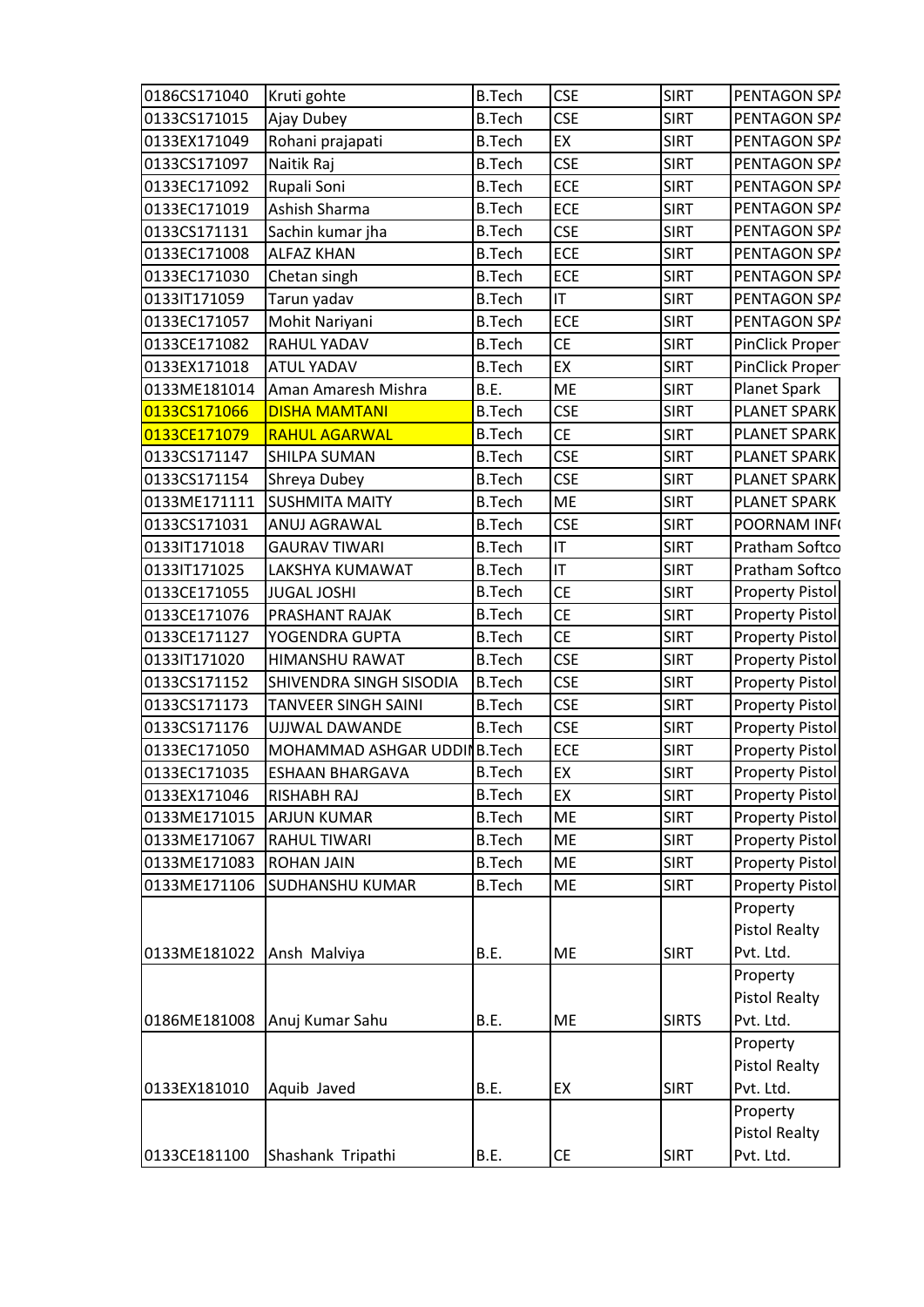|              |                           |               |                        |              | Property             |
|--------------|---------------------------|---------------|------------------------|--------------|----------------------|
|              |                           |               |                        |              | <b>Pistol Realty</b> |
| 0133EX181056 | Tarun Raj                 | B.E.          | EX                     | <b>SIRT</b>  | Pvt. Ltd.            |
| 0133CA193D63 | YASHVINI SHARMA           | <b>B.Tech</b> | <b>MCA</b>             | <b>SIRT</b>  | <b>PURSUIT</b>       |
| 0133CS171184 | <b>VISHAL PATEL</b>       | <b>B.Tech</b> | <b>CSE</b>             | <b>SIRT</b>  | <b>PURSUIT</b>       |
| 0133CS181057 | Divyanshi Sharma          | B.E.          | <b>CSE</b>             | <b>SIRT</b>  | <b>RAPIDOPS</b>      |
| 0133CS181071 | Janhavi Shrivastava       | B.E.          | <b>CSE</b>             | <b>SIRT</b>  | <b>RAPIDOPS</b>      |
| 0133IT181026 | Nishtha Jain Jain         | B.E.          | IT                     | <b>SIRT</b>  | <b>RAPIDOPS</b>      |
| 0133CS181113 | Pravendra Singh           | B.E.          | <b>CSE</b>             | <b>SIRT</b>  | <b>RAPIDOPS</b>      |
| 0133IT181051 | Tanisha Verma             | B.E.          | IT                     | <b>SIRT</b>  | <b>RAPIDOPS</b>      |
| 0133CS183D01 | <b>ABHA JAIN</b>          | <b>B.Tech</b> | <b>CSE</b>             | <b>SIRT</b>  | <b>RELIGARE BROK</b> |
| 0133CS183D07 | <b>JAYA VYAS</b>          | <b>B.Tech</b> | <b>CSE</b>             | <b>SIRT</b>  | <b>RELIGARE BROK</b> |
| 0133IT171040 | <b>RAJ SINGH</b>          | <b>B.Tech</b> | IT                     | <b>SIRT</b>  | <b>RELIGARE BROK</b> |
|              |                           |               |                        |              | Samyak               |
| 0133EC181113 | Rishabh Burman            | B.E.          | EC                     | <b>SIRT</b>  | Infotech             |
|              |                           |               |                        |              | Samyak               |
| 0133CA201044 | Shivani Boharpi           | M.C.A.        | Computer Appl SIRT     |              | Infotech             |
|              |                           |               |                        |              | Samyak               |
| 0501CS181114 | Uday Shimpi               | B.E.          | <b>CSE</b>             | <b>SIRTE</b> | Infotech             |
| 0133ME171006 | <b>AKASH VERMA</b>        | <b>B.Tech</b> | <b>ME</b>              | <b>SIRT</b>  | SATYAM FABRI(        |
| 0133EC171065 | PALAK KHADE               | <b>B.Tech</b> | ECE                    | <b>SIRT</b>  | SKILLVENTORY         |
|              |                           | <b>B.Tech</b> | <b>CE</b>              |              |                      |
| 0133CE171082 | RAHUL YADAV               |               | <b>CE</b>              | <b>SIRT</b>  | <b>STRATA GEO SY</b> |
| 0186CE171065 | YASH SHARMA               | <b>B.Tech</b> |                        | <b>SIRT</b>  | <b>STRATA GEO SY</b> |
| 0133EX171013 | <b>ANKIT KUMAR</b>        | <b>BTECH</b>  | EX                     | <b>SIRT</b>  | STRATEGIC STA        |
| 0133CE183D19 | <b>SAKET KUMAR</b>        | <b>B.Tech</b> | <b>CE</b>              | <b>SIRT</b>  | SUDHIST CONS'        |
| 0133EX171009 | <b>AMIT KUMAR</b>         | <b>BTECH</b>  | EX                     | <b>SIRT</b>  | <b>SUNSHARE ENE</b>  |
|              |                           |               |                        |              | SuperProcure -       |
|              |                           |               |                        |              | Truckhall Pvt.       |
| 0133CS181026 | Anubha Bhatnagar          | B.E.          | <b>CSE</b>             | <b>SIRT</b>  | Ltd.                 |
| 0133CS171096 | <b>YES</b>                | <b>B.Tech</b> | <b>CSE</b>             | <b>SIRT</b>  | Sutherland           |
| 0133CE171015 | <b>AMAN LINGWAL</b>       | <b>B.Tech</b> | <b>CE</b>              | <b>SIRT</b>  | Sutherland           |
| 0133CE171031 | <b>AVIRAL PANTHI</b>      | <b>B.Tech</b> | <b>CE</b>              | <b>SIRT</b>  | Sutherland           |
| 0133CE171074 | NILESH KUMAR SINGH        | <b>B.Tech</b> | <b>CE</b>              | <b>SIRT</b>  | Sutherland           |
| 0133CE171079 | RAHUL AGARWAL             | <b>B.Tech</b> | <b>CE</b>              | <b>SIRT</b>  | Sutherland           |
| 0133CE171102 | SHIKHAR MALVIYA           | <b>B.Tech</b> | CE                     | <b>SIRT</b>  | Sutherland           |
| 0133CE171113 | SIDDHANT SAXENA           | <b>B.Tech</b> | CE                     | <b>SIRT</b>  | Sutherland           |
| 0133CS171142 | <b>SHAILY GUPTA</b>       | <b>B.Tech</b> | <b>CSE</b>             | <b>SIRT</b>  | Sutherland           |
| 0133CS171164 | SNEHA WADHWANI            | <b>B.Tech</b> | <b>CSE</b>             | <b>SIRT</b>  | Sutherland           |
| 0133EC171044 | <b>KRITI PATANKER</b>     | <b>B.Tech</b> | ECE                    | <b>SIRT</b>  | Sutherland           |
| 0133EX171026 | <b>JYOTI MANDLOI</b>      | <b>B.Tech</b> | EX                     | <b>SIRT</b>  | Sutherland           |
| 0133EC171054 | MOHD ZEEHAN KHAN          | <b>B.Tech</b> | ECE                    | <b>SIRT</b>  | Sutherland           |
| 0133EC171009 | <b>AMAN RAI</b>           | <b>B.Tech</b> | EX                     | <b>SIRT</b>  | Sutherland           |
| 0133EX171010 | AMIT KUMAR VERMA          | <b>B.Tech</b> | EX                     | <b>SIRT</b>  | Sutherland           |
| 0133IT171028 | MINAL NIGAM               | <b>B.Tech</b> | IT                     | <b>SIRT</b>  | Sutherland           |
| 0133IT171034 | PRACHI SINGH              | <b>B.Tech</b> | $\mathsf{I}\mathsf{T}$ | <b>SIRT</b>  | Sutherland           |
| 0133ME183D06 | <b>DEEPTI BARAI</b>       | <b>B.Tech</b> | <b>ME</b>              | <b>SIRT</b>  | Sutherland           |
| 0133ME171019 | <b>ASHUTOSH MAHAJAN</b>   | <b>B.Tech</b> | ME                     | <b>SIRT</b>  | Sutherland           |
| 0133ME171024 | <b>CHETAN KUMAR KORDE</b> | <b>B.Tech</b> | ME                     | <b>SIRT</b>  | Sutherland           |
| 0133ME171111 | <b>SUSHMITA MAITY</b>     | <b>B.Tech</b> | <b>ME</b>              | <b>SIRT</b>  | Sutherland           |
| 0133ME171057 | <b>NAVEEN KUMAR</b>       | <b>B.Tech</b> | ME                     | <b>SIRT</b>  | Sutherland           |
|              |                           |               |                        |              |                      |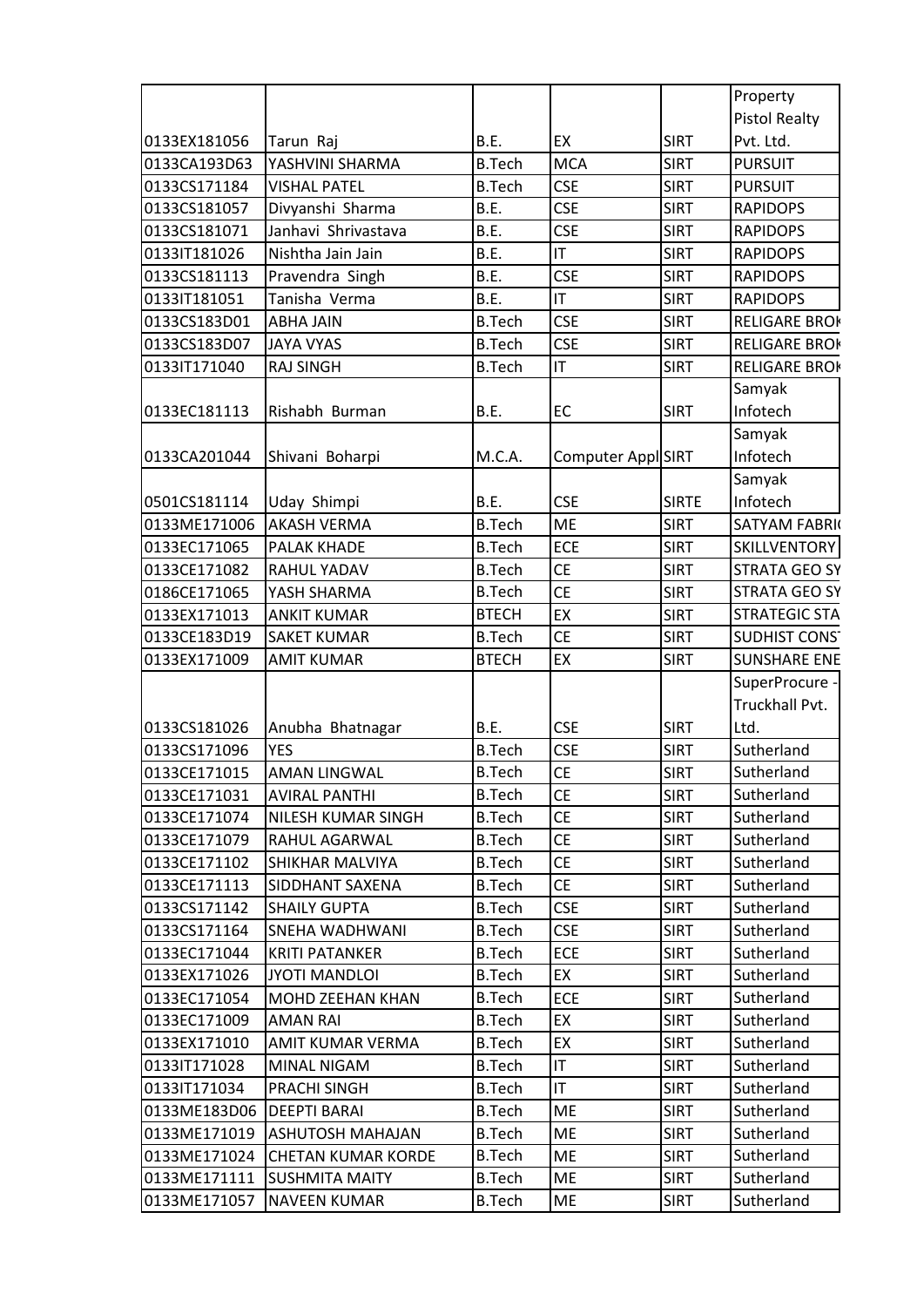| 0133ME183D23 | <b>SIDDHARTH RICHHARIYA</b>   | <b>B.Tech</b> | <b>ME</b>        | <b>SIRT</b>  | Sutherland     |
|--------------|-------------------------------|---------------|------------------|--------------|----------------|
| 0133ME171124 | YUVRAJ BAMORIA                | <b>B.Tech</b> | <b>ME</b>        | <b>SIRT</b>  | Sutherland     |
| 0133EX171011 | <b>ANAM HASAN</b>             | <b>B.Tech</b> | EX               | <b>SIRT</b>  | Sutherland II  |
| 0133CE171116 | <b>SUMAN SONPURE</b>          | <b>B.Tech</b> | <b>CE</b>        | <b>SIRT</b>  | Sutherland II  |
| 0133CS171087 | <b>MANSI PRAJAPATI</b>        | <b>B.Tech</b> | <b>CSE</b>       | <b>SIRT</b>  | Sutherland II  |
| 0133CS171147 | <b>SHILPA SUMAN</b>           | <b>B.Tech</b> | <b>CSE</b>       | <b>SIRT</b>  | Sutherland II  |
|              |                               |               |                  |              |                |
| 0133CS171054 | <b>CHANDAN KUMAR</b>          | <b>B.Tech</b> | <b>CSE</b>       | <b>SIRT</b>  | Sutherland II  |
| 0133EC171075 | PRIYA TRIPATHI                | <b>B.Tech</b> | <b>ECE</b>       | <b>SIRT</b>  | Sutherland II  |
| 0133CS171131 | <b>SACHIN JHA</b>             | <b>B.Tech</b> | <b>CSE</b>       | <b>SIRT</b>  | Sutherland II  |
| 0133IT171053 | <b>SONAM MANKER</b>           | <b>B.Tech</b> | IT<br><b>CSE</b> | <b>SIRT</b>  | Sutherland II  |
| 0133IT171051 | <b>SHUBHAM</b>                | <b>B.Tech</b> |                  | <b>SIRT</b>  | Sutherland II  |
| 0133IT171056 | <b>SURAJ KUMAR</b>            | <b>B.Tech</b> | <b>CSE</b>       | <b>SIRT</b>  | Sutherland II  |
| 0133EX171005 | AKANKSHA CHATURVEDI           | <b>B.Tech</b> | EX               | <b>SIRT</b>  | Sutherland II  |
| 0133ME171001 | ABHISHEK DHAKAR               | B.Tech        | <b>ME</b>        | <b>SIRT</b>  | Sutherland II  |
| 0133ME171038 | HIMANSHU JADON                | <b>B.Tech</b> | <b>ME</b>        | <b>SIRT</b>  | Sutherland II  |
| 0133ME171087 | <b>SAGAR GODBOLE</b>          | <b>B.Tech</b> | <b>ME</b>        | <b>SIRT</b>  | Sutherland II  |
| 0133ME171099 | <b>SHREYANSH TIWARI</b>       | <b>B.Tech</b> | <b>ME</b>        | <b>SIRT</b>  | Sutherland II  |
| 0133EC171074 | PRIYA JAIN                    | <b>B.Tech</b> | ECE              | <b>SIRT</b>  | Sutherland-Nor |
| 0133EC171082 | RIMSHA YASEEN                 | <b>B.Tech</b> | <b>ECE</b>       | <b>SIRT</b>  | Sutherland-Nor |
| 0133CS171147 | SHILPA SUMAN                  | <b>B.Tech</b> | <b>CSE</b>       | <b>SIRT</b>  | Sutherland-Nor |
| 0133EC171080 | RAVI PRABHAT                  | <b>B.Tech</b> | ECE              | <b>SIRT</b>  | Sutherland-Nor |
| 0133EC171084 | RISHAB AGRAWAL                | <b>B.Tech</b> | <b>ECE</b>       | <b>SIRT</b>  | Sutherland-Nor |
| 0133ME171021 | <b>AYUSH CHOUDHARY</b>        | <b>B.Tech</b> | <b>ME</b>        | <b>SIRT</b>  | Sutherland-Nor |
| 0133ME171097 | SHIVANSHU KUMAR MISHRA B.Tech |               | <b>ME</b>        | <b>SIRT</b>  | Sutherland-Nor |
| 0133ME171106 | <b>SUDHANSHU KUMAR</b>        | <b>B.Tech</b> | <b>ME</b>        | <b>SIRT</b>  | Sutherland-Nor |
| 0133ME171099 | <b>SHREYANSH TIWARI</b>       | <b>B.Tech</b> | ME               | <b>SIRT</b>  | Sutherland-Nor |
| 0133CS181057 | Divyanshi Sharma              | B.E.          | <b>CSE</b>       | <b>SIRT</b>  | Tatvasoft      |
| 0133CS181128 | Ritik Deshmukh                | B.E.          | <b>CSE</b>       | <b>SIRT</b>  | Tatvasoft      |
| 0501CS181104 | Sonu Kumbhkar                 | B.E.          | <b>CSE</b>       | <b>SIRTE</b> | Tatvasoft      |
| 0133CS171093 | <b>MONIKA PATEL</b>           | <b>B.Tech</b> | <b>CSE</b>       | <b>SIRT</b>  | <b>TAVANT</b>  |
| 0133CS181003 | Aayushi Gupta                 | B.E.          | <b>CSE</b>       | <b>SIRT</b>  | <b>TCS</b>     |
| 0133EC181008 | Aditi Antriwale               | B.E.          | EC               | <b>SIRT</b>  | <b>TCS</b>     |
| 0133EC181010 | Aditi Saxena                  | B.E.          | EC               | <b>SIRT</b>  | <b>TCS</b>     |
| 0133CS181014 | Akshay Neekhra                | B.E.          | <b>CSE</b>       | <b>SIRT</b>  | TCS            |
| 0133CS181015 | Amal Shukla                   | B.E.          | <b>CSE</b>       | <b>SIRT</b>  | <b>TCS</b>     |
| 0133IT181007 | Anjali Pandey                 | B.E.          | ΙT               | <b>SIRT</b>  | TCS            |
| 0133ME181022 | Ansh Malviya                  | B.E.          | ME               | <b>SIRT</b>  | <b>TCS</b>     |
| 0133CS181025 | Anshuman Kumar Nath ShahdB.E. |               | <b>CSE</b>       | <b>SIRT</b>  | <b>TCS</b>     |
| 0133CS181027 | Anuj Kumar Gupta              | B.E.          | <b>CSE</b>       | <b>SIRT</b>  | TCS            |
| 0133IT181009 | Anuj Singh Rathore            | B.E.          | IT.              | <b>SIRT</b>  | <b>TCS</b>     |
| 0133CS181030 | Anurag Shukla                 | B.E.          | <b>CSE</b>       | <b>SIRT</b>  | <b>TCS</b>     |
| 0133CS181039 | Ayush Agrawal                 | B.E.          | <b>CSE</b>       | <b>SIRT</b>  | <b>TCS</b>     |
| 0133EC181044 | Bhupendra Dhote               | B.E.          | EC               | <b>SIRT</b>  | <b>TCS</b>     |
| 0133CS181043 | Chanchal Goyal                | B.E.          | <b>CSE</b>       | <b>SIRT</b>  | <b>TCS</b>     |
| 0133CS181051 | Dev Shakyavanshi              | B.E.          | <b>CSE</b>       | <b>SIRT</b>  | TCS            |
| 0133CS181055 | Diksha Sharma                 | B.E.          | <b>CSE</b>       | <b>SIRT</b>  | <b>TCS</b>     |
| 0133CS181060 | Gaurav Dubey                  | B.E.          | <b>CSE</b>       | <b>SIRT</b>  | <b>TCS</b>     |
| 0133CS181065 | Harsh Motwani                 | B.E.          | <b>CSE</b>       | <b>SIRT</b>  | TCS            |
| 0133CS181071 | Janhavi Shrivastava           | B.E.          | <b>CSE</b>       | <b>SIRT</b>  | <b>TCS</b>     |
| 0133EC181068 | Jayesh Pare                   | B.E.          | EC               | <b>SIRT</b>  | <b>TCS</b>     |
|              |                               |               |                  |              |                |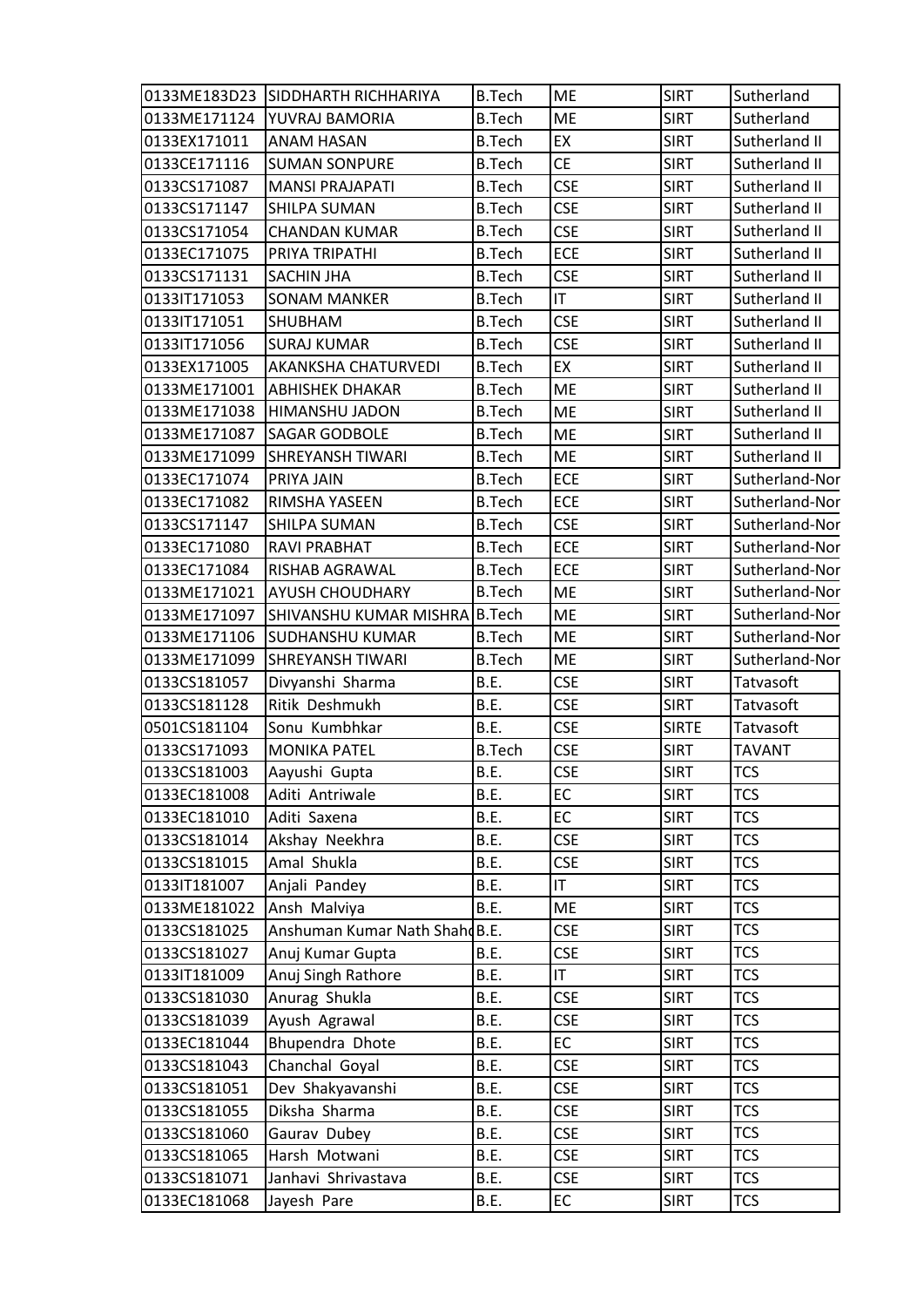| 0133CS181072 | Jeevesh Vaishya       | B.E.          | <b>CSE</b>             | <b>SIRT</b>  | <b>TCS</b> |
|--------------|-----------------------|---------------|------------------------|--------------|------------|
| 0133CS181082 | Lok Raj Thakur        | B.E.          | <b>CSE</b>             | <b>SIRT</b>  | <b>TCS</b> |
| 0133CS181083 | Manash Gour           | B.E.          | <b>CSE</b>             | <b>SIRT</b>  | <b>TCS</b> |
| 0186CS181045 | Manish Gupta          | B.E.          | <b>CSE</b>             | <b>SIRTS</b> | <b>TCS</b> |
| 0133EC181081 | Mayur Dogne           | B.E.          | EC                     | <b>SIRT</b>  | <b>TCS</b> |
| 0133CS181097 | Naina Gupta           | B.E.          | <b>CSE</b>             | <b>SIRT</b>  | <b>TCS</b> |
| 0186CS181065 | Nilesh Rana           | B.E.          | <b>CSE</b>             | <b>SIRTS</b> | <b>TCS</b> |
| 0133CS181105 | Parul Parashar        | B.E.          | <b>CSE</b>             | <b>SIRT</b>  | <b>TCS</b> |
| 0133IT181027 | Prabhat Kumar Safi    | B.E.          | IT                     | <b>SIRT</b>  | <b>TCS</b> |
| 0133EC181101 | Prakhar Gangrade      | B.E.          | EC                     | <b>SIRT</b>  | <b>TCS</b> |
| 0501CS181074 | Rashmi Gupta          | B.E.          | <b>CSE</b>             | <b>SIRTE</b> | <b>TCS</b> |
| 0133ME181084 | Razi Alam Qureshi     | B.E.          | ME                     | <b>SIRT</b>  | <b>TCS</b> |
| 0133EC181112 | Rishab Gupta          | B.E.          | EC                     | <b>SIRT</b>  | <b>TCS</b> |
| 0133CS181126 | Rishi Kashyap         | B.E.          | <b>CSE</b>             | <b>SIRT</b>  | <b>TCS</b> |
| 0186CS181087 | Rohit Rawat           | B.E.          | <b>CSE</b>             | <b>SIRTS</b> | <b>TCS</b> |
| 0133EC181124 | Sagar Maurya          | B.E.          | EC                     | <b>SIRT</b>  | <b>TCS</b> |
| 0133CS181138 | Saksham Pathak        | B.E.          | <b>CSE</b>             | <b>SIRT</b>  | <b>TCS</b> |
| 0133CS181139 | Sakshi Kashiv         | B.E.          | <b>CSE</b>             | <b>SIRT</b>  | <b>TCS</b> |
| 0186CS181091 | Sakshi Shrivastava    | B.E.          | <b>CSE</b>             | <b>SIRTS</b> | <b>TCS</b> |
| 0133CS181141 | Samarth Shukla        | B.E.          | <b>CSE</b>             | <b>SIRT</b>  | <b>TCS</b> |
| 0133EC181136 | Shashank Rathore      | B.E.          | <b>EC</b>              | <b>SIRT</b>  | <b>TCS</b> |
| 0501CS181096 | Shivam Malviya        | B.E.          | <b>CSE</b>             | <b>SIRTE</b> | <b>TCS</b> |
| 0186CS181098 | Shobhit Pathak        | B.E.          | <b>CSE</b>             | <b>SIRTS</b> | <b>TCS</b> |
| 0133EC181141 | Shreya Tiwari         | B.E.          | EC                     | <b>SIRT</b>  | <b>TCS</b> |
| 0501CS181099 | Shubham Chaurasiya    | B.E.          | <b>CSE</b>             | <b>SIRTE</b> | <b>TCS</b> |
| 0186CS181104 | Sneha Agrawal         | B.E.          | <b>CSE</b>             | <b>SIRTS</b> | <b>TCS</b> |
| 0501CS181104 | Sonu Kumbhkar         | B.E.          | <b>CSE</b>             | <b>SIRTE</b> | <b>TCS</b> |
| 0501CS181106 | Sourabh               | B.E.          | <b>CSE</b>             | <b>SIRTE</b> | <b>TCS</b> |
| 0133CS181172 | Supriya Singh         | B.E.          | <b>CSE</b>             | <b>SIRT</b>  | <b>TCS</b> |
| 0133CS181173 | Suryansh Dubey        | B.E.          | <b>CSE</b>             | <b>SIRT</b>  | <b>TCS</b> |
| 0186CS181109 | Swati Patkar          | B.E.          | <b>CSE</b>             | <b>SIRTS</b> | <b>TCS</b> |
| 0133CS181178 | Tanishq Chaturvedi    | B.E.          | <b>CSE</b>             | <b>SIRT</b>  | <b>TCS</b> |
| 0186CS181112 | Tarun Kumar Mishra    | B.E.          | <b>CSE</b>             | <b>SIRTS</b> | <b>TCS</b> |
| 0133CA201056 | Varsha Shakya         | M.C.A.        | Computer Appl SIRT     |              | <b>TCS</b> |
| 0133ME181114 | Vikas Shobhnani       | B.E.          | <b>ME</b>              | <b>SIRT</b>  | <b>TCS</b> |
| 0133IT181059 | Vishvas Dubey         | B.E.          | $\mathsf{I}\mathsf{T}$ | <b>SIRT</b>  | TCS        |
| 0133IT181060 | Yash Mankar           | B.E.          | IT.                    | <b>SIRT</b>  | <b>TCS</b> |
| 0133CS171011 | <b>AFREEN KHAN</b>    | <b>B.Tech</b> | <b>CSE</b>             | <b>SIRT</b>  | <b>TCS</b> |
| 0133CS171086 | MANEESHA CHANDEL      | <b>B.Tech</b> | <b>CSE</b>             | <b>SIRT</b>  | <b>TCS</b> |
| 0133CS171021 | <b>AMAN TIKARYA</b>   | <b>B.Tech</b> | <b>CSE</b>             | <b>SIRT</b>  | <b>TCS</b> |
| 0133CS171049 | <b>AYUSH SINGH</b>    | <b>B.Tech</b> | <b>CSE</b>             | <b>SIRT</b>  | TCS        |
| 0133CS171085 | <b>MANAS PATLE</b>    | <b>B.Tech</b> | <b>CSE</b>             | <b>SIRT</b>  | <b>TCS</b> |
| 0133CS171135 | SAKSHI ANDANI         | <b>B.Tech</b> | <b>CSE</b>             | <b>SIRT</b>  | <b>TCS</b> |
| 0133CS171136 | SAMRA QURESHI         | <b>B.Tech</b> | <b>CSE</b>             | <b>SIRT</b>  | <b>TCS</b> |
| 0133CS171141 | SHAIL KUMARI S MISHRA | <b>B.Tech</b> | <b>CSE</b>             | <b>SIRT</b>  | <b>TCS</b> |
| 0133CS171140 | <b>SAURAV RANJAN</b>  | <b>B.Tech</b> | <b>CSE</b>             | <b>SIRT</b>  | <b>TCS</b> |
| 0133CS171167 | SUDIKSHA RATHORE      | <b>B.Tech</b> | <b>CSE</b>             | <b>SIRT</b>  | <b>TCS</b> |
| 0133CS171149 | SHIVA KUCHYA          | <b>B.Tech</b> | <b>CSE</b>             | <b>SIRT</b>  | <b>TCS</b> |
| 0133CS171166 | <b>SUBODH KUMAR</b>   | <b>B.Tech</b> | <b>CSE</b>             | <b>SIRT</b>  | <b>TCS</b> |
| 0133CS171179 | <b>VEENA BARAIK</b>   | <b>B.Tech</b> | <b>CSE</b>             | <b>SIRT</b>  | <b>TCS</b> |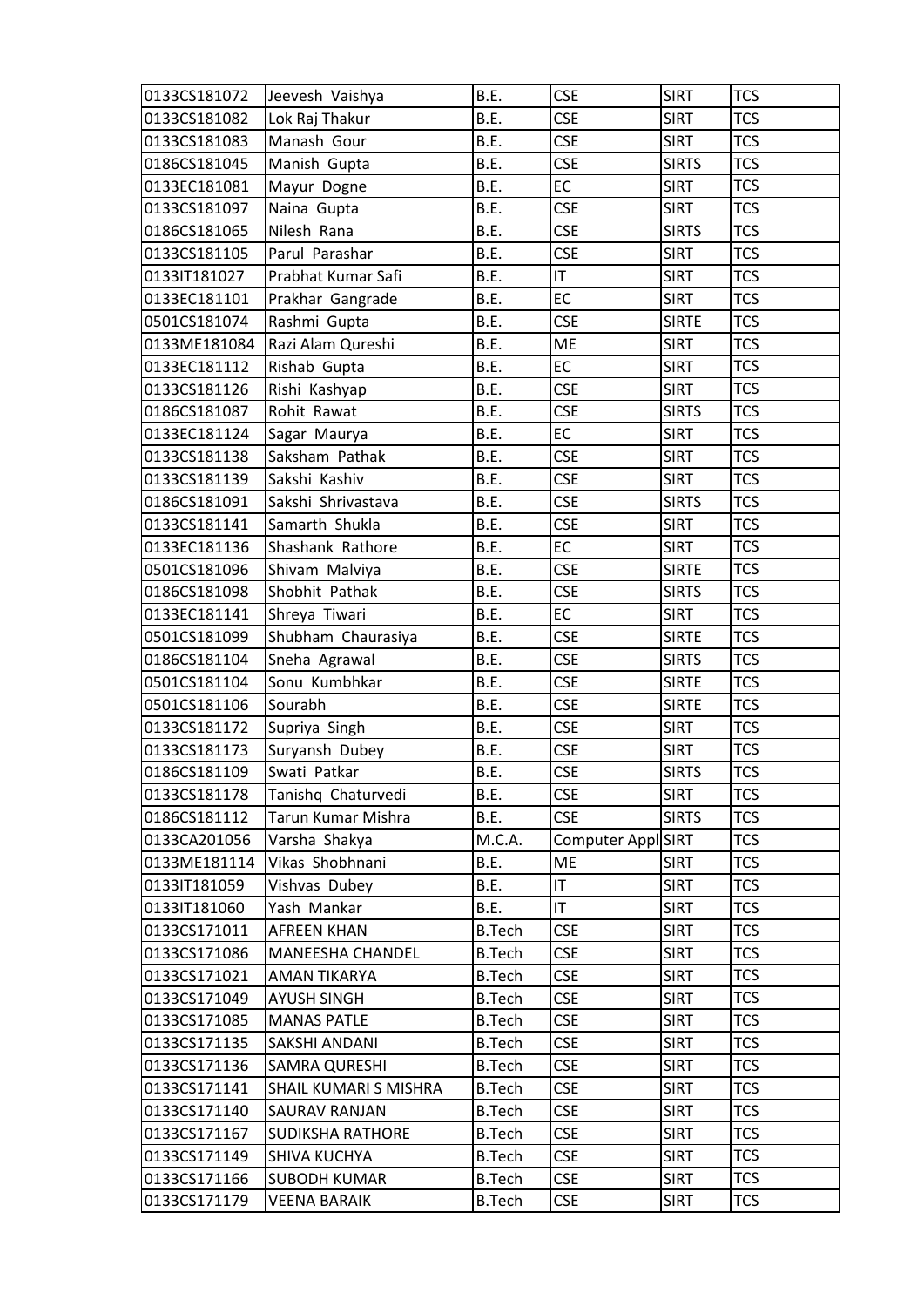| 0133CS171169  | <b>SUYESH JOSHI</b>           | <b>B.Tech</b> | <b>CSE</b>             | <b>SIRT</b>  | <b>TCS</b>           |
|---------------|-------------------------------|---------------|------------------------|--------------|----------------------|
| 0133EC171068  | <b>PRACHI SAKRE</b>           | <b>B.Tech</b> | ECE                    | <b>SIRT</b>  | <b>TCS</b>           |
| 0133IT171014  | <b>DEEKSHA GAWHADE</b>        | <b>B.Tech</b> | IT                     | <b>SIRT</b>  | <b>TCS</b>           |
| 0133IT171057  | <b>SURBHI GUPTA</b>           | <b>B.Tech</b> | IТ                     | <b>SIRT</b>  | <b>TCS</b>           |
| 01331T183T01  | SOUMYENDRA SHRIVASTAVA B.Tech |               | <b>IT</b>              | <b>SIRT</b>  | <b>TCS</b>           |
| 0133CS171099  | <b>NAYAN AGRAWAL</b>          | <b>B.Tech</b> | <b>CSE</b>             | <b>SIRT</b>  | <b>TCS</b>           |
| 0133EC171058  | <b>MONIKA MEHRA</b>           | <b>B.Tech</b> | ECE                    | <b>SIRT</b>  | <b>TCS</b>           |
| 0133IT171059  | Tarun yadav                   | <b>B.Tech</b> | $\mathsf{I}\mathsf{T}$ | <b>SIRT</b>  | <b>TCS</b>           |
| R170160280074 | <b>MAHIMA MEENA</b>           | <b>BTECH</b>  | <b>MBA</b>             | <b>SIRT</b>  | <b>TCS</b>           |
|               | RIYA JAIN                     | <b>BTECH</b>  | ECE                    | <b>SIRT</b>  | <b>TCS</b>           |
| 0133EX171056  | <b>TUPESH BHAGAT</b>          | <b>BTECH</b>  | EX                     | <b>SIRT</b>  | <b>TCS</b>           |
| R170160280074 | <b>MAHIMA MEENA</b>           | <b>BTECH</b>  | <b>MBA</b>             | <b>SIRT</b>  | <b>TCS</b>           |
|               | <b>RIYA JAIN</b>              | <b>BTECH</b>  | ECE                    | <b>SIRT</b>  | <b>TCS</b>           |
| 0133CS171121  | <b>RISHI GUPTA</b>            | <b>B.Tech</b> | <b>CSE</b>             | <b>SIRT</b>  | <b>TECH MAHINDF</b>  |
| 1033CS171183  | <b>VISHAL KUMAR</b>           | <b>B.TECH</b> | <b>CSE</b>             | <b>SIRT</b>  | <b>TEST YANTRA S</b> |
|               |                               |               |                        |              | TriSys IT            |
| 0133CS181020  | Anjali Patel                  | B.E.          | <b>CSE</b>             | <b>SIRT</b>  | Services             |
| 0133EC181010  | Aditi Saxena                  | B.E.          | EC                     | <b>SIRT</b>  | upGrad               |
| 0133CS181031  | Anushka Rathore               | B.E.          | <b>CSE</b>             | <b>SIRT</b>  | upGrad               |
| 0133CS181051  | Dev Shakyavanshi              | B.E.          | <b>CSE</b>             | <b>SIRT</b>  | upGrad               |
| 0133EX181021  | Hardik Dave                   | B.E.          | EX                     | <b>SIRT</b>  | upGrad               |
| 0133CS181071  | Janhavi Shrivastava           | B.E.          | <b>CSE</b>             | <b>SIRT</b>  | upGrad               |
| 0133EC181068  | Jayesh Pare                   | B.E.          | EC                     | <b>SIRT</b>  | upGrad               |
| 0133CS181119  | Rahul Srivastava              | B.E.          | <b>CSE</b>             | <b>SIRT</b>  | upGrad               |
| 0133EC181115  | Rishi Tiwari                  | B.E.          | EC                     | <b>SIRT</b>  | upGrad               |
| 0133EC181124  | Sagar Maurya                  | B.E.          | EC                     | <b>SIRT</b>  | upGrad               |
| 0133EC181130  | Sarthak Shrivastava           | B.E.          | EC                     | <b>SIRT</b>  | upGrad               |
| 0133me181108  | Sukhdeep Singh                | B.E.          | <b>ME</b>              | <b>SIRT</b>  | upGrad               |
| 0133EC181150  | Tanmay Trivedi                | B.E.          | EC                     | <b>SIRT</b>  | upGrad               |
| 0501ME193D64  | <b>Umang Kumar Singh</b>      | B.E.          | ME                     | <b>SIRTE</b> | upGrad               |
| 0133EC181152  | Varun Gautam                  | B.E.          | EC                     | <b>SIRT</b>  | upGrad               |
| 0133CS171145  | SHEETAL SAHU                  | <b>B.Tech</b> | <b>CSE</b>             | <b>SIRT</b>  | <b>UXMASTERS</b>     |
| 0133CS171067  | <b>DIYA DHEER</b>             | <b>B.Tech</b> | <b>CSE</b>             | <b>SIRT</b>  | <b>V2 Solutions</b>  |
| 0133CS171096  | <b>MUSKAN DUBEY</b>           | <b>B.Tech</b> | <b>CSE</b>             | <b>SIRT</b>  | <b>V2 Solutions</b>  |
| 0133CS171029  | <b>ANSHUL SAHU</b>            | <b>B.Tech</b> | <b>CSE</b>             | <b>SIRT</b>  | V2 Solutions         |
| 0133CS171134  | <b>SAKSHEE SHREE</b>          | <b>B.Tech</b> | <b>CSE</b>             | <b>SIRT</b>  | V2 Solutions         |
| 0133IT171033  | POORVEE BAMHROLIYA            | <b>B.Tech</b> | IT.                    | <b>SIRT</b>  | V2 Solutions         |
| 0133CS171121  | <b>RISHI GUPTA</b>            | <b>B.Tech</b> | <b>CSE</b>             | <b>SIRT</b>  | <b>V2 Solutions</b>  |
| 0133EC171084  | RISHAB AGRAWAL                | <b>B.Tech</b> | ECE                    | <b>SIRT</b>  | V2 Solutions         |
| 0133CS171084  | <b>MANALI JAIN</b>            | <b>BTECH</b>  | <b>CSE</b>             | <b>SIRT</b>  | Varsun Informa       |
| 0133CS171103  | PALAK BAJPAI                  | <b>BTECH</b>  | <b>CSE</b>             | <b>SIRT</b>  | Varsun Informa       |
| 0133CS171084  | <b>MANALI JAIN</b>            | <b>BTECH</b>  | <b>CSE</b>             | <b>SIRT</b>  | Varsun Informa       |
| 0133CS171103  | PALAK BAJPAI                  | <b>BTECH</b>  | <b>CSE</b>             | <b>SIRT</b>  | Varsun Informa       |
| 0133ME183D10  | <b>GAURANG MISHRA</b>         | <b>B.Tech</b> | ME                     | <b>SIRT</b>  | VISHAL BEARIN        |
| 0133ME183D22  | <b>SHUBHAM SINGH</b>          | <b>B.Tech</b> | ME                     | <b>SIRT</b>  | VISHAL BEARIN        |
| 0133ME171110  | <b>SURYA SHARMA</b>           | <b>B.Tech</b> | EX                     | <b>SIRT</b>  | VISHAL BEARIN        |
| 0133CS171159  | <b>SHUBHAM KUMAR SINGH</b>    | <b>B.Tech</b> | <b>CSE</b>             | <b>SIRT</b>  | VIT Infotech         |
|               |                               |               |                        |              |                      |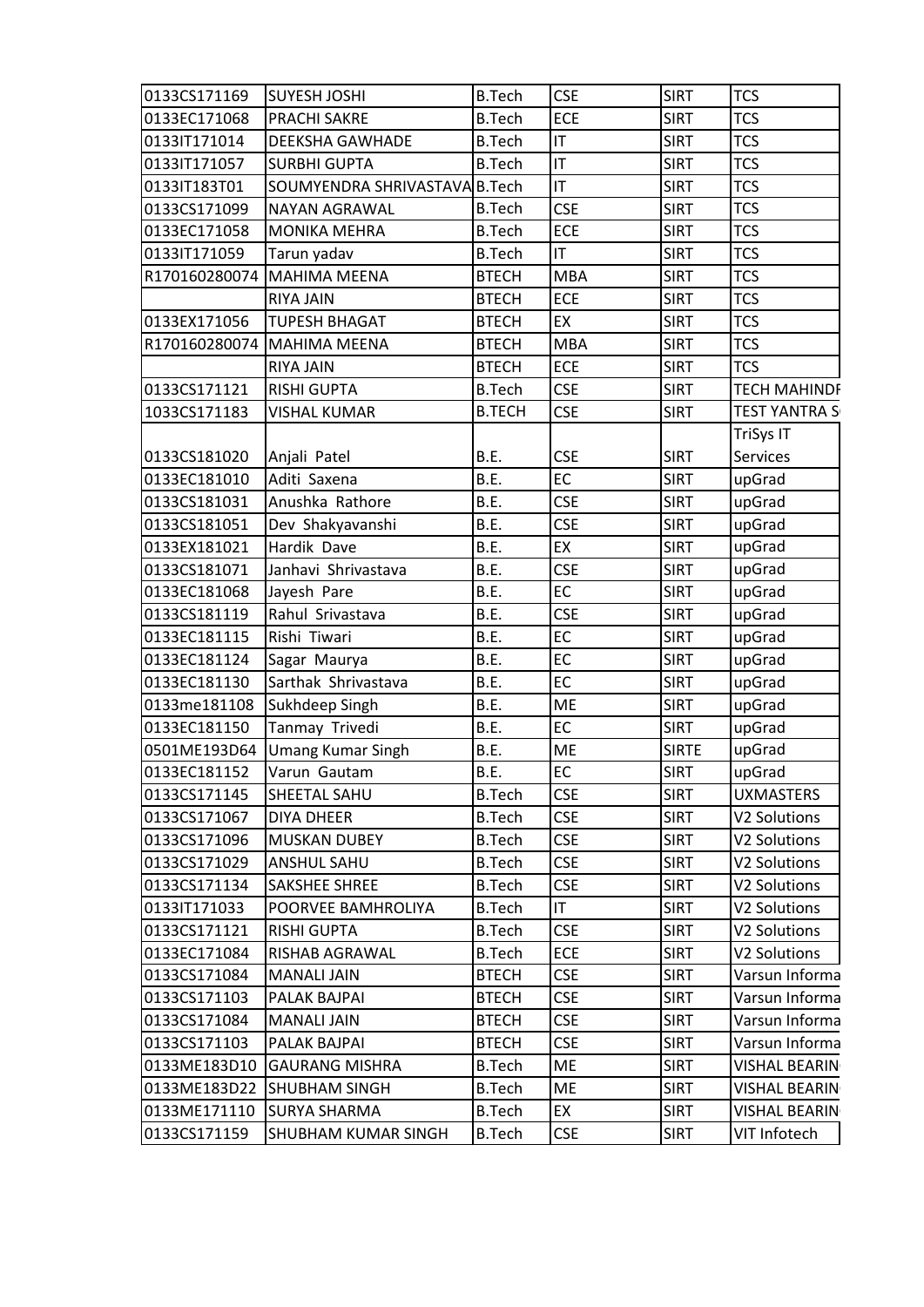|              |                                |               |            |              | Vyshnavi             |  |
|--------------|--------------------------------|---------------|------------|--------------|----------------------|--|
|              |                                |               |            |              | Information          |  |
|              |                                |               |            |              | Technologies         |  |
|              |                                |               |            |              | (India) Pvt.         |  |
| 0186CS181052 | Mohnish Jharbade               | B.E.          | <b>CSE</b> | <b>SIRTS</b> | Ltd. (VIT)           |  |
|              |                                |               |            |              | Vyshnavi             |  |
|              |                                |               |            |              | Information          |  |
|              |                                |               |            |              | Technologies         |  |
|              |                                |               |            |              | (India) Pvt.         |  |
| 0133CS181106 | Pawan Kumar                    | B.E.          | <b>CSE</b> | <b>SIRT</b>  | Ltd. (VIT)           |  |
| 0133EC171009 | <b>AMAN RAI</b>                | <b>B.Tech</b> | EX         | <b>SIRT</b>  | <b>WAAREE ENERC</b>  |  |
| 0133EX171046 | <b>RISHABH RAJ</b>             | <b>B.Tech</b> | EX         | <b>SIRT</b>  | <b>WAAREE ENERC</b>  |  |
| 0133ME171110 | <b>SURYA SHARMA</b>            | <b>B.Tech</b> | EX         | <b>SIRT</b>  | <b>WAAREE ENERC</b>  |  |
| 0133EC171075 | PRIYA TRIPATHI                 | <b>B.Tech</b> | ECE        | <b>SIRT</b>  | WHITE HAT JR         |  |
| 0133ME183D12 | <b>NEELAM MADAN</b>            | <b>B.Tech</b> | ME         | <b>SIRT</b>  | WHITE HAT JR         |  |
| 0133EX171005 | <b>AKANKSHA CHATURVEDI</b>     | <b>B.Tech</b> | EX         | <b>SIRT</b>  | WHITE HAT JR         |  |
| 0133EX171026 | Jyoti Mandloi                  | <b>B.Tech</b> | EX         | <b>SIRT</b>  | WHITE HAT JR         |  |
| 0133CS171067 | <b>DIYA DHEER</b>              | <b>B.Tech</b> | <b>CSE</b> | <b>SIRT</b>  | WHITE HAT JR         |  |
| 0133CS171123 | RITESH CHAURASIA               | <b>B.Tech</b> | <b>CSE</b> | <b>SIRT</b>  | WHITE HAT JR         |  |
| 0133CE171068 | <b>MRIGESH SINGH</b>           | <b>B.Tech</b> | <b>CE</b>  | <b>SIRT</b>  | WHITE HAT JR         |  |
| 0133EC171098 | Sara Khan                      | <b>B.Tech</b> | ECE        | <b>SIRT</b>  | WHITE HAT JR         |  |
| 0133EC171081 | Richi Jain                     | <b>B.Tech</b> | <b>ECE</b> | <b>SIRT</b>  | WHITE HAT JR         |  |
| 0133EX171005 | AKANKSHA CHATURVEDI            | <b>B.Tech</b> | <b>EX</b>  | <b>SIRT</b>  | WHITE HAT JR         |  |
| 0133ME183D10 | GAURANG SHAILESH MISHRA B.Tech |               | <b>ME</b>  | <b>SIRT</b>  | WIND CARE IND        |  |
| 0133ME171001 | <b>ABHISHEK DHAKAR</b>         | <b>B.Tech</b> | ME         | <b>SIRT</b>  | <b>WIND CARE IND</b> |  |
| 0133ME171106 | <b>SUDHANSHU KUMAR</b>         | <b>B.Tech</b> | ME         | <b>SIRT</b>  | WIND CARE IND        |  |
|              |                                |               |            |              |                      |  |
|              |                                |               |            |              | Windcare             |  |
| 0186ME181016 | Devesh Chaurasiya              | B.E.          | ME         | <b>SIRTS</b> | India Pvt. Ltd.      |  |
|              |                                |               |            |              |                      |  |
|              |                                |               |            |              | Windcare             |  |
| 0133EC181090 | Nawed Nawaz                    | B.E.          | ME         | <b>SIRT</b>  | India Pvt. Ltd.      |  |
|              |                                |               |            |              |                      |  |
|              |                                |               |            |              | Windcare             |  |
| 0133ME181073 | Pradeep Kumar                  | B.E.          | <b>ME</b>  | <b>SIRT</b>  | India Pvt. Ltd.      |  |
|              |                                |               |            |              |                      |  |
|              |                                |               |            |              | Windcare             |  |
| 0133EX181051 | Shresth Sahu                   | B.E.          | EX         | <b>SIRT</b>  | India Pvt. Ltd.      |  |
|              |                                |               |            |              |                      |  |
|              |                                |               |            |              | Windcare             |  |
| 0133ME193D06 | Ujjwalkumar Gawande            | B.E.          | ME         | <b>SIRT</b>  | India Pvt. Ltd.      |  |
| 0133CS181003 | Aayushi Gupta                  | B.E.          | <b>CSE</b> | <b>SIRT</b>  | Wipro                |  |
| 0186CS181003 | Abhishek Mishra                | B.E.          | <b>CSE</b> | <b>SIRTS</b> | Wipro                |  |
| 0133EC181009 | Aditi Parashar                 | B.E.          | <b>EC</b>  | <b>SIRT</b>  | Wipro                |  |
| 0133CS181008 | Aditya Dubey                   | B.E.          | <b>CSE</b> | <b>SIRT</b>  | Wipro                |  |
| 0501CS181011 | Akash Rai                      | B.E.          | <b>CSE</b> | <b>SIRTE</b> | Wipro                |  |
| 0133CS181014 | Akshay Neekhra                 | B.E.          | <b>CSE</b> | <b>SIRT</b>  | Wipro                |  |
| 0133CS181018 | Animesh Jain                   | B.E.          | <b>CSE</b> | <b>SIRT</b>  | Wipro                |  |
| 0133IT181007 | Anjali Pandey                  | B.E.          | IT         | <b>SIRT</b>  | Wipro                |  |
| 0133CS181021 | Anjali Singh                   | B.E.          | <b>CSE</b> | <b>SIRT</b>  | Wipro                |  |
|              |                                |               |            |              |                      |  |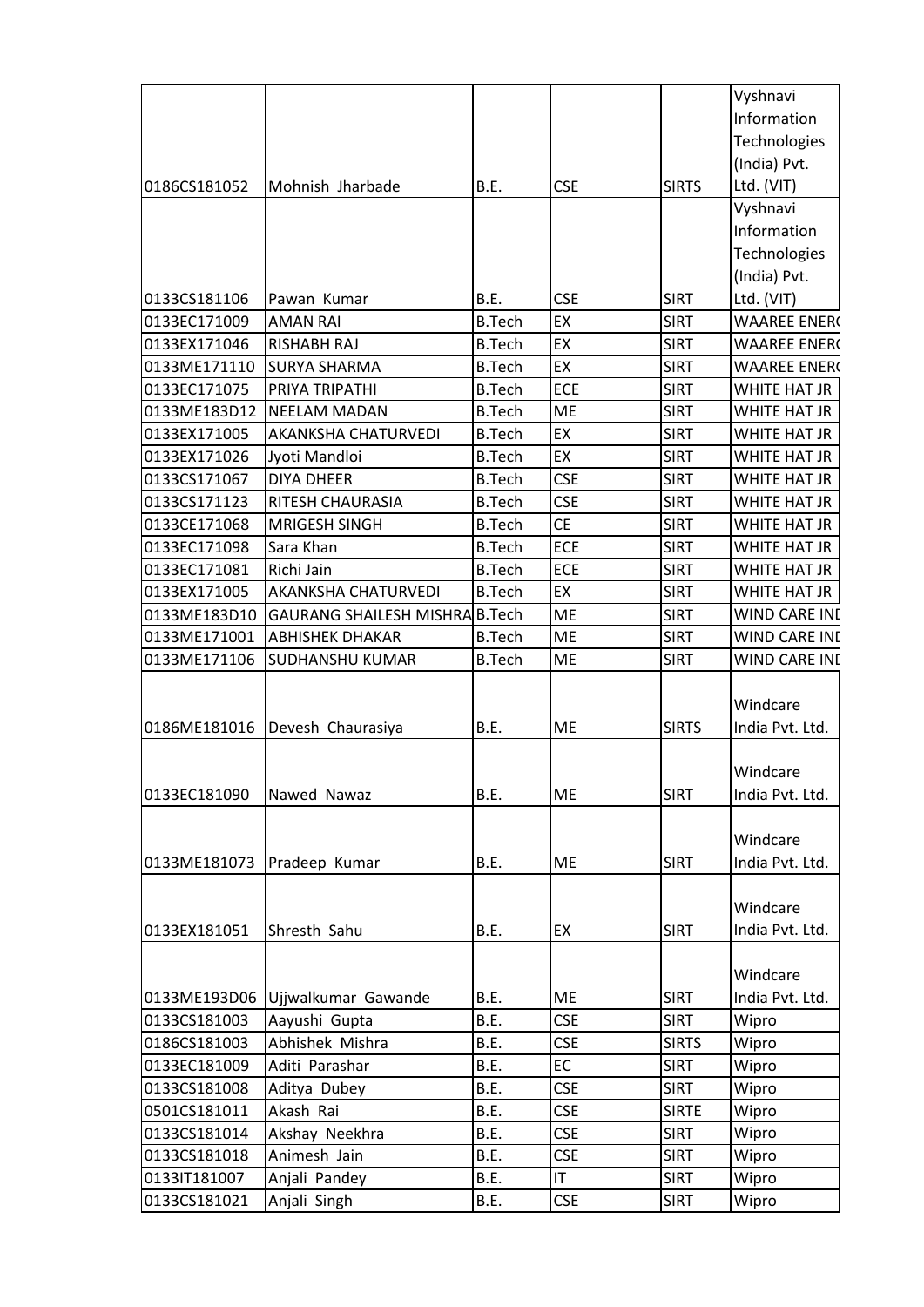| 0133ME181022 | Ansh Malviya          | B.E. | ME         | <b>SIRT</b>  | Wipro |
|--------------|-----------------------|------|------------|--------------|-------|
| 0133CS181028 | Anuj Kumar Sah        | B.E. | <b>CSE</b> | <b>SIRT</b>  | Wipro |
| 0133CS181029 | Anurag Chitrakar      | B.E. | <b>CSE</b> | <b>SIRT</b>  | Wipro |
| 0133CS181031 | Anushka Rathore       | B.E. | <b>CSE</b> | <b>SIRT</b>  | Wipro |
| 0133CS181032 | Archit Jain           | B.E. | <b>CSE</b> | <b>SIRT</b>  | Wipro |
| 0133CS181034 | Aryan Gupta           | B.E. | <b>CSE</b> | <b>SIRT</b>  | Wipro |
| 0186CS181016 | Asha Maity            | B.E. | <b>CSE</b> | <b>SIRTS</b> | Wipro |
| 0133IT181012 | Avnish Kumar Dwivedi  | B.E. | IT.        | <b>SIRT</b>  | Wipro |
| 0133EC181042 | Bhavna Malviya        | B.E. | EC         | <b>SIRT</b>  | Wipro |
| 0133CS181051 | Dev Shakyavanshi      | B.E. | <b>CSE</b> | <b>SIRT</b>  | Wipro |
| 0133CS181055 | Diksha Sharma         | B.E. | <b>CSE</b> | <b>SIRT</b>  | Wipro |
| 0133CS181056 | Divyansh Yadav        | B.E. | <b>CSE</b> | <b>SIRT</b>  | Wipro |
| 0133CS181060 | Gaurav Dubey          | B.E. | <b>CSE</b> | <b>SIRT</b>  | Wipro |
| 0133EX181020 | Gautam Singh          | B.E. | EX         | <b>SIRT</b>  | Wipro |
| 0133CS181072 | Jeevesh Vaishya       | B.E. | <b>CSE</b> | <b>SIRT</b>  | Wipro |
| 0133CS181081 | Lalita Rajput         | B.E. | <b>CSE</b> | <b>SIRT</b>  | Wipro |
| 0186CS181045 | Manish Gupta          | B.E. | <b>CSE</b> | <b>SIRTS</b> | Wipro |
| 0133CS181087 | Masrrat Noor          | B.E. | <b>CSE</b> | <b>SIRT</b>  | Wipro |
| 0133CS181089 | Mayank Mishra         | B.E. | <b>CSE</b> | <b>SIRT</b>  | Wipro |
| 0186CS181050 | Megha Kushwaha        | B.E. | <b>CSE</b> | <b>SIRTS</b> | Wipro |
| 0133CS181093 | Moksha Jain           | B.E. | <b>CSE</b> | <b>SIRT</b>  | Wipro |
| 0133CS181095 | Mridul Goswami        | B.E. | <b>CSE</b> | <b>SIRT</b>  | Wipro |
| 0133IT181025 | Nisha Yadav           | B.E. | IT.        | <b>SIRT</b>  | Wipro |
| 0133CS181103 | Niyati Tripathi       | B.E. | <b>CSE</b> | <b>SIRT</b>  | Wipro |
| 0133CS181105 | Parul Parashar        | B.E. | <b>CSE</b> | <b>SIRT</b>  | Wipro |
| 0133CS181106 | Pawan Kumar           | B.E. | <b>CSE</b> | <b>SIRT</b>  | Wipro |
| 0133EC181101 | Prakhar Gangrade      | B.E. | EC         | <b>SIRT</b>  | Wipro |
| 0133CS181111 | Prasal Jain           | B.E. | <b>CSE</b> | <b>SIRT</b>  | Wipro |
| 0133EC181102 | Prateek Agnihotri     | B.E. | EC         | <b>SIRT</b>  | Wipro |
| 0133CS181112 | Pravendra Dangi       | B.E. | <b>CSE</b> | <b>SIRT</b>  | Wipro |
| 0133CS181115 | Priyansh Sahu         | B.E. | <b>CSE</b> | <b>SIRT</b>  | Wipro |
| 0133CS181122 | Rajat Sharma          | B.E. | <b>CSE</b> | <b>SIRT</b>  | Wipro |
| 0501CS181074 | Rashmi Gupta          | B.E. | <b>CSE</b> | <b>SIRTE</b> | Wipro |
| 0133CS181125 | Rishav Raj Chourasiya | B.E. | <b>CSE</b> | <b>SIRT</b>  | Wipro |
| 0133CS181126 | Rishi Kashyap         | B.E. | <b>CSE</b> | <b>SIRT</b>  | Wipro |
| 0133CS181128 | Ritik Deshmukh        | B.E. | <b>CSE</b> | <b>SIRT</b>  | Wipro |
| 0186CS181084 | Ritik Kumar           | B.E. | <b>CSE</b> | <b>SIRTS</b> | Wipro |
| 0186CS181085 | Ritika Savita         | B.E. | <b>CSE</b> | <b>SIRTS</b> | Wipro |
| 0133CS181131 | Riya Sonwane          | B.E. | <b>CSE</b> | <b>SIRT</b>  | Wipro |
| 0186CS181087 | Rohit Rawat           | B.E. | <b>CSE</b> | <b>SIRTS</b> | Wipro |
| 0133EC181124 | Sagar Maurya          | B.E. | EC         | <b>SIRT</b>  | Wipro |
| 0133CS181138 | Saksham Pathak        | B.E. | <b>CSE</b> | <b>SIRT</b>  | Wipro |
| 0186CS181091 | Sakshi Shrivastava    | B.E. | <b>CSE</b> | <b>SIRTS</b> | Wipro |
| 0133CS181141 | Samarth Shukla        | B.E. | <b>CSE</b> | <b>SIRT</b>  | Wipro |
| 0186CS181095 | Sanjana Rajput        | B.E. | <b>CSE</b> | <b>SIRTS</b> | Wipro |
| 0133CS181143 | Sankalp Boolchandani  | B.E. | <b>CSE</b> | <b>SIRT</b>  | Wipro |
| 0133CS181145 | Sanskar Jain          | B.E. | <b>CSE</b> | <b>SIRT</b>  | Wipro |
| 0133EC181130 | Sarthak Shrivastava   | B.E. | EC         | <b>SIRT</b>  | Wipro |
| 0133EC181131 | Satyam Sahu           | B.E. | EC         | <b>SIRT</b>  | Wipro |
| 0501CS181091 | Saurabh Kubde         | B.E. | <b>CSE</b> | <b>SIRTE</b> | Wipro |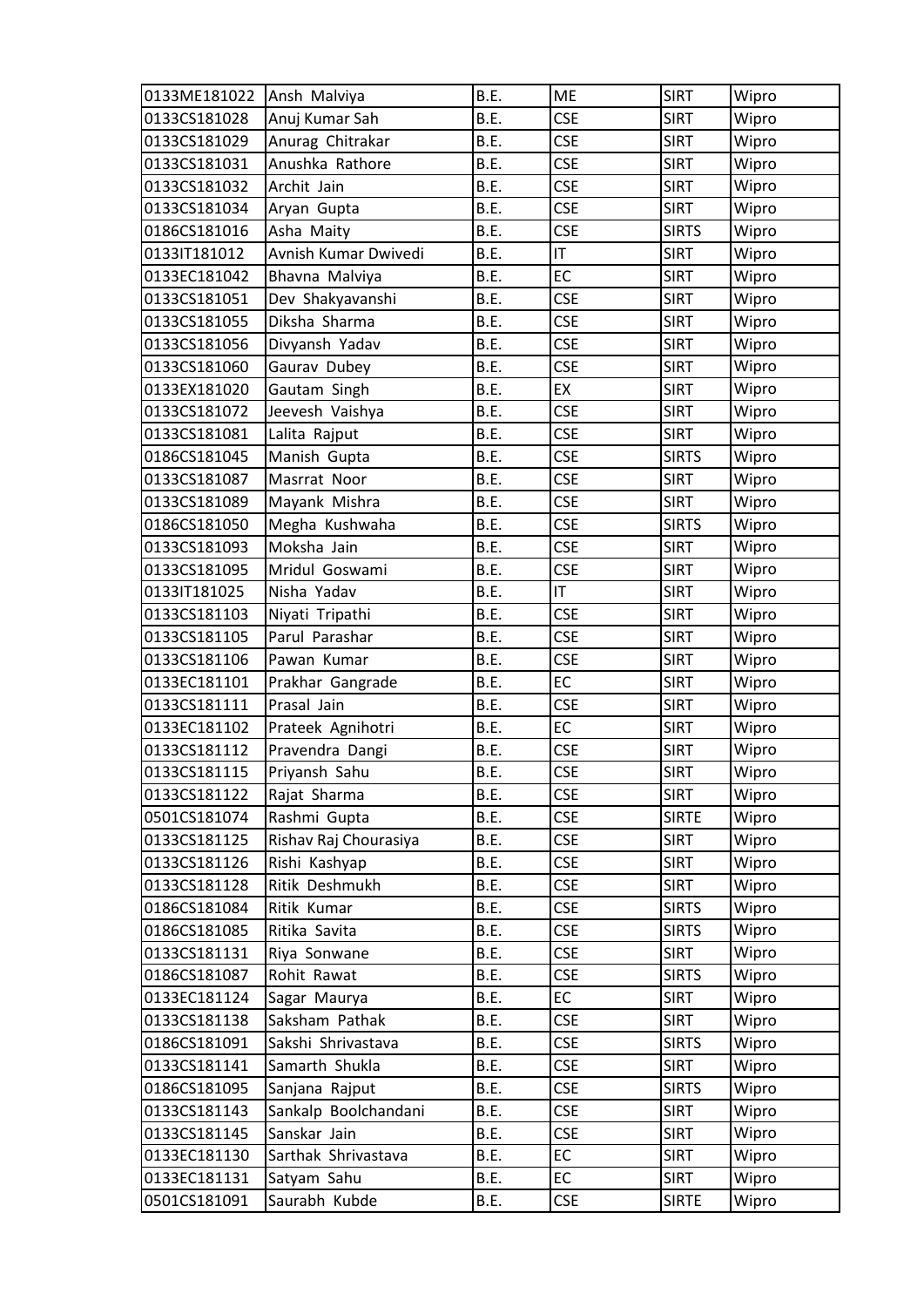| 0133EC181133 | Saurabh Suman                 | B.E.          | EC                     | <b>SIRT</b>  | Wipro            |
|--------------|-------------------------------|---------------|------------------------|--------------|------------------|
| 0501CS181095 | Shivam Lodhi                  | B.E.          | <b>CSE</b>             | <b>SIRTE</b> | Wipro            |
| 0133CS181164 | Shubham Jyoti                 | B.E.          | <b>CSE</b>             | <b>SIRT</b>  | Wipro            |
| 0501CS181101 | Sneha Sinha                   | B.E.          | <b>CSE</b>             | <b>SIRTE</b> | Wipro            |
| 0133IT181048 | Sonu Kumar                    | B.E.          | IT.                    | <b>SIRT</b>  | Wipro            |
| 0501CS181106 | Sourabh                       | B.E.          | <b>CSE</b>             | <b>SIRTE</b> | Wipro            |
| 0133EC181145 | Sourabh Ojha                  | B.E.          | EC                     | <b>SIRT</b>  | Wipro            |
| 0133EC181146 | Sourabh Prajapati             | B.E.          | EC                     | <b>SIRT</b>  | Wipro            |
| 0186CS181109 | Swati Patkar                  | B.E.          | <b>CSE</b>             | <b>SIRTS</b> | Wipro            |
| 0133IT181052 | Tanishka Shandilya            | B.E.          | IT                     | <b>SIRT</b>  | Wipro            |
| 0133IT181056 | Vaibhav Jain                  | B.E.          | IT                     | <b>SIRT</b>  | Wipro            |
| 0133ME181114 | Vikas Shobhnani               | B.E.          | <b>ME</b>              | <b>SIRT</b>  | Wipro            |
| 0133IT181060 | Yash Mankar                   | B.E.          | IT.                    | <b>SIRT</b>  | Wipro            |
| 0133CS171067 | <b>DIYA DHEER</b>             | <b>B.Tech</b> | <b>CSE</b>             | <b>SIRT</b>  | <b>WIPRO</b>     |
| 0133CS171096 | <b>MUSKAN DUBEY</b>           | <b>B.Tech</b> | <b>CSE</b>             | <b>SIRT</b>  | <b>WIPRO</b>     |
| 0133CS171167 | <b>SUDHIKSHA RATHORE</b>      | <b>B.Tech</b> | <b>CSE</b>             | <b>SIRT</b>  | <b>WIPRO</b>     |
| 0133CS171099 | NAYAN AGRAWAL                 | <b>B.Tech</b> | <b>CSE</b>             | <b>SIRT</b>  | <b>WIPRO</b>     |
| 0133CS171110 | PRANJAL GUPTA                 | <b>B.Tech</b> | <b>CSE</b>             | <b>SIRT</b>  | <b>WIPRO</b>     |
| 0133IT171037 | PRATEEK PRAJAPATI             | <b>B.Tech</b> | $\mathsf{I}\mathsf{T}$ | <b>SIRT</b>  | <b>WIPRO</b>     |
| 0133CS171017 | <b>AKSHAY BAJPAI</b>          | <b>B.Tech</b> | <b>CSE</b>             | <b>SIRT</b>  | <b>WIPRO</b>     |
| 0133EC171056 | <b>MOHIT KANKHRIYAL</b>       | <b>B.Tech</b> | ECE                    | <b>SIRT</b>  | <b>WIPRO</b>     |
| 0133CS171166 | <b>SUBODH KUMAR</b>           | <b>B.Tech</b> | <b>CSE</b>             | <b>SIRT</b>  | <b>WIPRO</b>     |
| 0133CS171071 | <b>GURLEEN KAUR</b>           | <b>B.Tech</b> | <b>CSE</b>             | <b>SIRT</b>  | <b>WIPRO</b>     |
| 0133CS171121 | <b>RISHI GUPTA</b>            | <b>B.Tech</b> | <b>CSE</b>             | <b>SIRT</b>  | WIPRO            |
| 0133CS171062 | <b>DEEPANSHU GUPTA</b>        | <b>B.Tech</b> | <b>CSE</b>             | <b>SIRT</b>  | <b>WIPRO</b>     |
| 0133EC171096 | <b>SANIL GUPTA</b>            | <b>B.Tech</b> | ECE                    | <b>SIRT</b>  | <b>WIPRO</b>     |
| 0133CS171153 | SHRADHA JADIYA                | <b>B.Tech</b> | <b>CSE</b>             | <b>SIRT</b>  | <b>WIPRO</b>     |
| 0133EX171031 | <b>MAYANK DESHMUKH</b>        | <b>BTECH</b>  | EX                     | <b>SIRT</b>  | <b>WIPRO</b>     |
| 0133CS183D08 | JYOTI CHANCHLANI              | <b>B.Tech</b> | <b>CSE</b>             | <b>SIRT</b>  | Wipro HR Servi   |
| 0133CS171096 | <b>MUSKAN DUBEY</b>           | <b>B.Tech</b> | <b>CSE</b>             | <b>SIRT</b>  | Wipro HR Servi   |
| 0133CS171005 | Abhinav Gaur                  | <b>B.Tech</b> | <b>CSE</b>             | <b>SIRT</b>  | Wipro HR Servi   |
| 0133CS171057 | <b>DANISH AMAN</b>            | <b>B.Tech</b> | <b>CSE</b>             | <b>SIRT</b>  | Wipro HR Servi   |
| 0133IT171049 | Shazia Masood                 | <b>B.Tech</b> | <b>CSE</b>             | <b>SIRT</b>  | Wipro HR Servi   |
| 0133CS171091 | MOHD DANISH KHAN              | <b>B.Tech</b> | <b>CSE</b>             | <b>SIRT</b>  | Wipro HR Servi   |
| 0133CS171092 | <b>MOHIT KUMAR SINGROLE</b>   | <b>B.Tech</b> | <b>CSE</b>             | <b>SIRT</b>  | Wipro HR Servi   |
| 0133CS171153 | Shradha Jadiya                | <b>B.Tech</b> | <b>CSE</b>             | <b>SIRT</b>  | Wipro HR Servi   |
| 0133CS171132 | Sachin Meena                  | <b>B.Tech</b> | <b>CSE</b>             | <b>SIRT</b>  | Wipro HR Servi   |
| 0133CS171154 | Shreya Dubey                  | <b>B.Tech</b> | <b>CSE</b>             | <b>SIRT</b>  | Wipro HR Servi   |
| 0133CS171155 | Shreya Jain                   | <b>B.Tech</b> | <b>CSE</b>             | <b>SIRT</b>  | Wipro HR Servi   |
| 0133IT171046 | Rupali Pandagre               | <b>B.Tech</b> | IT                     | <b>SIRT</b>  | Wipro HR Servi   |
| 0133IT171035 | Prahlad Singh Chauhan         | <b>B.Tech</b> | IT                     | <b>SIRT</b>  | Wipro HR Servi   |
| 0133IT171058 | Syed Asim Ali                 | <b>B.Tech</b> | IT                     | <b>SIRT</b>  | Wipro HR Servi   |
| 0133CS171092 | MOHIT KUMAR SINGROLE          | <b>B.Tech</b> | <b>CSE</b>             | <b>SIRT</b>  | Wipro HR Servi   |
| 0133IT171007 | MO. ARIF                      | <b>B.Tech</b> | IT                     | <b>SIRT</b>  | Xalt analytics   |
| 0133CS171174 | TANYA JAIN                    | <b>B.Tech</b> | <b>CSE</b>             | <b>SIRT</b>  | YARDI            |
| 0133IT183T01 | SOUMYENDRA SHRIVASTAVA B.Tech |               | IT                     | <b>SIRT</b>  | ZETWERK          |
| 0133CS171012 | AISHWARYA GOYAL               | <b>B.Tech</b> | <b>CSE</b>             | <b>SIRT</b>  | Zimetrics Techr  |
| 0133CS171165 | SRISHTI SINGH JADON           | <b>B.Tech</b> | <b>CSE</b>             | <b>SIRT</b>  | Zimetrics Techr  |
|              | Abhishek Singh                | M.B.A.        | M.B.A.                 |              | <b>HDFC Life</b> |
|              | Arya Patel                    | M.B.A.        | M.B.A.                 |              | Jeevansaathi.cc  |
|              |                               |               |                        |              |                  |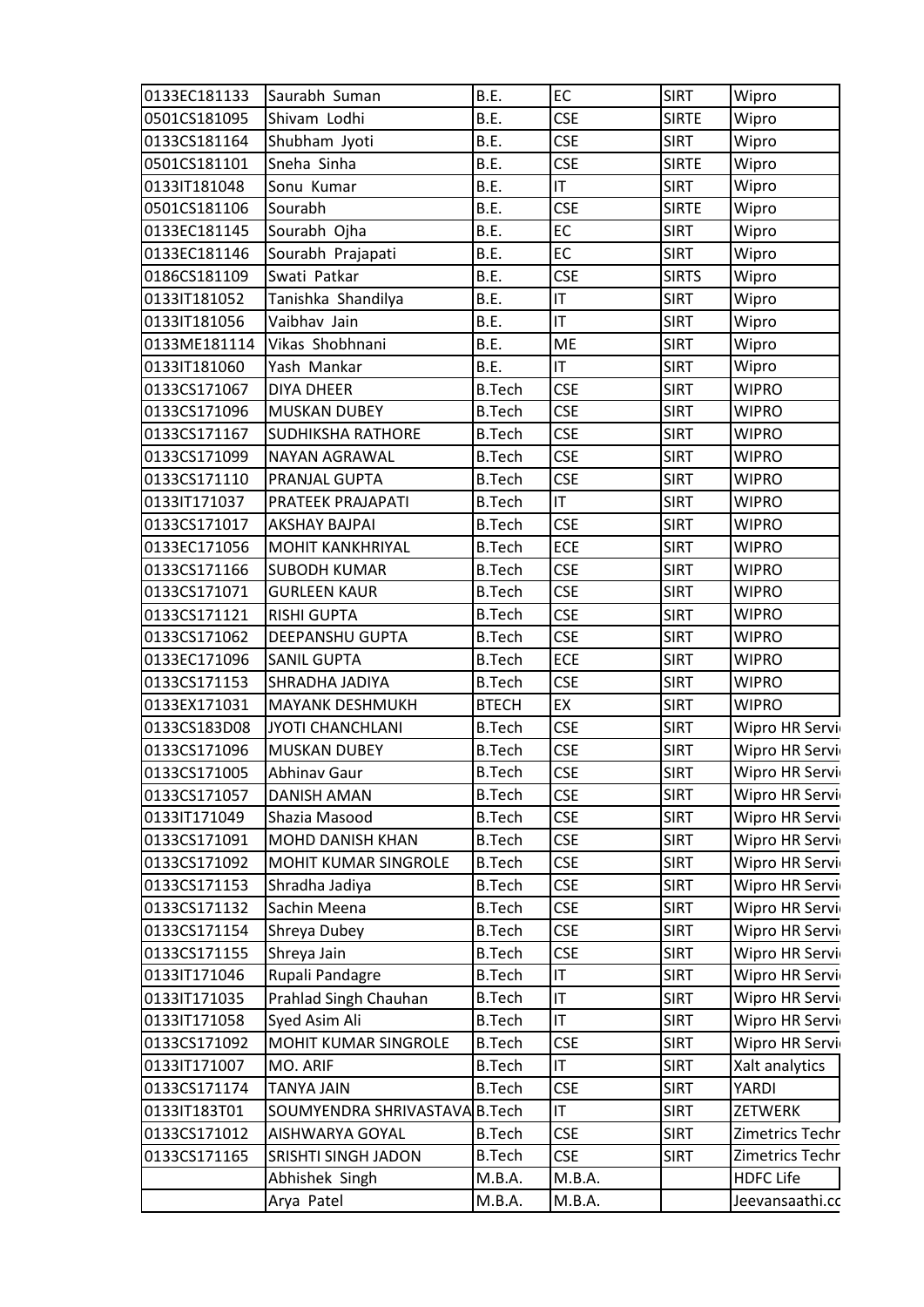| Avani Soni               | M.B.A. | M.B.A. | Jaro Education         |
|--------------------------|--------|--------|------------------------|
| Gaurav Silawat           | M.B.A. | M.B.A. | IndiaMART              |
| Muskan Gupta             | M.B.A. | M.B.A. | <b>Planet Spark</b>    |
| Pankaj Kumar Vishwakarma | M.B.A. | M.B.A. | Jeevansaathi.cc        |
| Poonam Mathankar         | M.B.A. | M.B.A. | <b>Planet Spark</b>    |
| Pragya Kubde             | M.B.A. | M.B.A. | <b>Property Pistol</b> |
| Pranjal Pimpare          | M.B.A. | M.B.A. | <b>Property Pistol</b> |
| Sameer Khan              | M.B.A. | M.B.A. | IndiaMART              |
| Sourabh Swami Tiwari     | M.B.A. | M.B.A. | IndiaMART              |
| Vaibhav Kamavisdar       | M.B.A. | M.B.A. | <b>Property Pistol</b> |
|                          |        |        |                        |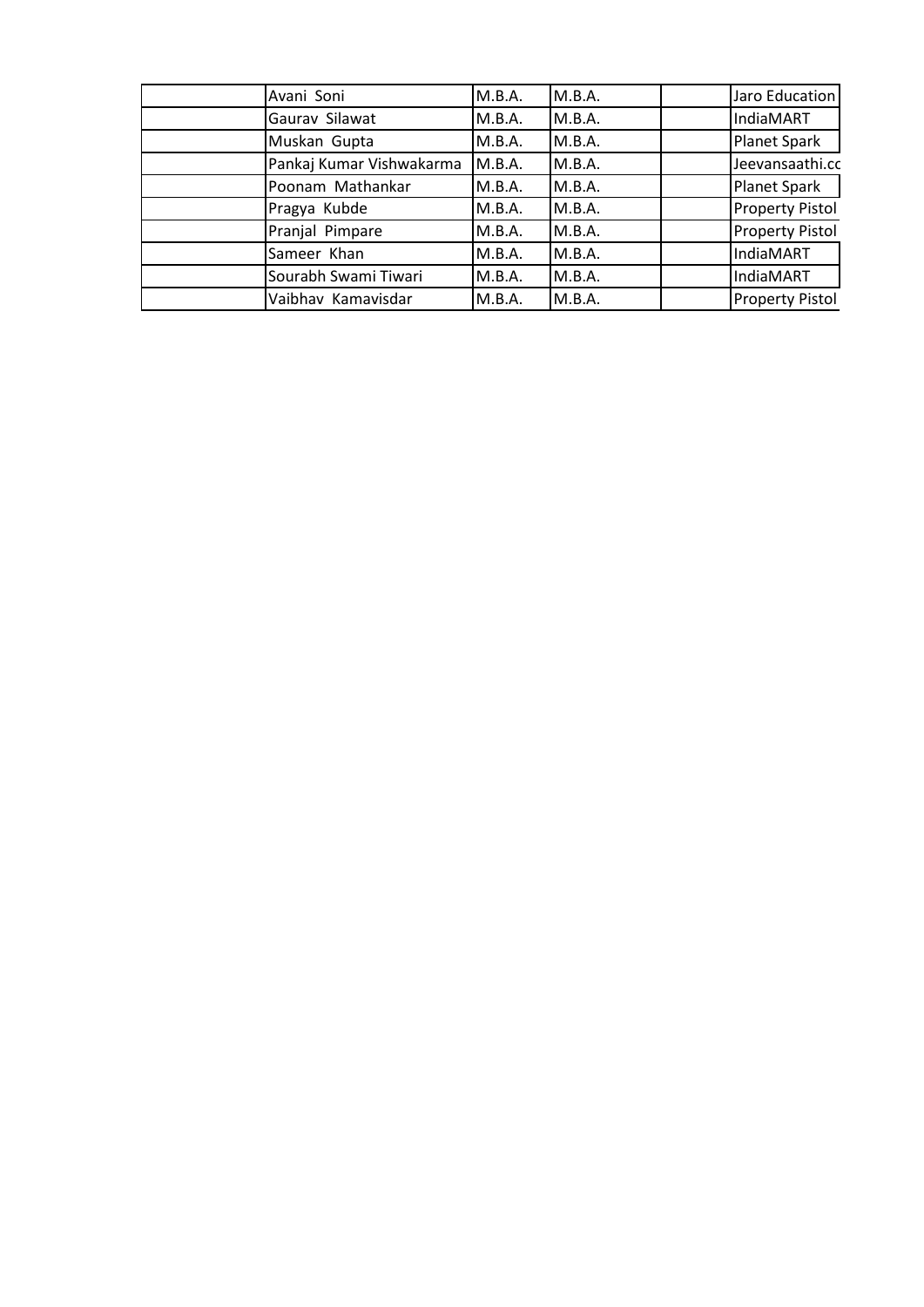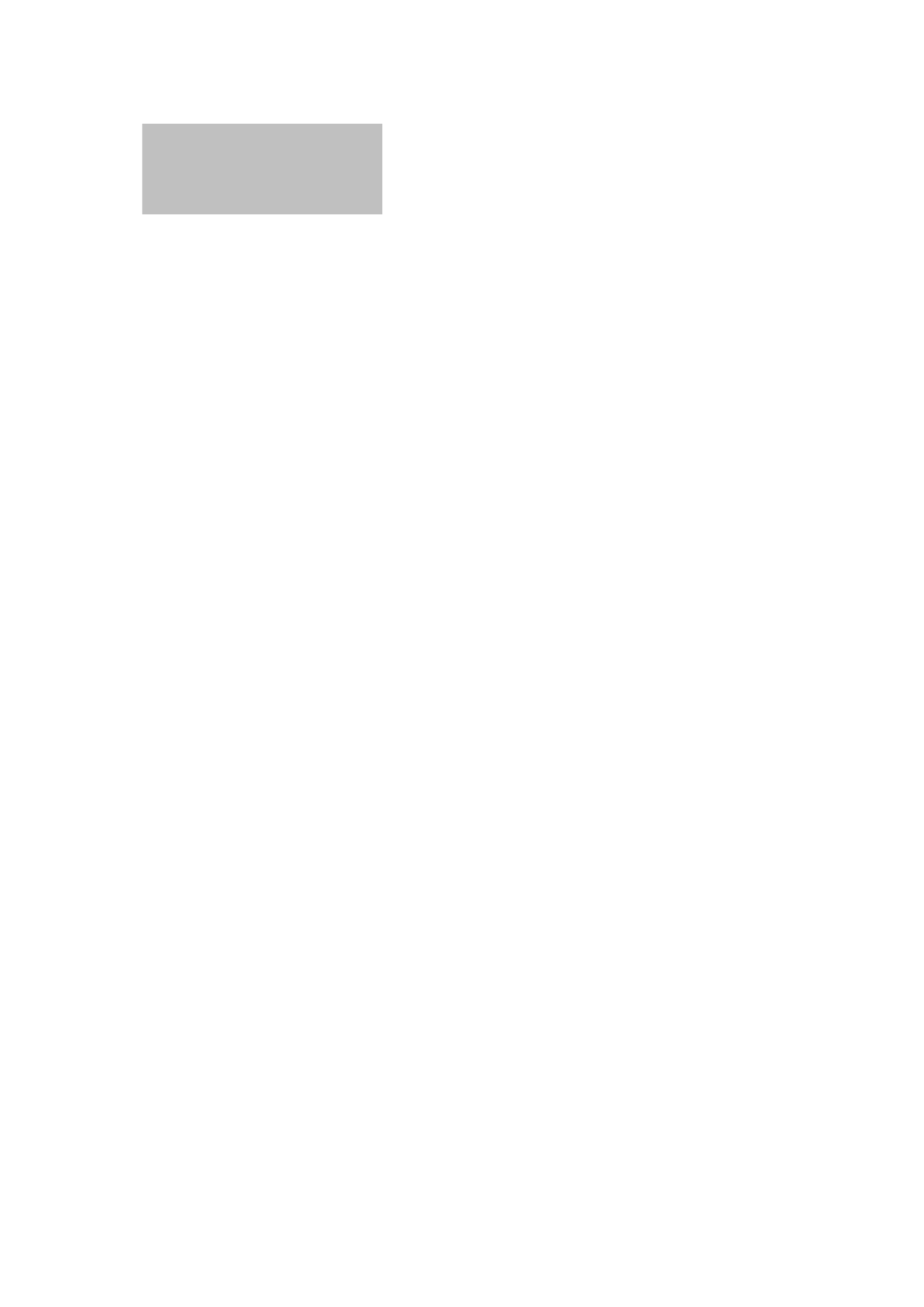ion  $rn$  $rn$ logies

**JLOGIES**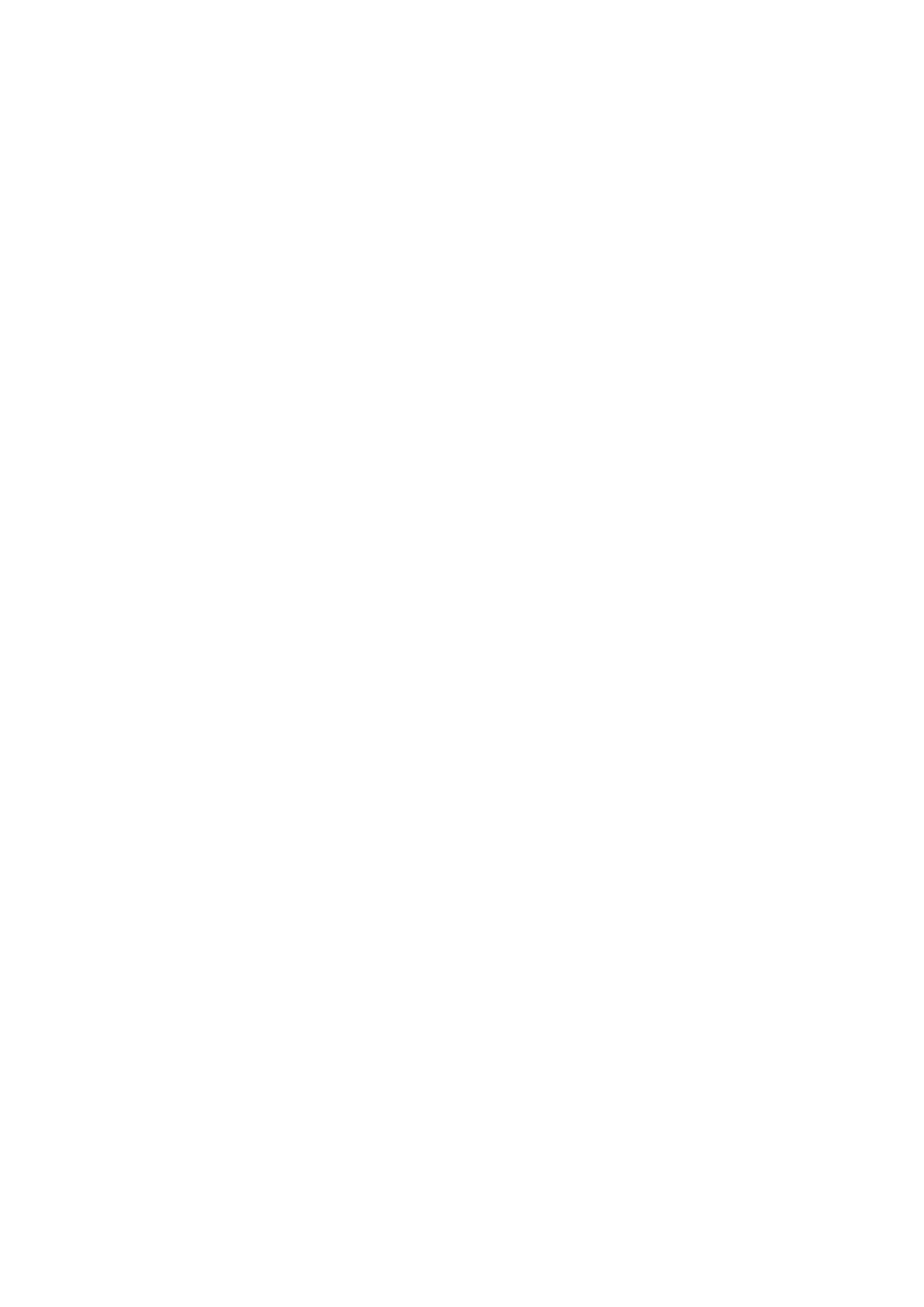ETROLEUM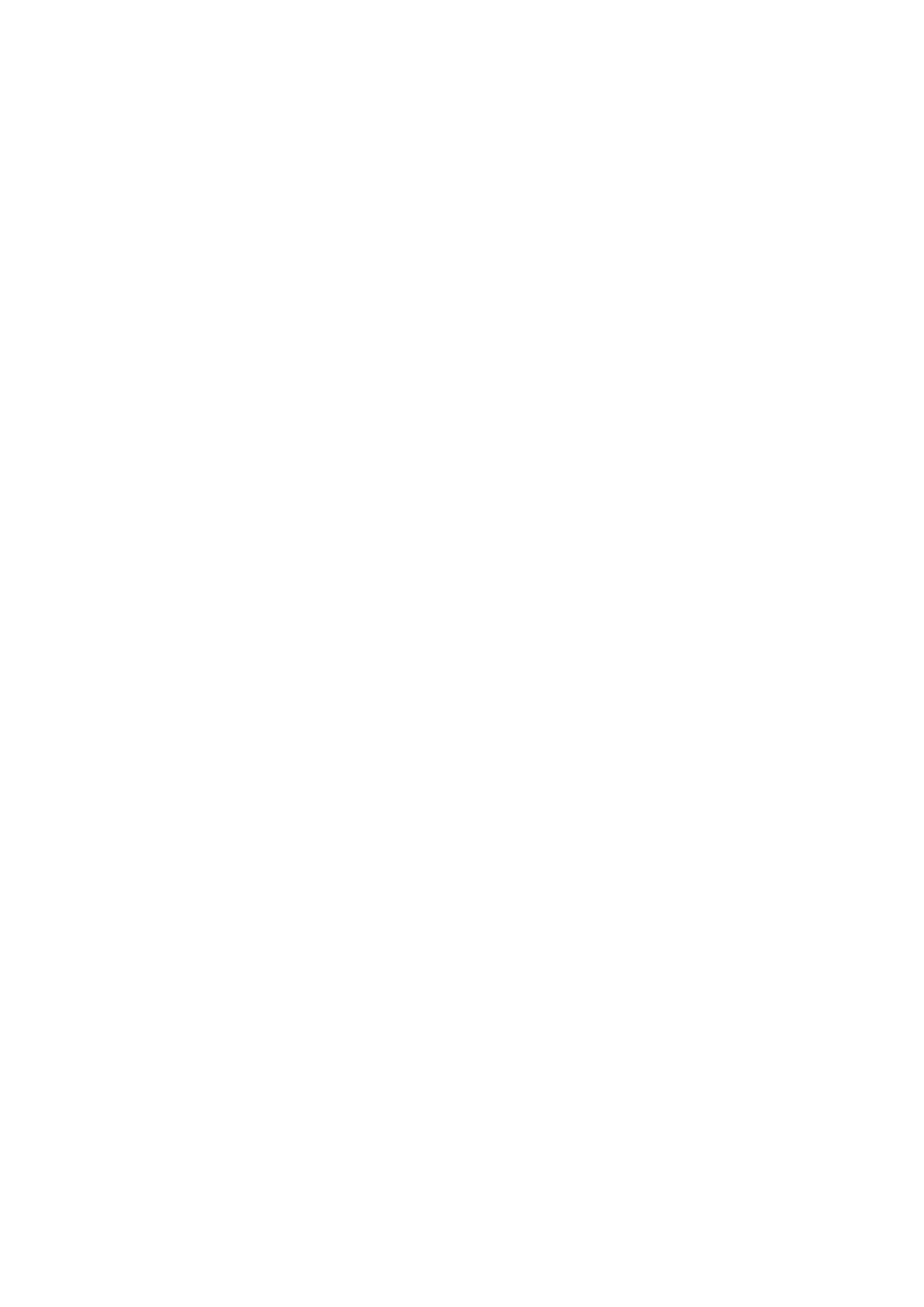.OGIES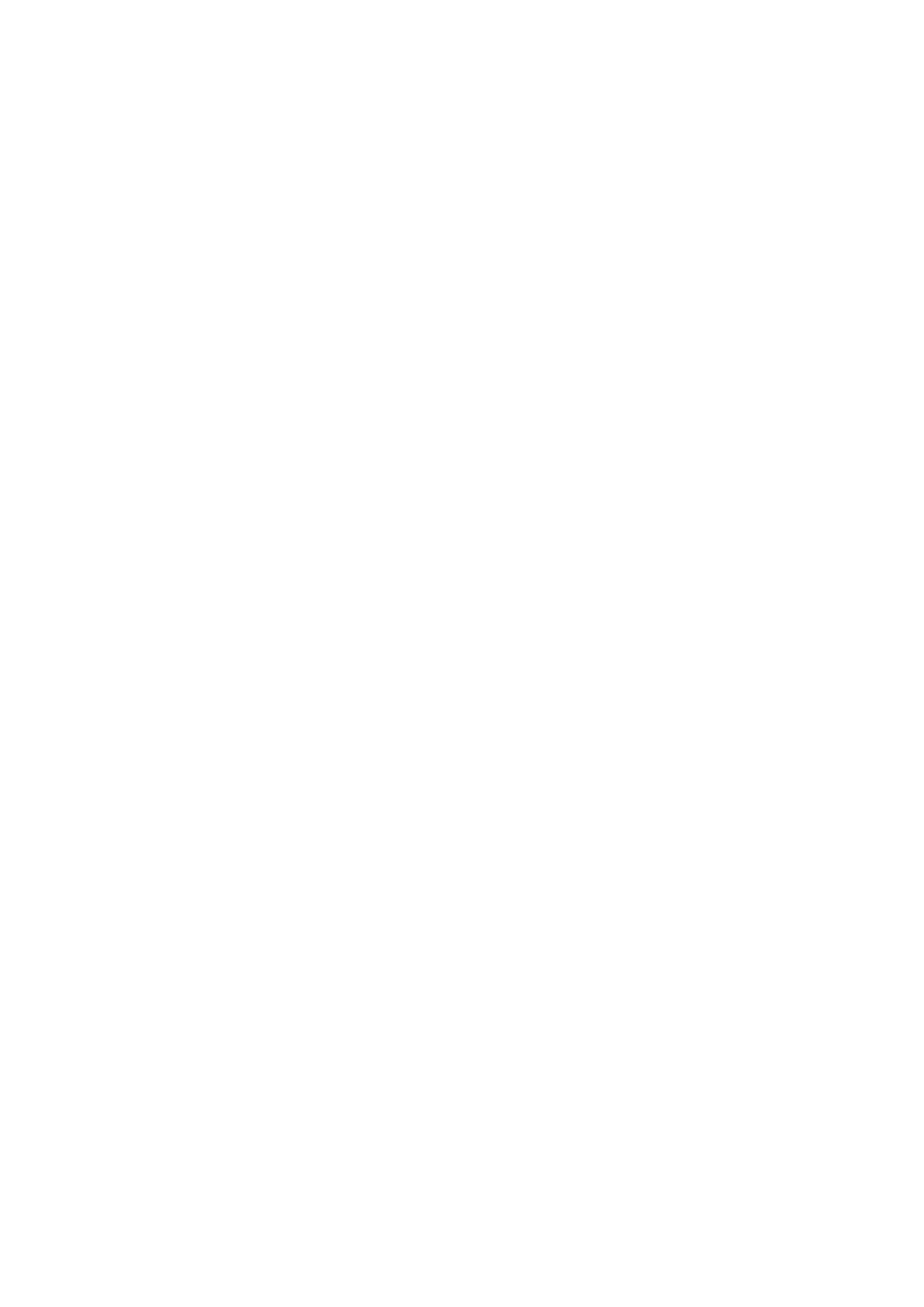ssion ssion ssion ssion ssion ssion ssion ssion ssion ssion ssion ssion ssion ssion ssion ssion ssion ssion ssion ssion ssion ssion ssion ssion ssion ssion ssion ssion ssion ssion ssion ssion ssion ssion ssion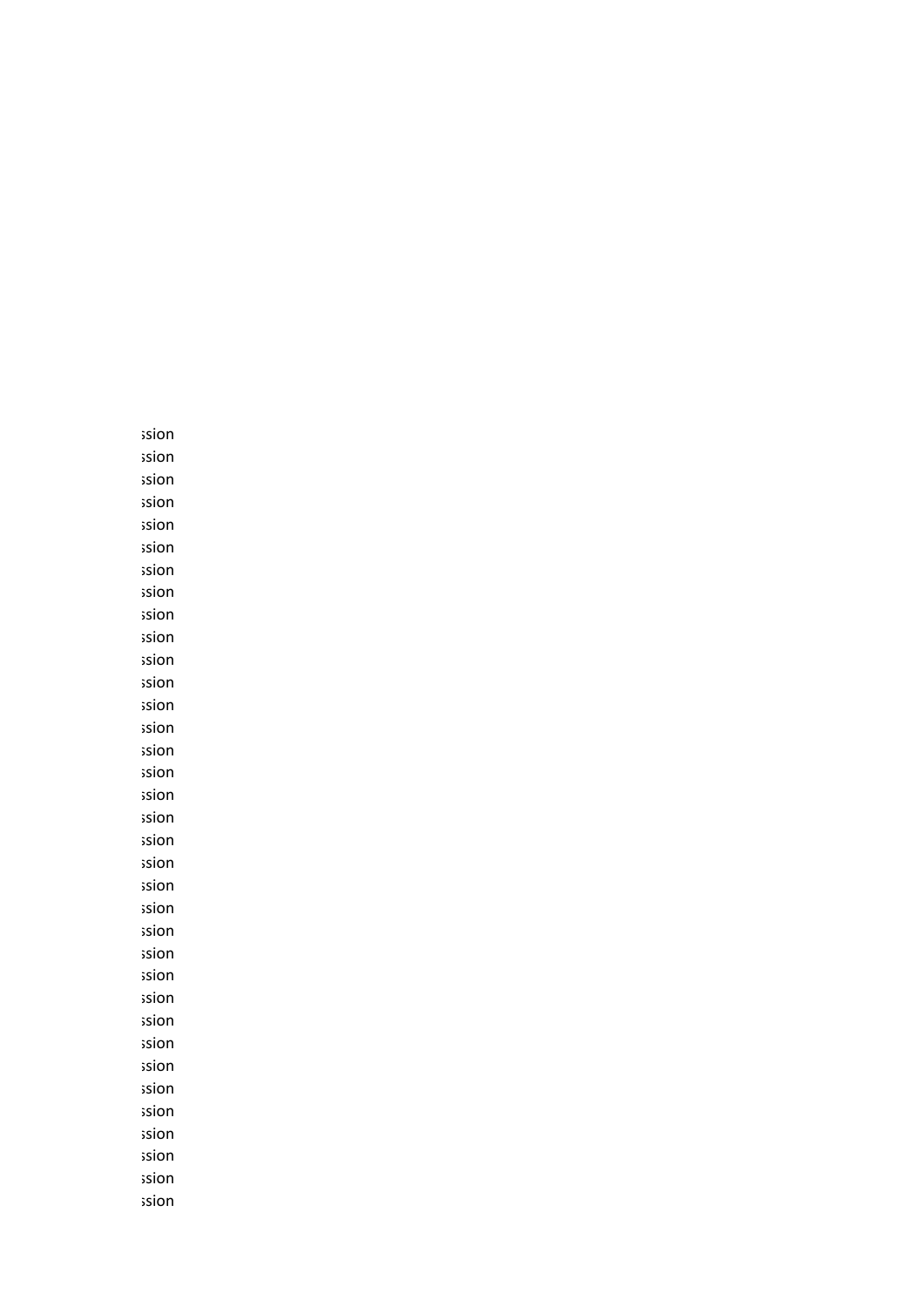ssion ssion ssion ssion ssion ssion ssion ssion ssion 2nd List ssion 2nd List ssion 2nd List ssion 2nd List ssion 2nd List ssion 2nd List ssion 2nd List ssion 2nd List ssion 2nd List

 $3S$  $3S$ 3S  $3S$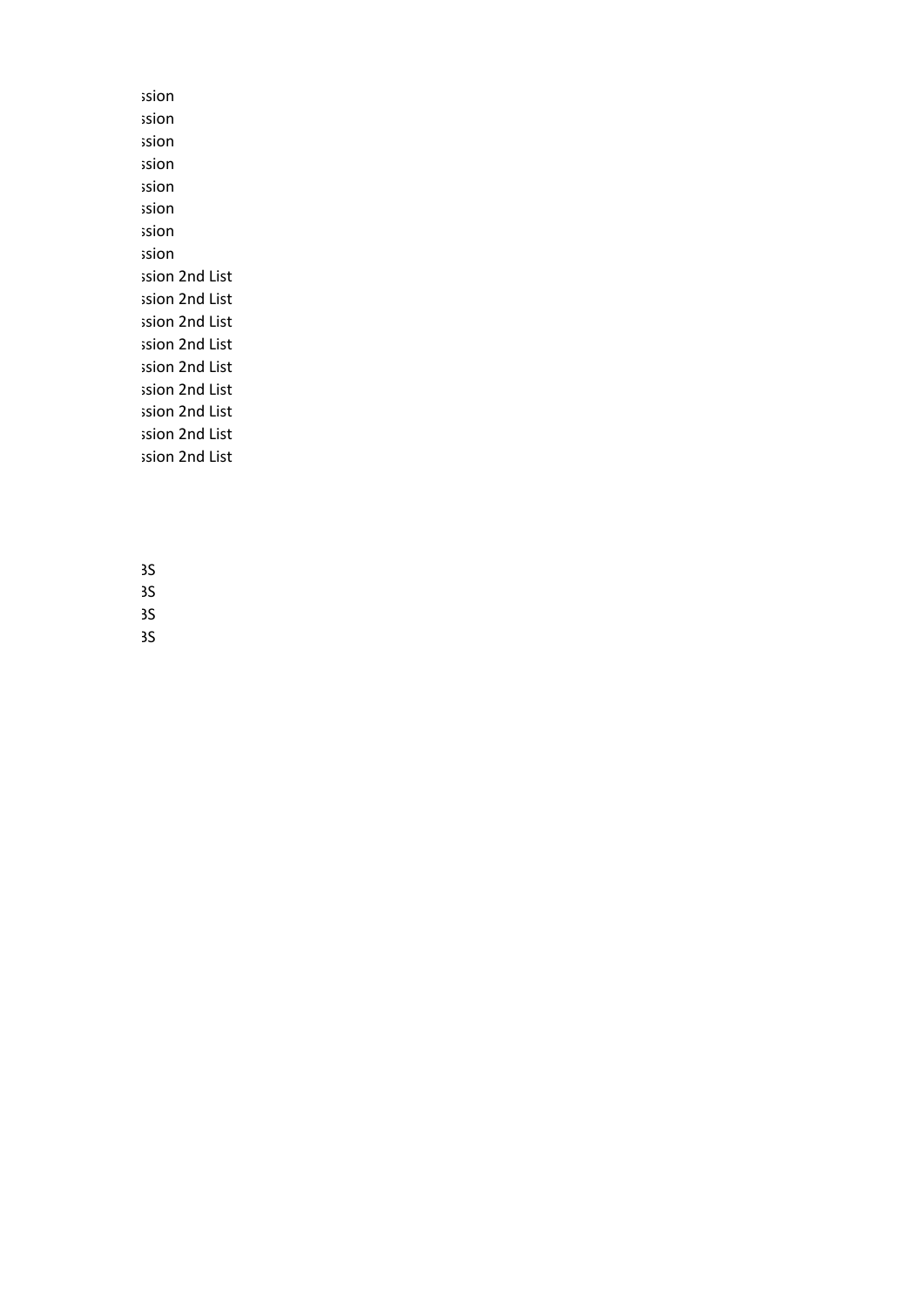$\_td$ iles

IOLOGIES

**JDIA** 

 $RE$ 

**ION**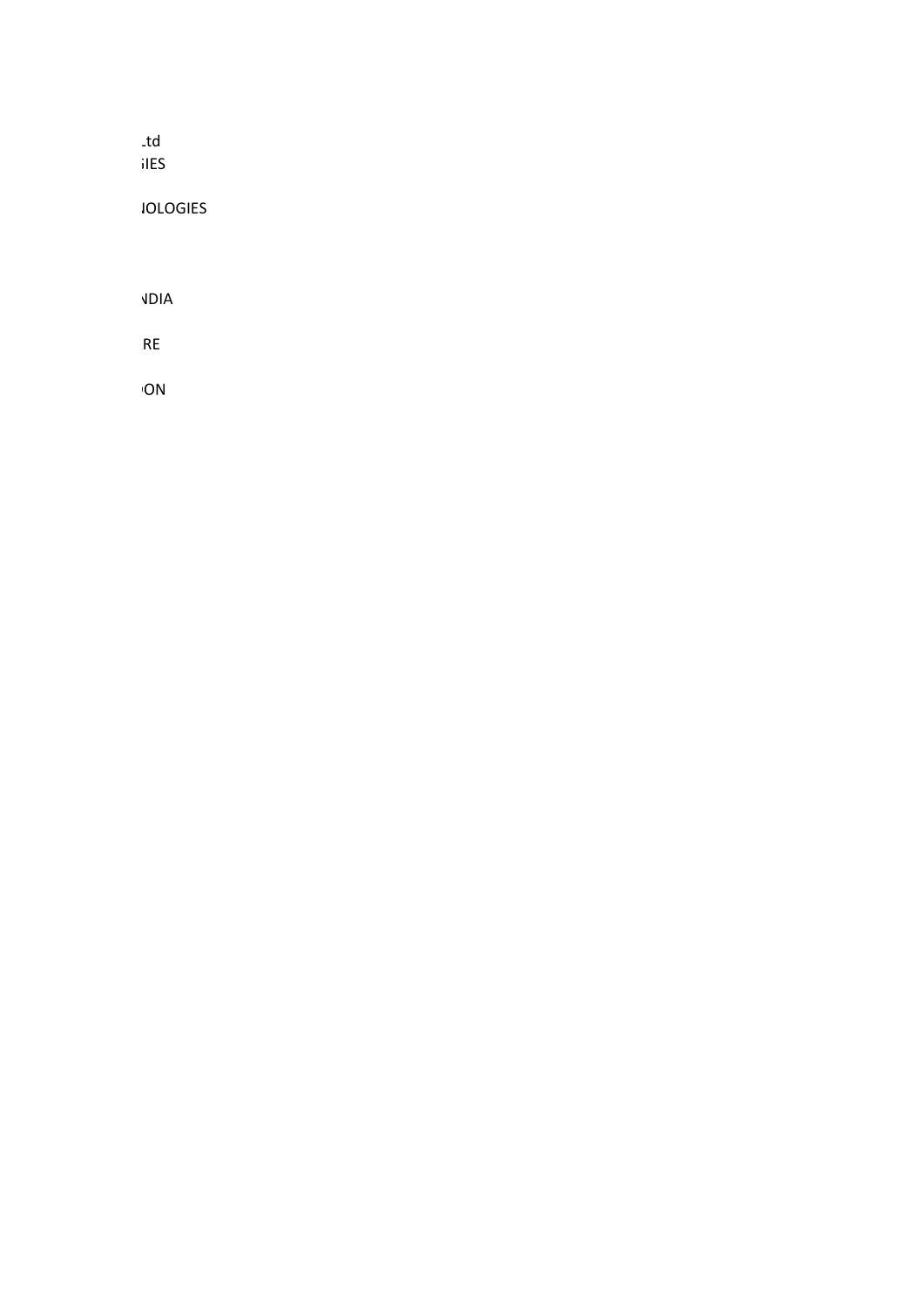Services

omation

ת<br>N JARO EDUCATION

JARO EDUCATION

 $\overline{M}$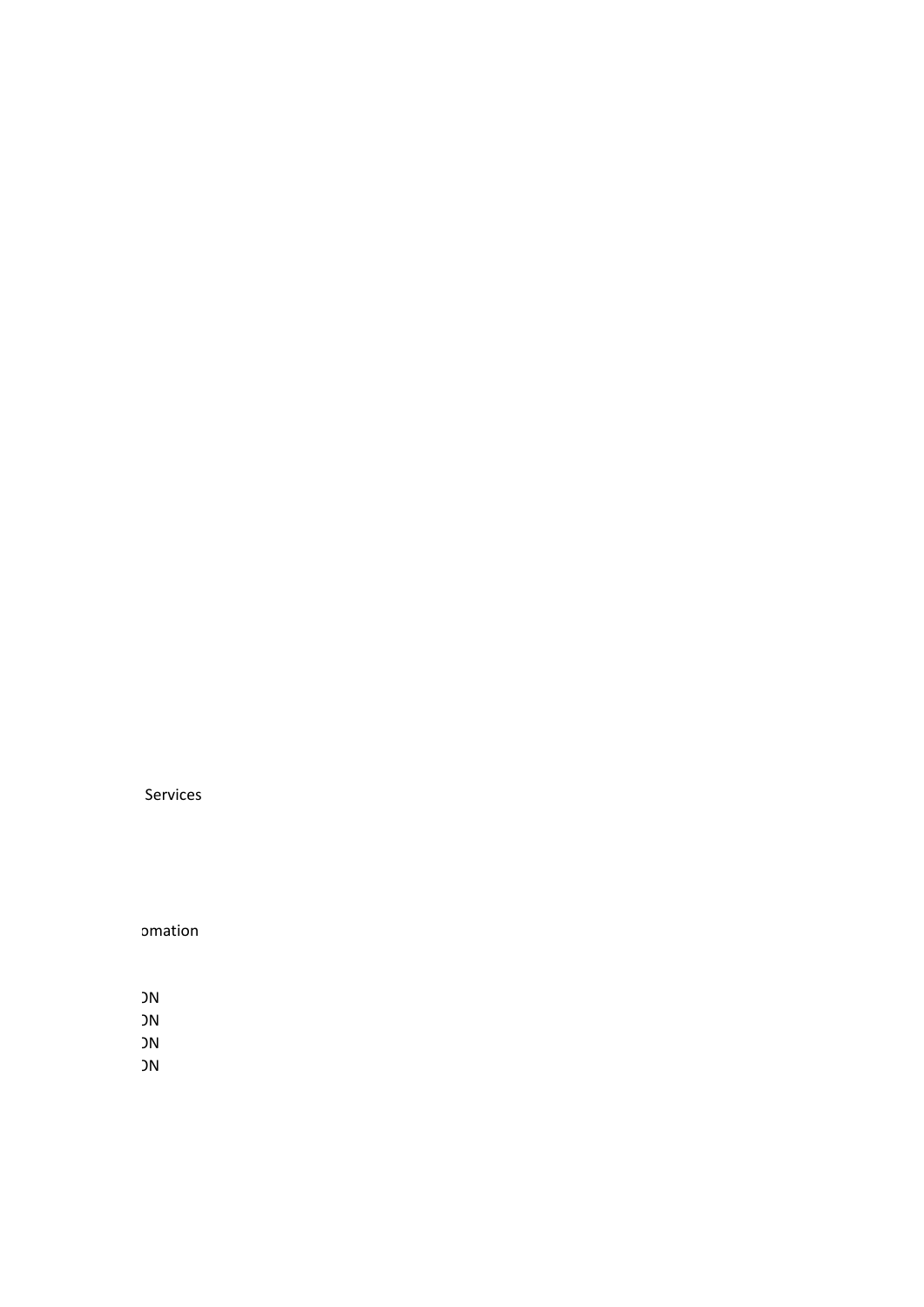**OLOGY INDIA** OLOGY INDIA **OLOGY INDIA** 

plutions Pvt Ltd INDIA PVT LTD LIUGONG INDIA LIUGONG INDIA

> **DETWARE** chine Tool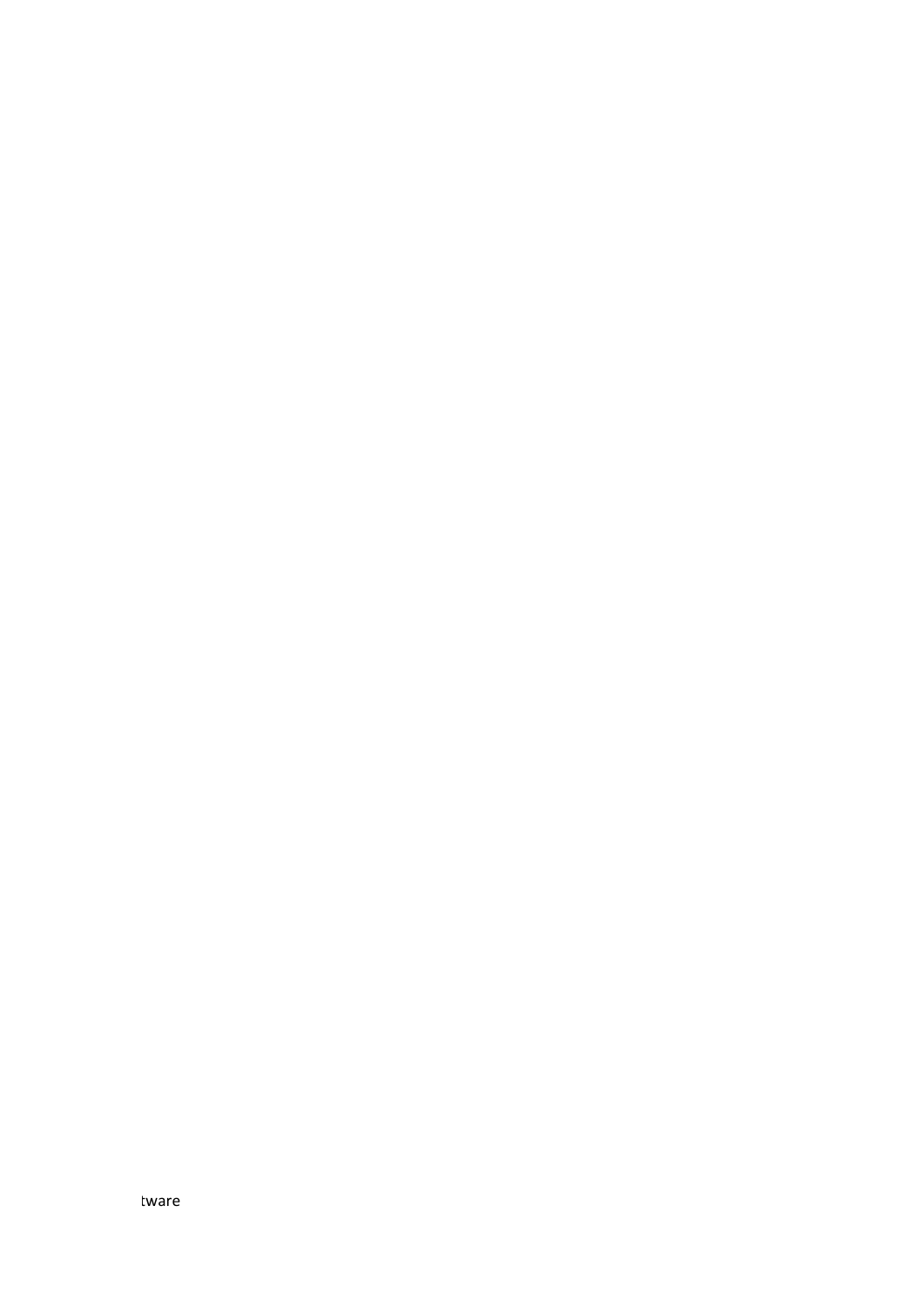tware tware tware

TASK

 $CAL$ **ACE PVT LTD ACE PVT LTD ACE PVT LTD** *NCE PVT LTD*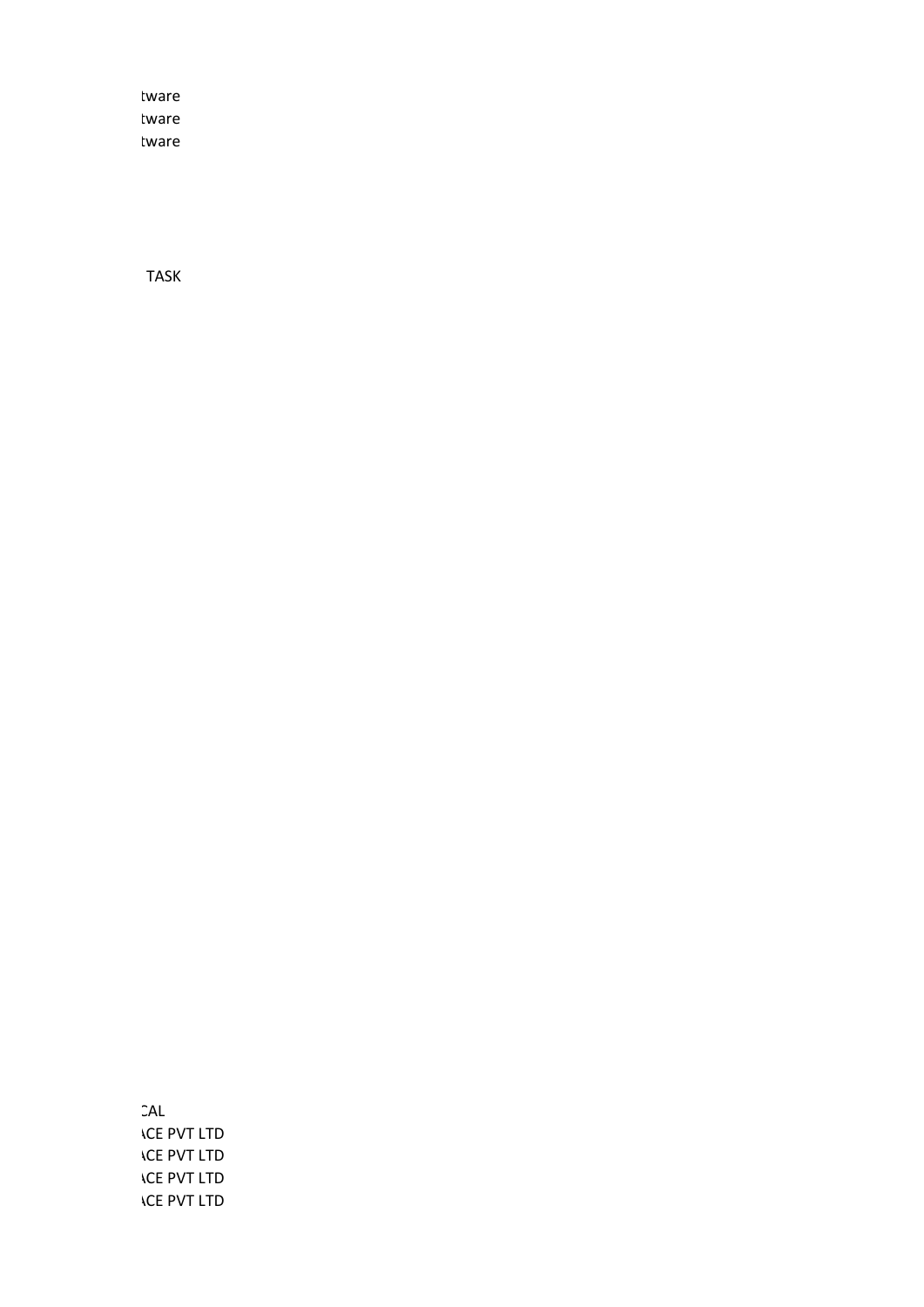**ACE PVT LTD ICE PVT LTD** *NCE PVT LTD* **ACE PVT LTD ICE PVT LTD ACE PVT LTD ACE PVT LTD ICE PVT LTD** *NCE PVT LTD* **ACE PVT LTD ACE PVT LTD** ty Management ty Management

**DVISION** In Private Limited In Private Limited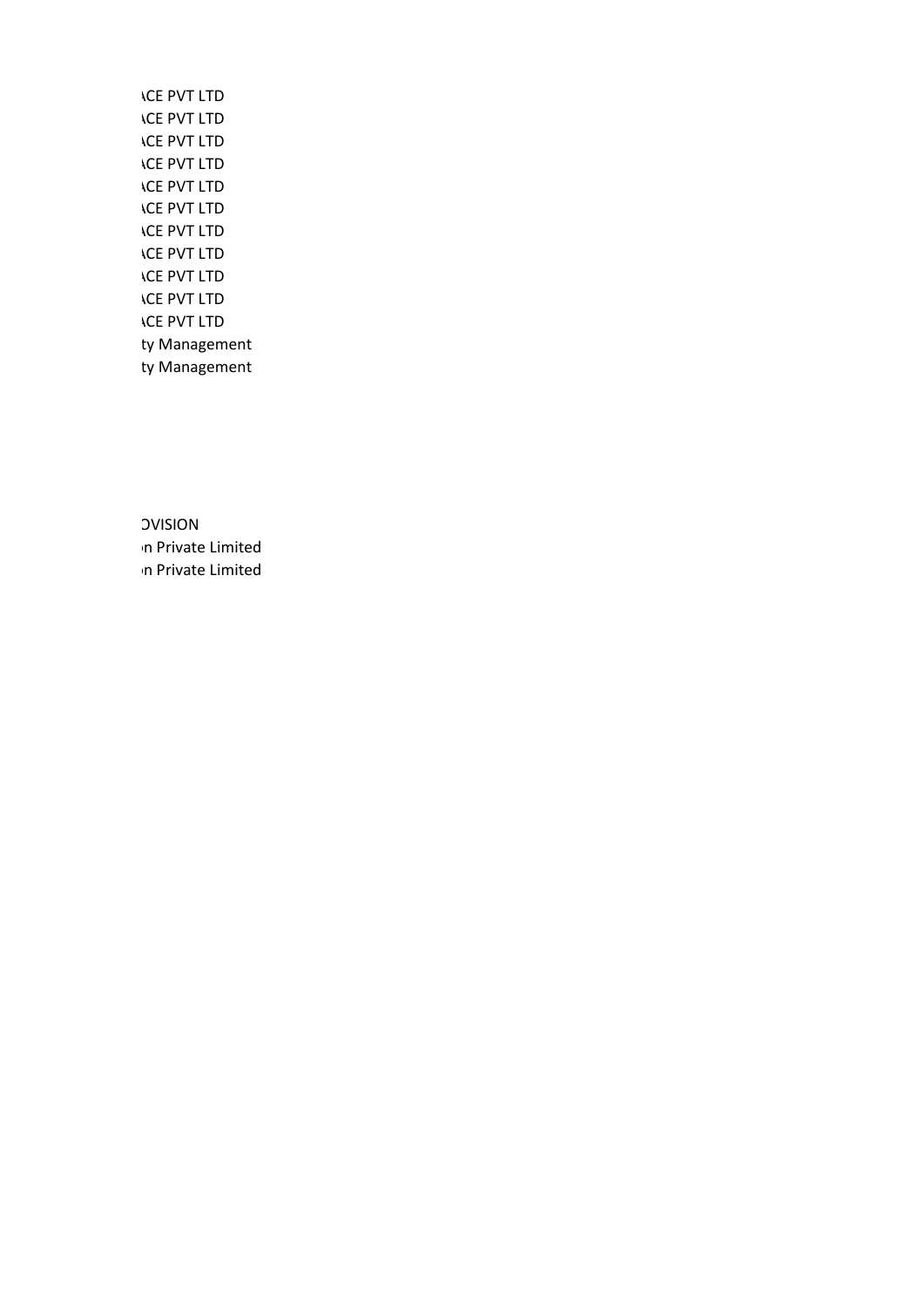**KING LTD KING LTD KING LTD** 

## CATION PVT LTD

'STEM 'STEM CK **TRUCTION** RGY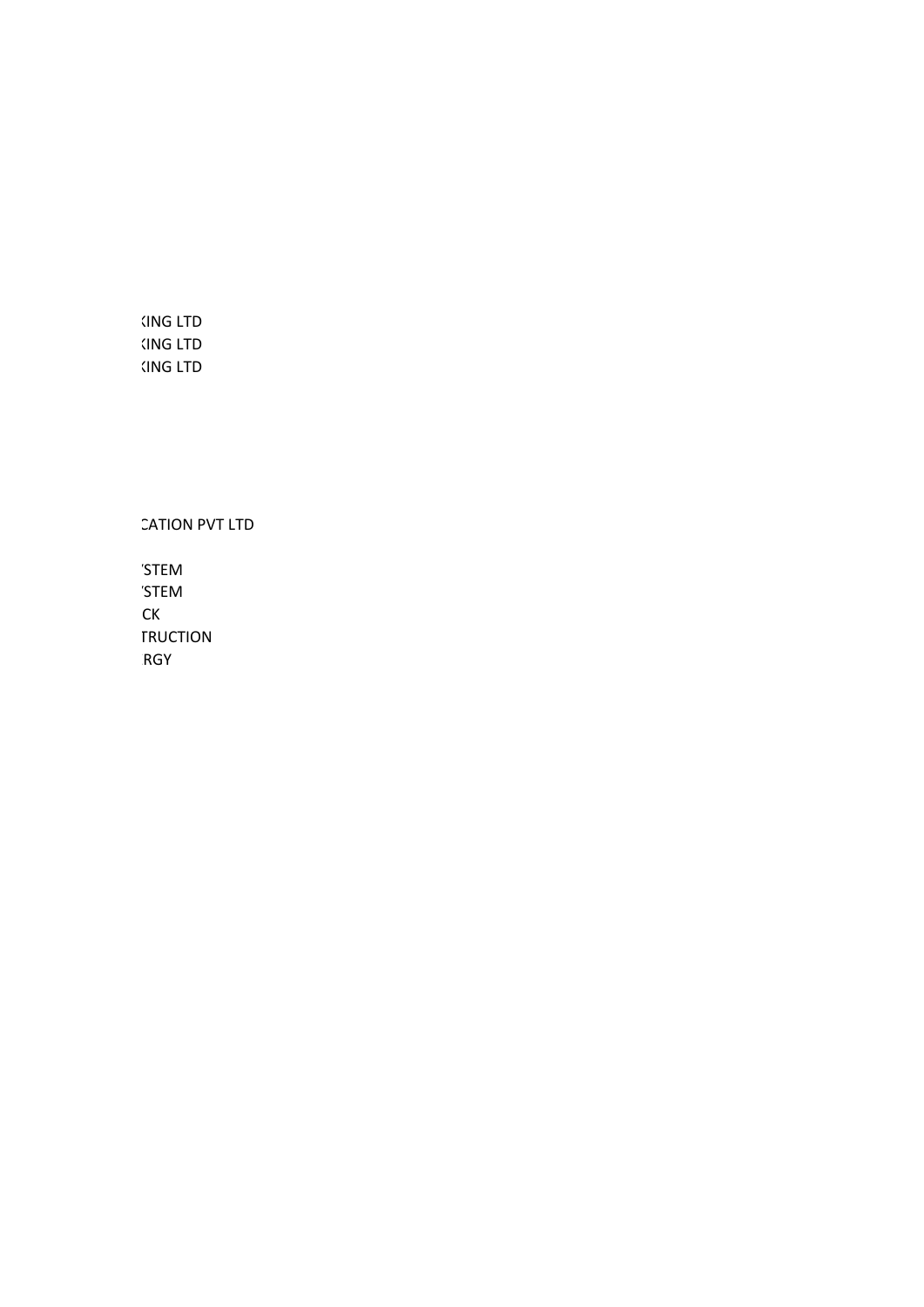า Voice ı Voice ı Voice ı Voice I Voice ı Voice

ı Voice

ı Voice

ı Voice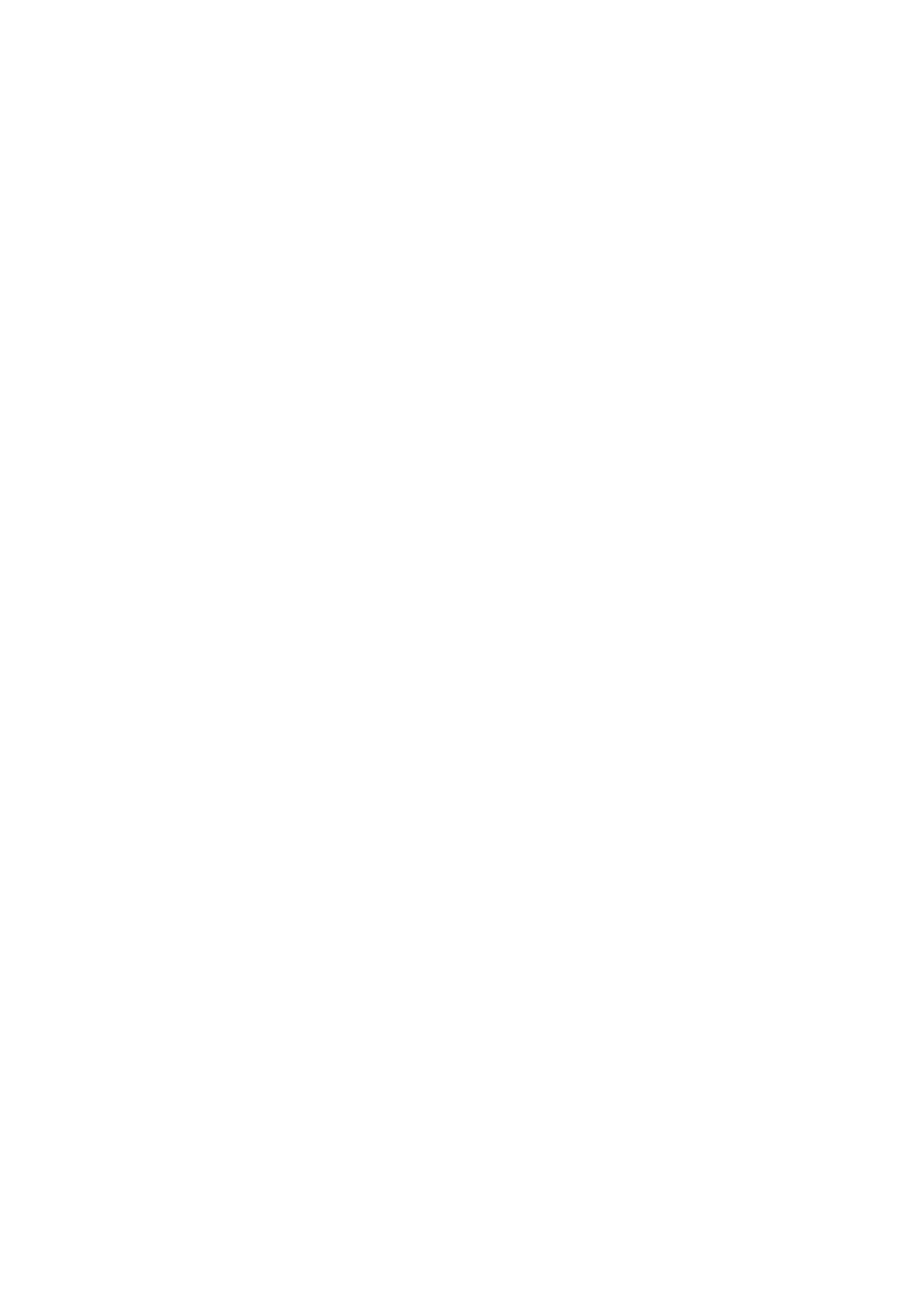$\lambda$ A **OFTWARE** 

Ition Technologies Pvt. Ltd tion Technologies Pvt. Ltd Ition Technologies Pvt. Ltd Ition Technologies Pvt. Ltd GS GS GS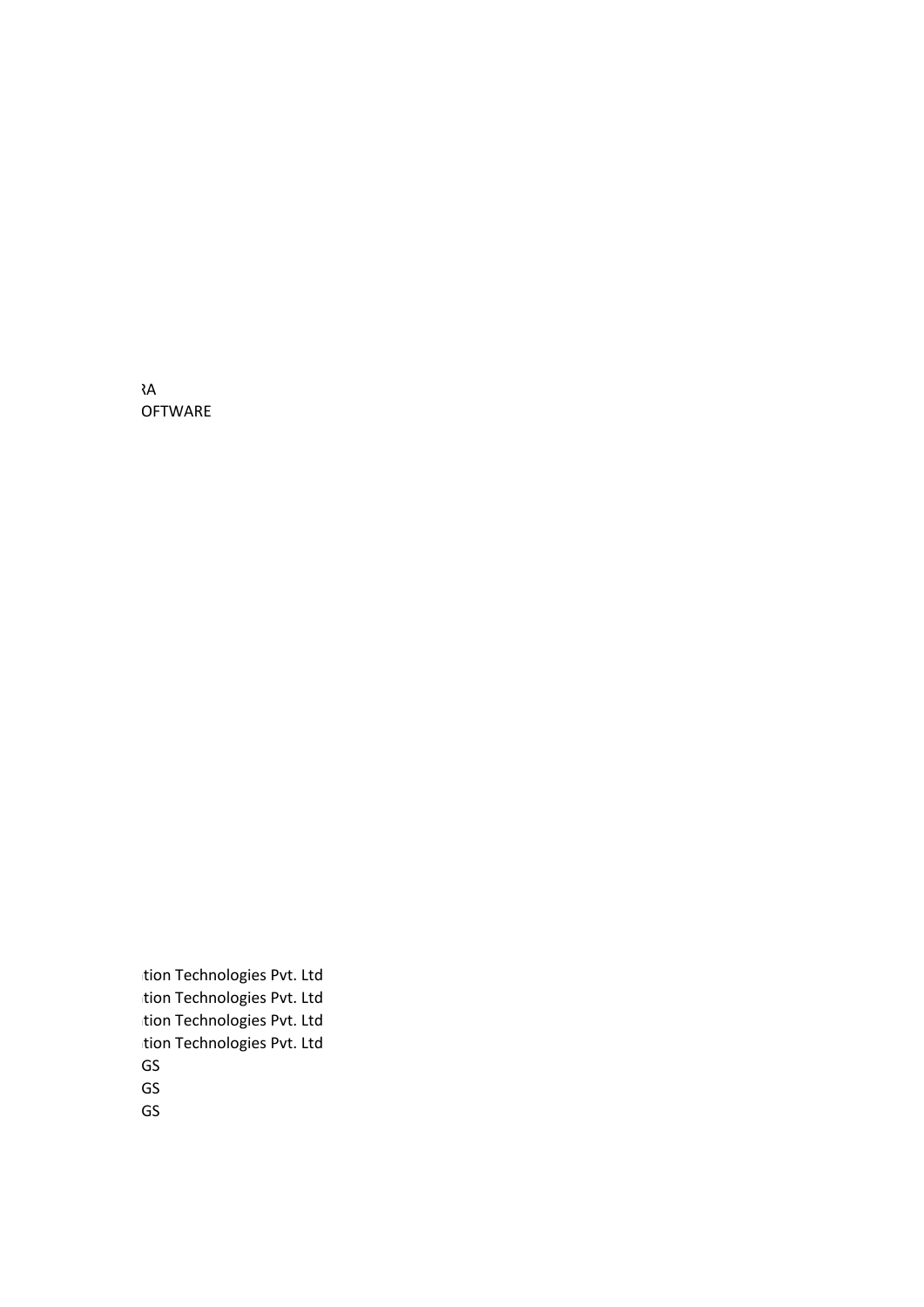3Y 3Y GY

 $\overline{\mathsf{A}}$  $\overline{\mathsf{A}}$  $\overline{\mathsf{A}}$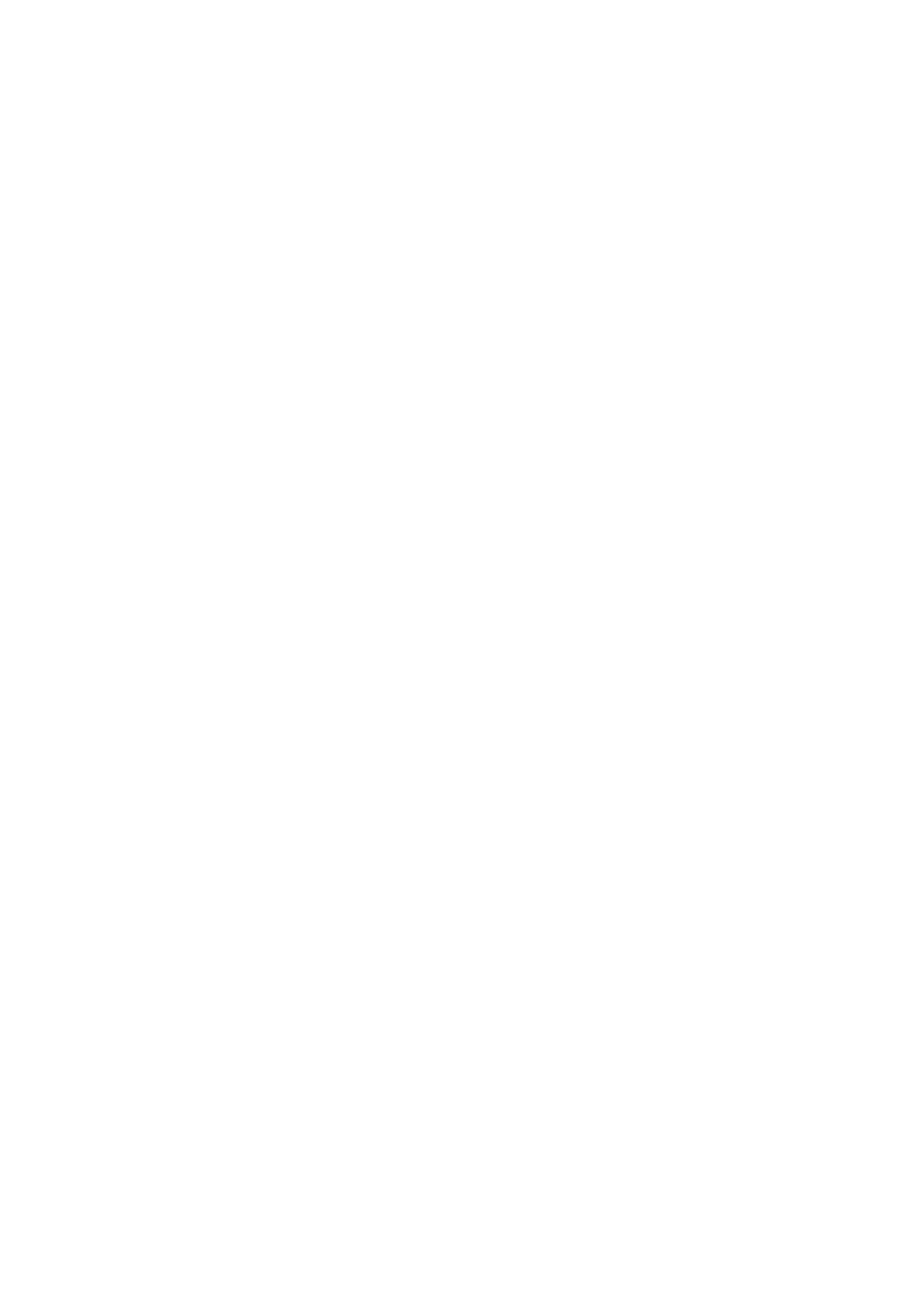**nologies** *nologies* 

ces ces ces ces ces ces ces ces ces ces ces

ces ces ces ces

 $\mathfrak{m}$